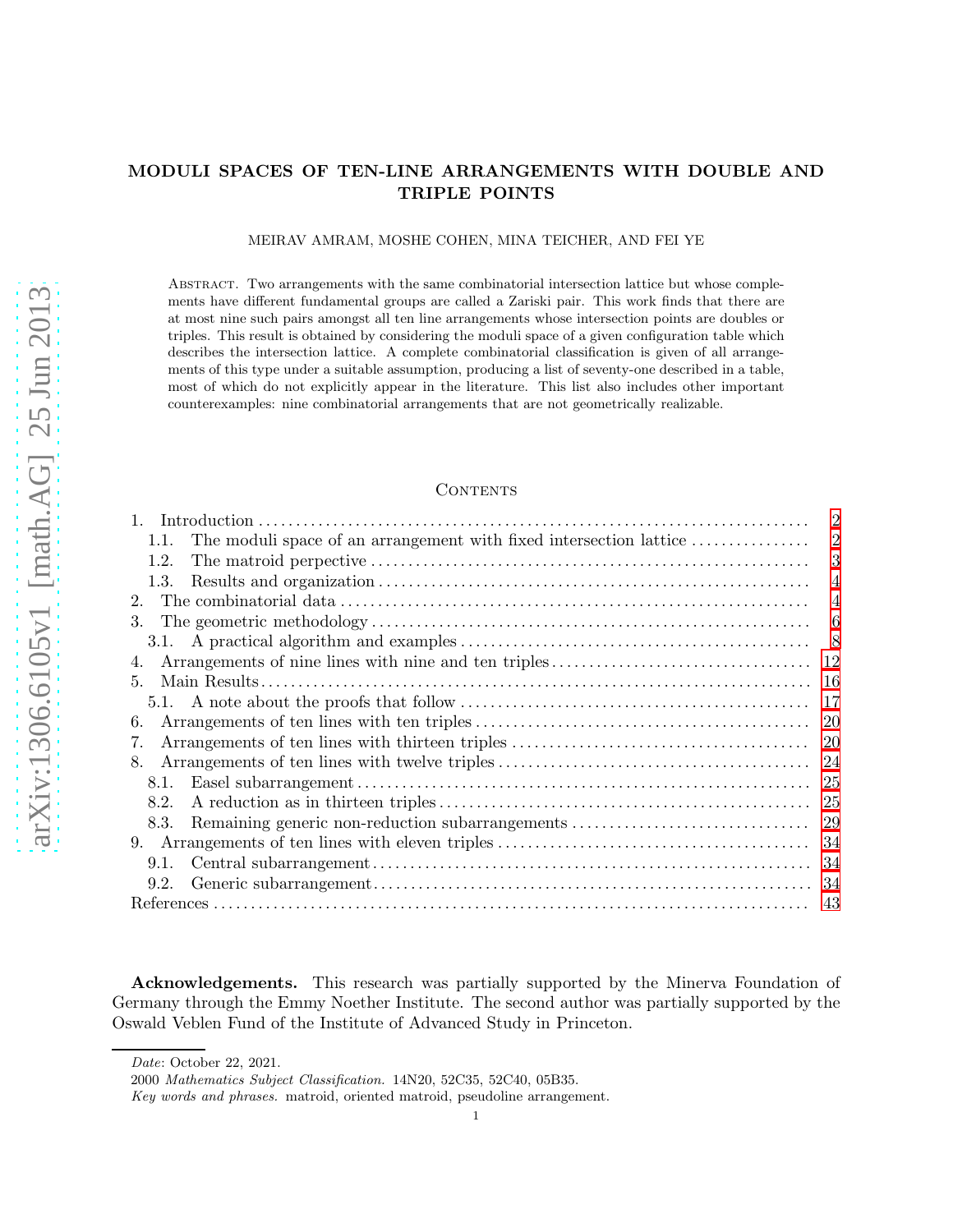#### 1. INTRODUCTION

<span id="page-1-0"></span>A line arrangement A in  $\mathbb{CP}^2$  is a finite collection of projective lines. We define the complement of  $\mathcal{A}$  as  $\mathbb{CP}^2 \setminus \bigcup_{L \in \mathcal{A}} L$  and denote it as  $M(\mathcal{A})$ . The set  $L(\mathcal{A}) = \{ \bigcap_{i \in S} L_i | S \subseteq \{1, 2, ..., k\} \}$  partially ordered by reverse inclusion is called the intersection lattice of A. A set with such an intersection lattice structure is often called a *configuration*. Two line arrangements  $A_1$  and  $A_2$  are lattice isomorphic, denoted as  $A_1 \sim A_2$ , if up to a permutation on the labels of the lines their lattices are the same. See the textbook [\[OT92\]](#page-45-0) by Orlik and Terao for a brief introduction to the history and general theory of arrangements of hyperplanes.

In 1980, Orlik and Solomon [\[OS80\]](#page-45-1) proved that the cohomology algebra of  $M(\mathcal{A})$  is determined by the combinatorics of  $L(\mathcal{A})$ . This led to a "conjecture" that homotopy invariants of  $M(\mathcal{A})$  are combinatorial invariants.

Conversely, Falk studied whether  $L(\mathcal{A})$  is a homotopy invariant. In [\[Fal90\]](#page-42-1), he presented a pair of central arrangements in C <sup>3</sup> with different underlying lattices but homotopy equivalent complements. However, for line arrangements, Jiang and Yau [\[JY98\]](#page-45-2) showed that homeomorphic equivalence implies lattice isomorphism. Towards the "conjecture," it was proved for line arrangements by Jiang and Yau [\[JY98\]](#page-45-2) and for hyperplane arrangement by Randell [\[Ran89\]](#page-46-0) independently that if two arrangements are lattice isotopic, i.e. they are connected by a one-parameter family with constant intersection lattice, then their complements are diffeomorphic. As applications, Jiang, Wang, and Yau [\[JY94\]](#page-43-0), [\[WY05\]](#page-46-1) showed that the intersection lattices of nice arrangements and simple arrangements determine the topology of the complements. Nazir and Yoshinaga [\[NY12\]](#page-45-3) define  $simple\ C_3$  line arrangements and show that their intersection lattices determine the topology of their complements.

However, the "conjecture" is not true in general. In 1998, Rybnikov [\[Ryb11\]](#page-46-2) discovered a pair of two complex arrangements of thirteen lines with fifteen triple points. The arrangements are lattice isomorphic but the fundamental groups of complements are different. We call a pair of lattice isomorphic line arrangements a *Zariski pair* if the fundamental groups of complements are different. Our definition is stronger than the original definition, introduced by Artal Bartolo in [\[AB94\]](#page-42-2), which is a pair of lattice isomorphic line arrangements with different embedding type. Rybnikov's example is the first and smallest Zariski pair so far. It is not known if there is a Zariski pair of arrangements of less than thirteen lines. It is not known if there is a Zariski pair of real line arrangements.

By studying fundamental groups, Garber, Teicher and Vishne [\[GTV03\]](#page-43-1) proved that there is no Zariski pair of arrangements of up to eight real lines which covered a result of Fan [\[Fan97\]](#page-43-2) on arrangements of six lines.

By studying moduli spaces, Nazir and Yoshinaga [\[NY12\]](#page-45-3) proved that there is no Zariski pair of arrangements of up to eight complex lines and listed a classification of arrangements of nine lines without proof (later proved to be complete by Ye in [\[Ye13\]](#page-46-3)). The classification implies that there is also no Zariski pair of arrangements of nine lines.

<span id="page-1-1"></span>1.1. The moduli space of an arrangement with fixed intersection lattice. The earlier program classified the moduli spaces of arrangements of nine lines [\[Ye13\]](#page-46-3), followed by arrangements of ten lines with some multiple points of order greater than three [\[ATY13\]](#page-42-3). The goal of this work is to classify the moduli spaces of arrangements of ten lines with only triple points and double points. One purpose of the classification is to search for Zariski pairs from arrangements of ten lines.

Comparing fundamental groups of complements of line arrangements is very hard. Rybnikov [\[Ryb11\]](#page-46-2) distinguished the two fundamental groups of his pair of arrangements by delicate analysis of the lower central series quotients of the groups. Following Rybnikov's idea, Artal Bartolo, Car-mona Ruber, Cogolludo Agustín, and Marco Buzunáriz present in [\[ABCRCAMB06\]](#page-42-4) an alternative proof in detail by using the Alexander module and its truncations as well as certain combinatorial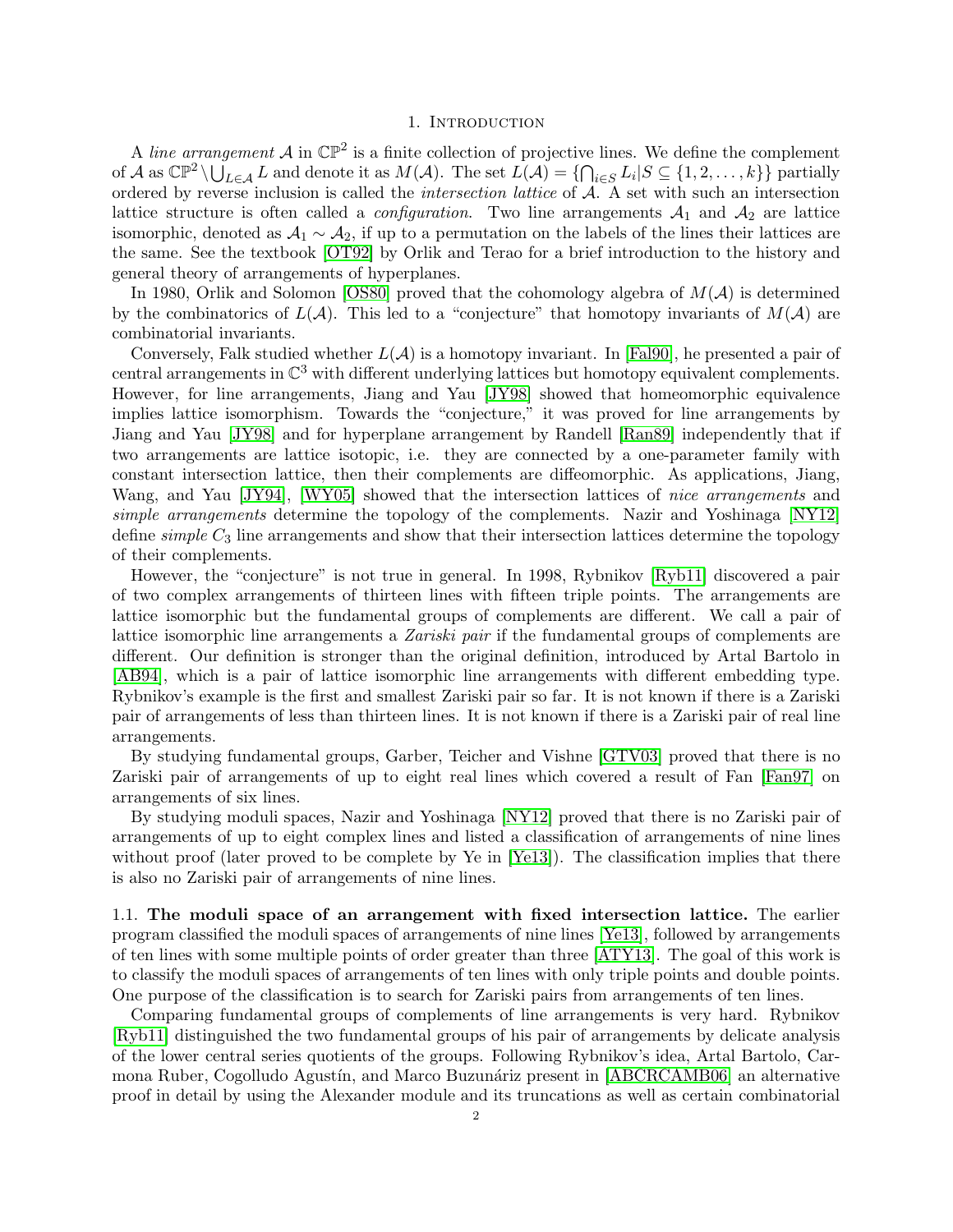invariants developed only for line arrangements with only double and triple points. We hope that their method can be applied to the arrangements of ten lines with only double and triple points that we produce in this present paper.

Let  $A$  be a complex line arrangement. We define the *moduli space* of line arrangements with the fixed lattice  $L(\mathcal{A})$  (or simply, the moduli space of  $\mathcal{A}$ ) as

$$
\mathcal{M}_{\mathcal{A}} = \{ \mathcal{B} \in ((\mathbb{C}\mathbb{P}^2)^*)^n | \mathcal{B} \sim \mathcal{A} ) \} / PGL(3, \mathbb{C}).
$$

By Randell's Lattice-Isotopy Theorem in [\[Ran89\]](#page-46-0) and Cohen and Suciu's Theorem 3.9 in [\[CS97\]](#page-42-5), we know that two arrangements in the same connected component of the moduli space, or in two complex conjugate components, respectively, are not Zasiki pairs. See more in Section [3.](#page-5-0)

One very useful result on structure of moduli spaces of line arrangements is the following lemma of Nazir and Yoshinaga.

**Lemma 1.1.** [\[NY12,](#page-45-3) Lemma 2.4] Let  $\mathcal{A} = \{L_1, L_2, \ldots, L_n\}$  be a line arrangement in  $\mathbb{CP}^2$ . Assume that the line  $L_n$  passes through at most two multiple points of the arrangement A. Set  $\mathcal{A}' =$  $\mathcal{A}\setminus\{L_n\}$ . Then the moduli space  $\mathcal{M}_{\mathcal{A}}$  is irreducible if  $\mathcal{M}_{\mathcal{A}'}$  is irreducible.

With the support of this lemma, we make the following reasonable assumption throughout, except for the general results in Sections [2](#page-3-1) and [3.](#page-5-0)

<span id="page-2-1"></span>**Assumption 1.2.** Let  $A$  be a line arrangement with only double and triple points such that each line passes through at least three triple points.

Departing from the previous work, the techniques presented in this paper prioritize the points instead of the lines. This perspective comes from matroid theory, which due to its more combinatorial nature serves as a better model for enumeration.

<span id="page-2-0"></span>1.2. The matroid perpective. A hyperplane arrangement can be realized in more combinatorial language as an *oriented matroid*, an object well-documented in the textbook  $[BLVS^+99]$  by Björner, Las Vergnas, Sturmfels, White, and Ziegler.

We investigate an arrangement of interest above by looking at its *underlying matroid*. Matroids, now stripped of their topology and appearing as purely combinatorial objects, are also heavily documented in the literature, with special introductory care taken in the textbook [\[Oxl92\]](#page-45-4) by Oxley.

A matroid is the simultaneous generalization of a matrix and a graph: the common property is the notion of dependence, achieved by linear independence of column vectors in a matrix or by cycles of edges in a graph. A matroid obtained from a matrix (whose entries belong to some field) is called representable (over this field).

The notion of representability over the field  $\mathbb R$  or  $\mathbb C$  corresponds to the notion of geometrically realizable in the setting above over  $\mathbb R$  or  $\mathbb C$ , respectively.

Thus the arrangements produced in the work below may be used to find *forbidden minors* (also called excluded minors or minor-minimal obstructions) studied in infinite classes of matroids. Although it is most natural to ask about forbidden minors for the class of R-representable matroids, this list is infinite. Mayhew, Newman, and Whittle [\[MNW09\]](#page-45-5) recently showed that for any infinite field K and any K-representable matroid N, there is an excluded minor in K that has N as a minor.

However, as our list produces new, relatively larger matroids whose base sets have between nineteen and twenty-five elements, they might also be useful for the study of forbidden minors of finite fields, another topic of popular interest.

A geometric matroid represents elements from its base set by points, showing dependency geometrically: a circuit of size three by a line through three points, a circuit of size four by a plane through four points, etc. This is the setting that will be most useful for us below, as it naturally gives rise to line arrangements.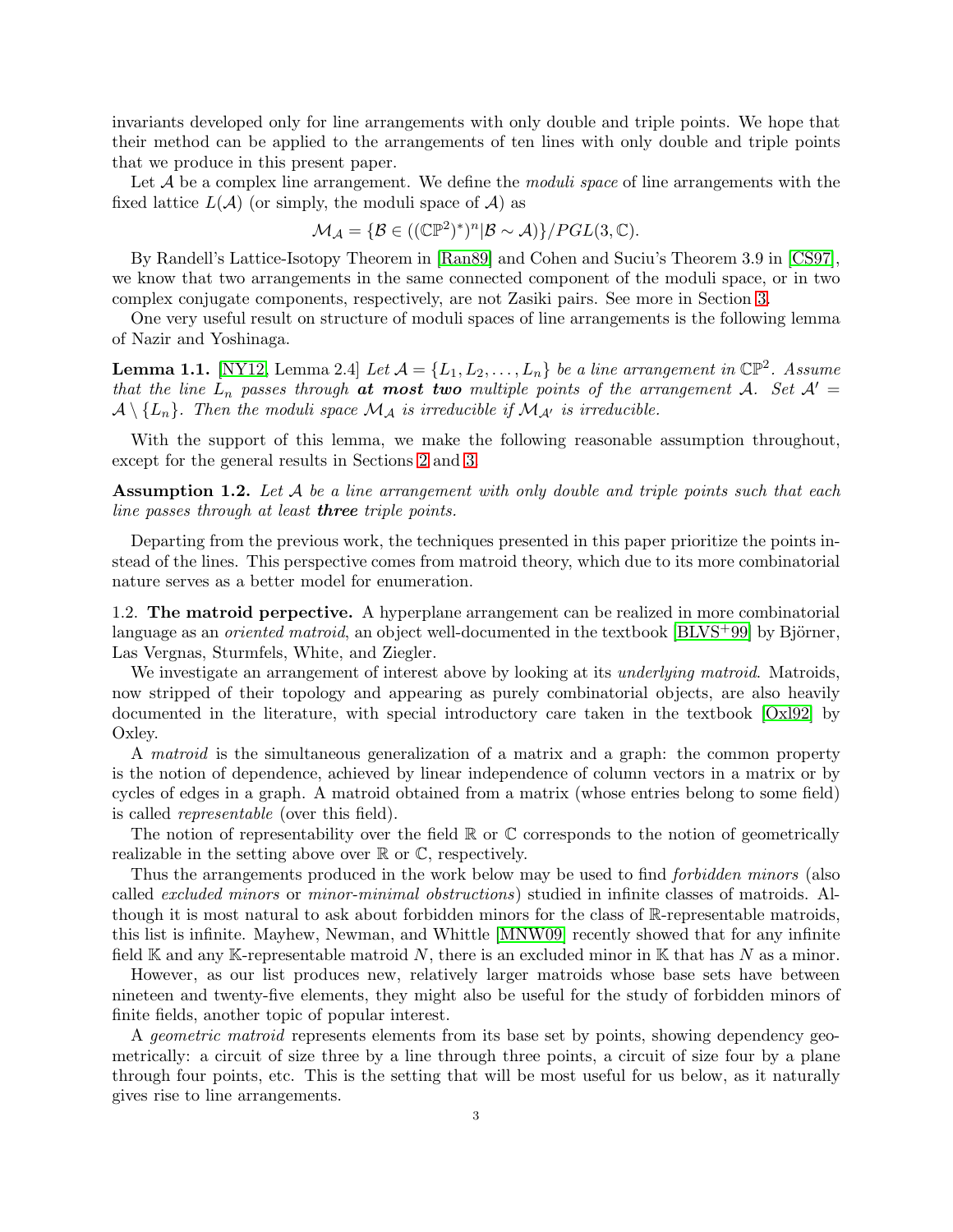Remark 1.3. Assumption [1.2](#page-2-1) is the right choice from the matroid perspective, as well. Every two distinct points in a geometric matroid are independent, but the lines between them are omitted to avoid confusion. The lines included are ones that give dependencies and so must contain at least three points.

In order to describe the matroids in our investigation one would have to enumerate all of the intersection points. However in this context we only enumerate the triple points. For this approach we use *configuration tables* following the textbook *Configurations of points and lines* by Grünbaum [\[Gr¨u09\]](#page-43-3). Examples of configuration tables can be found in Table [2](#page-13-0) and throughout the paper.

A configuration table is geometrically realizable if it is the configuration table associated to a geometrically realizable line arrangement. In Section [3,](#page-5-0) we illustrate how to determine whether a given configuration table is realizable.

<span id="page-3-0"></span>1.3. Results and organization. The two main results are the classification of ten-line arrangements that satisfy Assumption [1.2](#page-2-1) with only double and triple points given in Theorem [5.1](#page-15-1) and Table [6](#page-16-1) and also the discovery of nine potential Zariski pairs from this classification based on the moduli spaces of the arrangements given in Theorem [5.3](#page-16-2) and Table [7.](#page-17-0)

Aside from these, other important counterexamples are given: nine non-geometrically realizable arrangements in Theorem [5.6](#page-16-3) and Table [8.](#page-18-0)

This work is important for its own sake, as a complete list of such large arrangements cannot be found in the literature; but furthermore it will be instrumental in answering the question of whether there exist other small Zariski pairs of arrangements.

The paper is structured as follows. The combinatorics is discussed in Section [2,](#page-3-1) giving restrictions that will be used as lemmas throughout the main proofs. The geometric methodology is outlined in Section [3,](#page-5-0) highlighting intermediate steps and results that are part of Algorithm [3.11](#page-8-0) used to classify the moduli spaces of the arrangements. Some examples are given that demonstrate the procedures we use.

In Section [4](#page-11-0) earlier results are discussed for arrangements of nine lines with nine and ten triples. These appear as reductions in later proofs of our arrangements of ten lines.

Our main results are outlined in Section [5,](#page-15-0) with Theorem [5.1](#page-15-1) giving a classification of our arrangements and Theorem [5.3](#page-16-2) giving nine potential Zariski pairs.

The outline of the proof is then explained in Subsection [5.1.](#page-16-0) The proof is presented in four parts: Sections [6,](#page-19-0) [7,](#page-19-1) [8,](#page-23-0) [9](#page-33-0) for ten, thirteen, twelve, and eleven triples, respectively. These are ordered based on the relative straightforwardness of the proofs, with the final section on eleven lines being the most fragmented via casework.

#### <span id="page-3-2"></span>2. The combinatorial data

<span id="page-3-1"></span>For the uninitiated reader, we review some background that sets up the proof of our classification Theorem [5.1](#page-15-1) and Table [6.](#page-16-1) We then introduce some basic arrangement results and intuitions that will be used as lemmas in the main proofs below.

Let  $A$  be an arrangement of ten lines, and let  $n_i$  be the number of intersection points of order i. We assume throughout that  $n_i = 0$  for  $i > 3$ , as the other cases have been handled already by the work of [\[ATY13\]](#page-42-3), where  $n_4 \neq 0$ .

<span id="page-3-3"></span>**Lemma 2.1.** Assume that A satisfies Assumption [1.2.](#page-2-1) Let  $\ell_i$  be the number of lines with exactly i triple points on it. Then we have

$$
(\text{2.1}) \quad \ell_3 + \ell_4 = 10
$$

$$
(2.2) \t\t 3\ell_3 + 4\ell_4 = 3n_3,
$$

yielding the results of Table [1.](#page-4-0)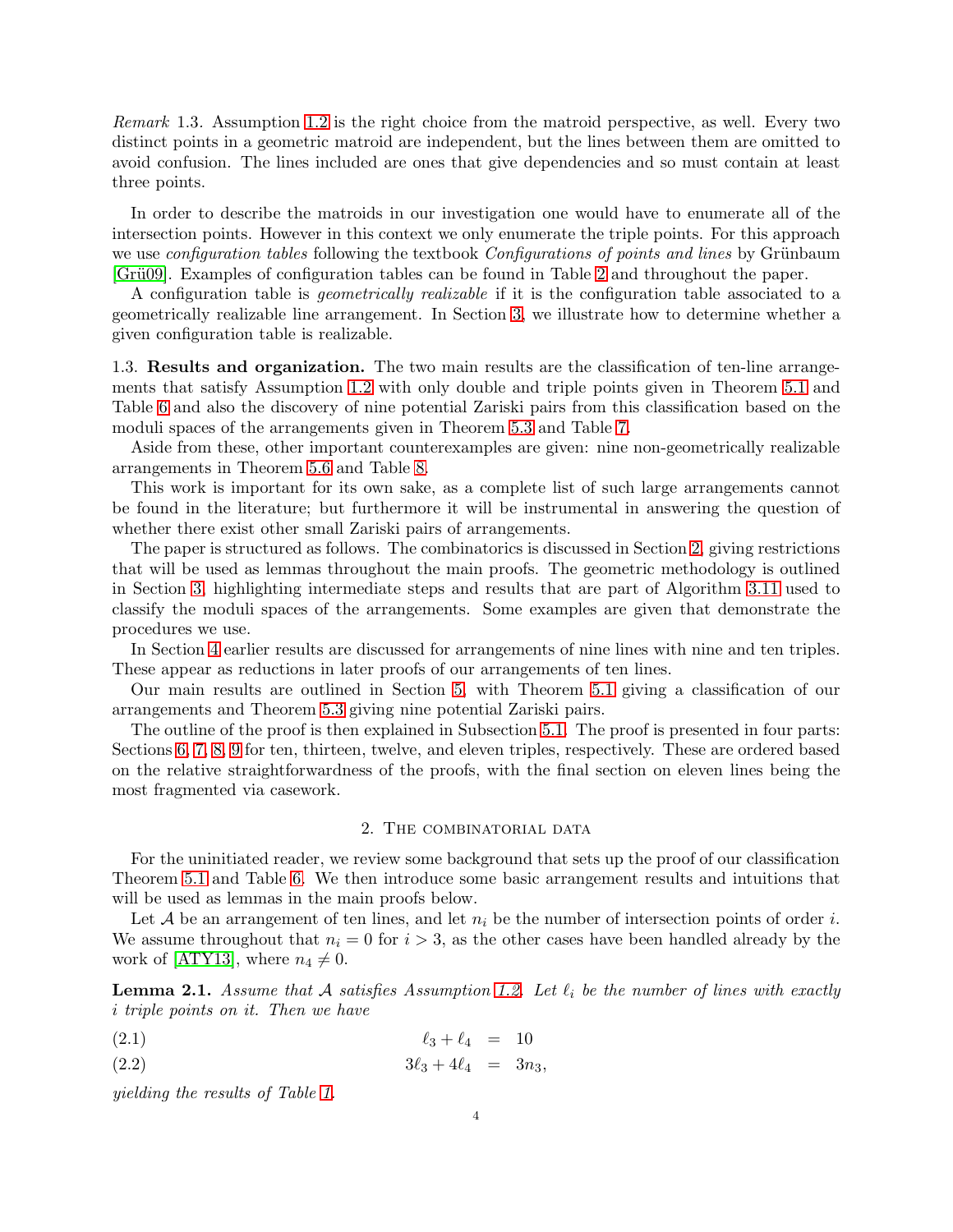| $n_{3}$  | $\#$ of triples                           |  | $10 \mid 11 \mid 12 \mid 13 \mid$ |
|----------|-------------------------------------------|--|-----------------------------------|
| $\ell_3$ | $\#$ of lines with three triples   10   7 |  |                                   |
|          | $\#$ of lines with four triples           |  |                                   |

<span id="page-4-0"></span>TABLE 1. The four cases for the number of triple points in a ten-line arrangement.

*Proof.* Assumption [1.2](#page-2-1) gives that  $\ell_i = 0$  for  $i \leq 2$ . For a line to have at least five triple points on it, there must be at least ten other lines. Because there are only ten lines total, we have  $\ell_i = 0$  for  $i \geq 5$ . This gives Equation [2.1.](#page-3-2)

Since each triple point is on three lines, we need a total of  $3n_3$  lines *counted with multiplicities* to form  $n_3$  triple points. On the other hand, if a line passes through i triple points, then it contributes i lines. This gives Equation [2.2.](#page-3-2)

This can also be expressed as a corollary of a more general result.

<span id="page-4-1"></span>**Lemma 2.2.** Let A be an arrangement of k lines with at most triple points. Denote by  $\ell_i$  the number of lines that each passes through exactly i triple points. Then the following equalities hold.

$$
\ell_0 + \ell_1 + \ell_2 + \ldots + \ell_k = k \n\ell_1 + 2\ell_2 + \ldots + k\ell_k = 3n_3,
$$

where  $n_3$  is the number of triple points in the arrangement.

There are two other useful formulae involving the number of lines and the number of points of different multiplicities.

<span id="page-4-2"></span>Fact 2.3 (see for instance Section 6 of [\[Hir86\]](#page-43-4)). Let  $A$  be an arrangement of k projective lines. Then

(2.3) 
$$
\frac{k(k-1)}{2} = \sum_{i=2}^{k} \frac{i(i-1)n_i}{2}.
$$

<span id="page-4-3"></span>**Theorem 2.4** (Hirzebruch  $\text{Hir86}$ , Equation (9)). Let A be an arrangement of k projective lines. Assume that  $n_k = n_{k-1} = n_{k-2} = 0$ . Then we have the following inequality

(2.4) 
$$
n_2 + \frac{3}{4}n_3 \ge k + \sum_{i \ge 5} (2i - 9)n_i.
$$

We now include several more facts and lemmas that appear in the main proof below.

<span id="page-4-6"></span>Fact 2.5. An arrangement containing two triples must contain at least five lines.

<span id="page-4-4"></span>Fact 2.6. A line containing three triples must be part of an arrangement with at least six other lines.

<span id="page-4-5"></span>Fact 2.7. A line containing four triples must be part of an arrangement with at least eight other lines.

Lemma 2.8. Three triples that are not colinear must be part of an arrangement with at least six lines.

*Proof.* Let  $A = \{L_1, L_2, \ldots, L_k\}$  be an arrangement in  $\mathbb{CP}^2$ , and recall that  $\ell_i$  is the number of lines that each passes through exactly i triple points. Since no three triple points of  $A$  are collinear, then  $\ell_i = 0$  for  $i \geq 3$ . By lemma [2.2,](#page-4-1) we have  $\ell_0 + \ell_1 + \ell_2 = k$  and  $\ell_1 + 2\ell_2 = 3n_3 = 9$ . Since there are only three triple points and there exists a unique line passing through two distinct points, then  $\ell_2 \leq 3$ . Therefore,  $k = 9 + \ell_0 - \ell_2 \geq 6$ .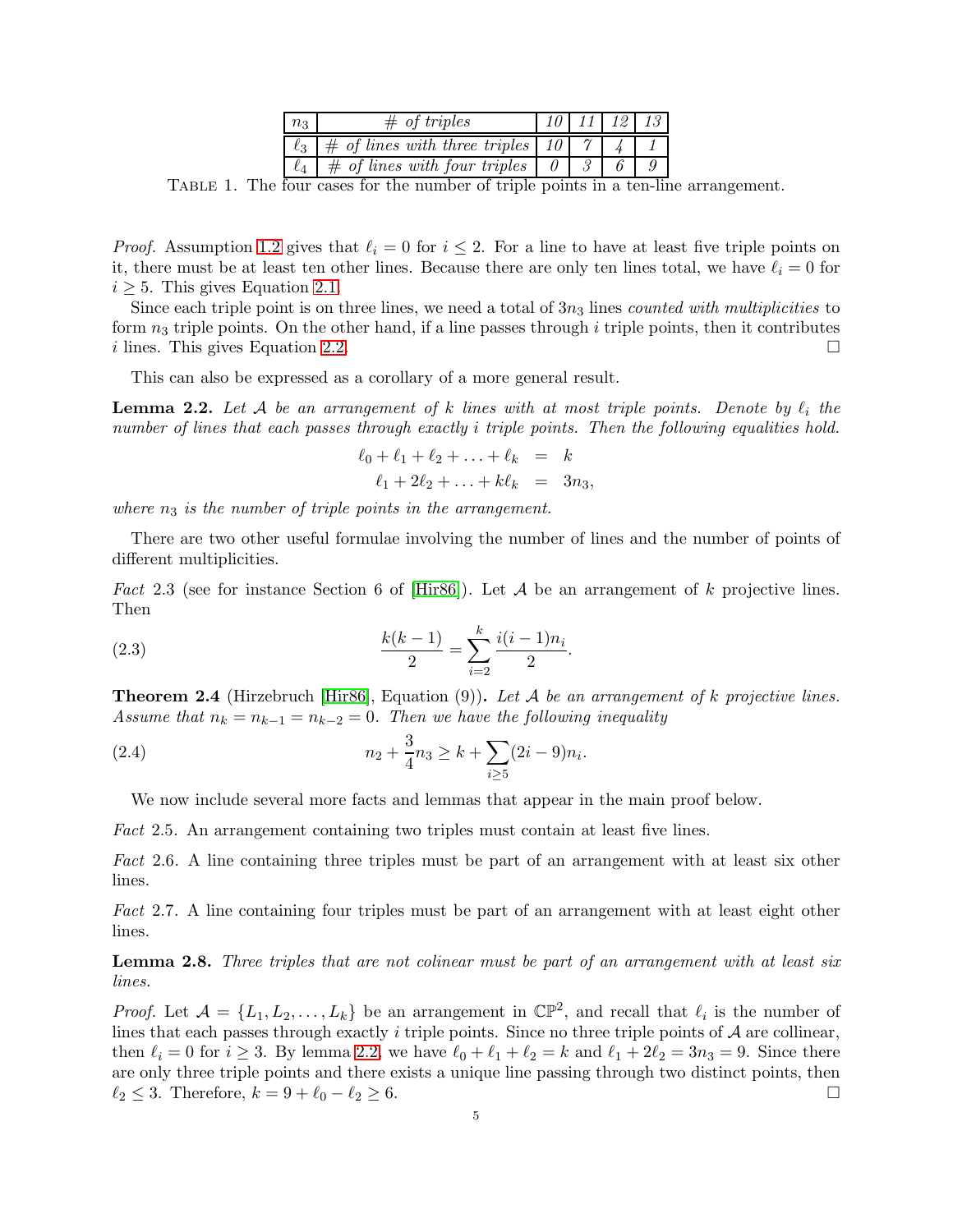<span id="page-5-4"></span>Lemma 2.9. A subarrangement of six lines can have at most four triple points.

*Proof.* Since  $n_i \geq 0$  for  $i \geq 2$ , using the Fact [2.3,](#page-4-2) we see that  $n_3 = \frac{1}{2}$  $\frac{1}{3}(15-n_2-6n_4-10n_5-15n_6) \leq 5.$ If  $n_3 = 5$ , then  $n_2 = n_4 = n_5 = n_6 = 0$ . By Theorem [2.4,](#page-4-3) we would have that  $n_2 + \frac{3}{4}$  $\frac{3}{4}n_3 = \frac{15}{4}$  $\frac{1}{4} \geq 6,$ a contradiction. Therefore,  $n_3 \leq 4$ .

<span id="page-5-2"></span>**Lemma 2.10.** There is a unique combinatorial arrangement  $\beta$  of six lines with exactly three triples as shown in Figure [1.](#page-5-1)

*Proof.* Let  $L_1 \cap L_2 \cap L_3$  be a triple point. We claim that the other two triple points must be on  $L_1 \cup L_2 \cup L_3$ . Otherwise, let  $L_4 \cap L_5 \cap L_6$  be another triple point apart from  $L_1 \cup L_2 \cup L_3$ , then we need one more line to form the third triple point. Let  $L_1 \cap L_4 \cap L_5$  be the second triple point. Since there is only one more line, then one of the intersections  $(L_2 \cup L_3) \cap (L_4 \cup L_5)$  must be a triple point. Up to a permutation, we may assume that  $L_2 \cap L_4 \cap L_6$  is the third triple points. It is not hard to check that up to a permutation, this is the unique arrangement of 6 line with exactly 3 triple points.

<span id="page-5-3"></span>**Lemma 2.11.** There is a unique combinatorial arrangement C called the Ceva arrangement of six lines with exactly four triples as shown in Figure [1.](#page-5-1)

*Proof.* Since there are four triple points, then each line must pass through at least one but no more than two triple points. By Lemma [2.1,](#page-3-3) we know that each line passes through exactly two triple points. Let  $L_1 \cap L_2 \cap L_3$  be a triple point. Then all the other three triple points should be on  $L_1 \cup L_2 \cup L_3$ . Let  $L_1 \cap L_4 \cap L_5$  be the second triple point on  $L_1$ . Then  $L_2 \cap L_4$  or  $L_2 \cap L_5$  should be a triple point. Without loss of generality, we assume that  $L_2 \cap L_4 \cap L_6$  is a triple point. Then  $L_3 \cap L_5 \cap L_6$  must be a triple point. Hence we get a unique arrangement of 6 lines with 4 triple  $\Box$  points.



<span id="page-5-1"></span><span id="page-5-0"></span>FIGURE 1. The unique arrangements  $\beta$  and  $\beta$  given in Lemmas [2.10](#page-5-2) and [2.11,](#page-5-3) respectively.

# 3. THE GEOMETRIC METHODOLOGY

The two goals of this section are to determine the realizability of the configuration tables that are produced in the main proofs below and to determine the irreducibility of these spaces to rule out arrangements which cannot produce Zariski pairs.

To begin we must first convert the combinatorial data of the configuration tables to algebraic equations of geometric lines. From here we can study the moduli spaces of such arrangements to answer our main questions. What follows is a lead up to Algorithm [3.11](#page-8-0) that we used in the main proofs below.

We fix some notations from projective geometry.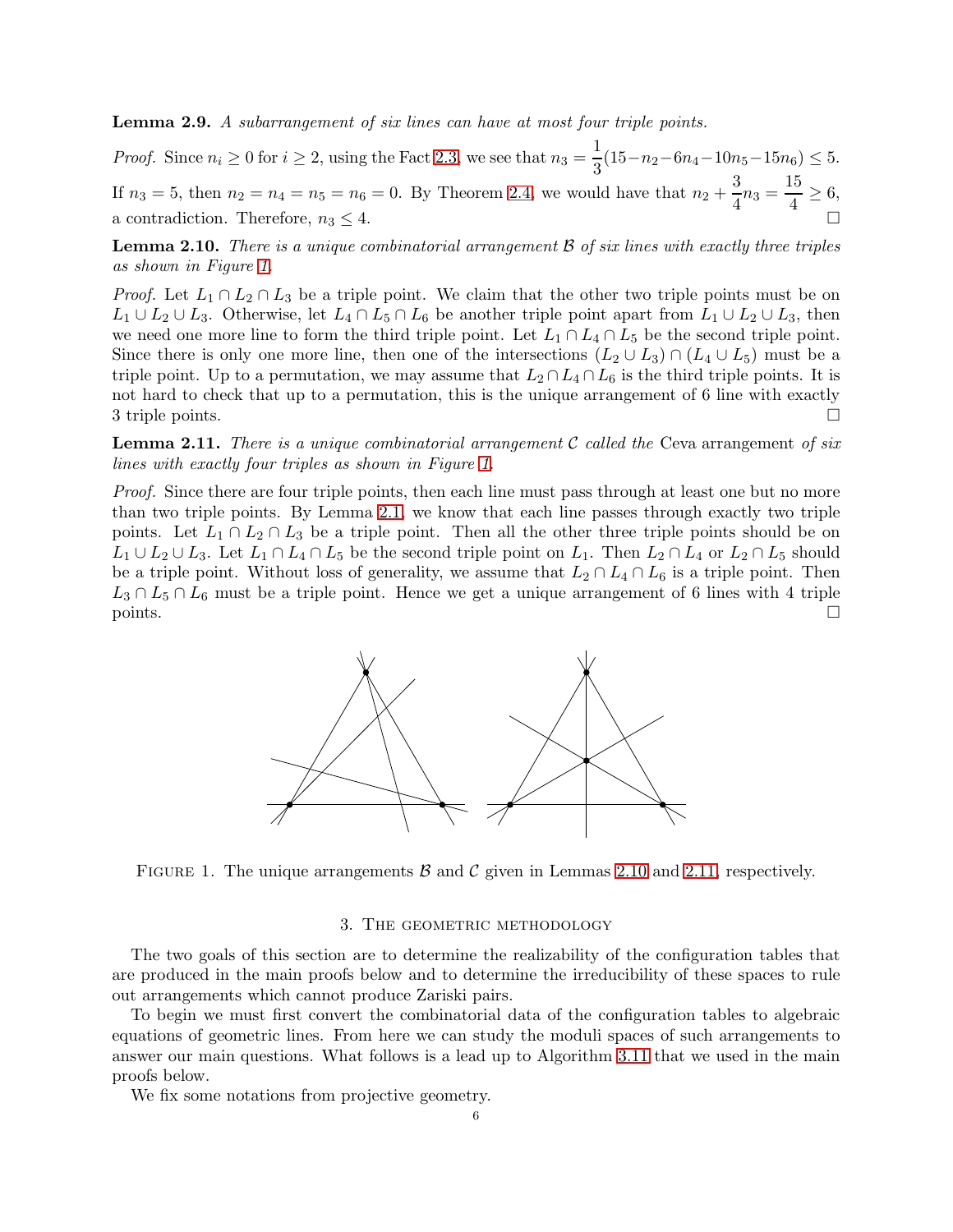**Definition 3.1.** Let  $P_1 = [a_1, b_1, c_1], P_2 = [a_2, b_2, c_2],$  and  $P_3 = [a_3, b_3, c_3]$  be three points in the projective plane. We define the determinant of  $P_1$ ,  $P_2$  and  $P_3$  as

$$
\det(P_1, P_2, P_3) := \det \begin{pmatrix} a_1 & b_1 & c_1 \\ a_2 & b_2 & c_2 \\ a_3 & b_3 & c_3 \end{pmatrix}.
$$

For a projective line L defined by  $ax + by + cz = 0$ , we denote by  $L^* = [a, b, c]$  the point in the dual projective plane  $(CP^2)^*$ . We define the *determinant of the coefficient matrix* of three lines  $L_1, L_2$ and  $L_3$  to be  $\det(L_1^*, L_2^*, L_3^*).$ 

To study the geometry, especially irreducibility, of the moduli space  $\mathcal{M}_{\mathcal{A}}$  of a projective line arrangement  $A$ , the idea is to convert combinatorial data into polynomial equations.

Here is the first such idea.

<span id="page-6-0"></span>**Property 3.2.** For any three projective lines  $L_i$  defined by  $a_i x + b_i y + c_i z = 0$ ,  $i = 1, 2, 3$ , the intersection  $L_1 \cap L_2 \cap L_3$  is nonempty if and only if the determinant of the coefficient matrix, which we notate as  $\det(L_1^*, L_2^*, L_3^*)$ , is zero.

We now use this to define spaces: the first by applying only one direction of this property to the triples that appear on the configuration tables; and the second by applying both directions to ensure that no other triples appear in arrangement except for those in the configuration tables.

**Definition 3.3.** Let C be a configuration table with n columns  $L_1, L_2, \ldots, L_n$ . We define the total space  $\mathcal{T}_C$  of the configuration table C to be the Zariski subset of  $((\mathbb{CP}^2)^*)^n$  which consists of points  $(P_1, P_2, \ldots, P_n)$  such that  $P_1, P_2, \ldots, P_n$  are distinct and satisfy the following condition:

(1)  $\det(P_i, P_j, P_k) = 0$  whenever the three columns  $L_i$ ,  $L_j$  and  $L_k$  share a point.

Let  $\mathcal{A} = \{L_1, L_2, \ldots, L_n\}$  be an arrangement of n projective lines associated to the configuration table C. We define the total space  $\mathcal{T}_\mathcal{A}$  of the arrangement  $\mathcal A$  to be the Zariski subset of  $((\mathbb{CP}^2)^*)^n$ which consists of points  $(P_1, P_2, \ldots, P_n)$  such that  $P_1, P_2, \ldots, P_n$  are distinct and satisfy the following two conditions:

- (1)  $\det(P_i, P_j, P_k) = 0$  if the intersection of  $L_i$ ,  $L_j$  and  $L_k$  is non-empty, and
- (2)  $\det(P_r, P_s, P_t) \neq 0$  if the intersection of  $L_r$ ,  $L_s$ ,  $L_t$  is empty.

The quotient of  $\mathcal{T}_C$  by the automorphism group  $PGL(3,\mathbb{C})$  of the dual plane, denoted by  $\mathcal{M}_C :=$  $\mathcal{T}_C/PGL(3,\mathbb{C})$  is called the *moduli space* of the configuration table C.

The quotient of  $\mathcal{T}_\mathcal{A}$  by the automorphism group  $PGL(3,\mathbb{C})$  of the dual plane, denoted by  $\mathcal{M}_\mathcal{A}$  :=  $\mathcal{T}_{\mathcal{A}}/PGL(3,\mathbb{C})$  is called the *moduli space* of the line arrangement A.

In the above definition, the points  $P_i$  should be considered as duals of projective lines.

**Proposition 3.4.** Let  $A$  be an arrangement of projective lines associated to a configuration table C. The moduli space  $\mathcal{M}_{\mathcal{A}}$  is irreducible if the moduli space space  $\mathcal{M}_{\mathcal{C}}$  is irreducible.

*Proof.* We see that  $\mathcal{T}_A$  is a Zariski open subset of  $\mathcal{T}_C$ . Hence, the moduli space  $\mathcal{M}_A$  is a Zariski open subset of  $\mathcal{M}_C$ . open subset of  $\mathcal{M}_C$ .

This prescribes Algorithm [3.11](#page-8-0) that we present in the next subsection, where the reader can find more details.

First we present an important theorem from the literature that will be used to classify moduli spaces.

**Theorem 3.5** (Randell's Lattice-Isotopy Theorem [\[Ran89\]](#page-46-0)). If  $\mathcal{A}_t$  is a lattice-isotopy between two line arrangements  $A_0$  and  $A_1$ , then the complement of  $A_0$  is diffeomorphic to the complement of  $\mathcal{A}_1$ .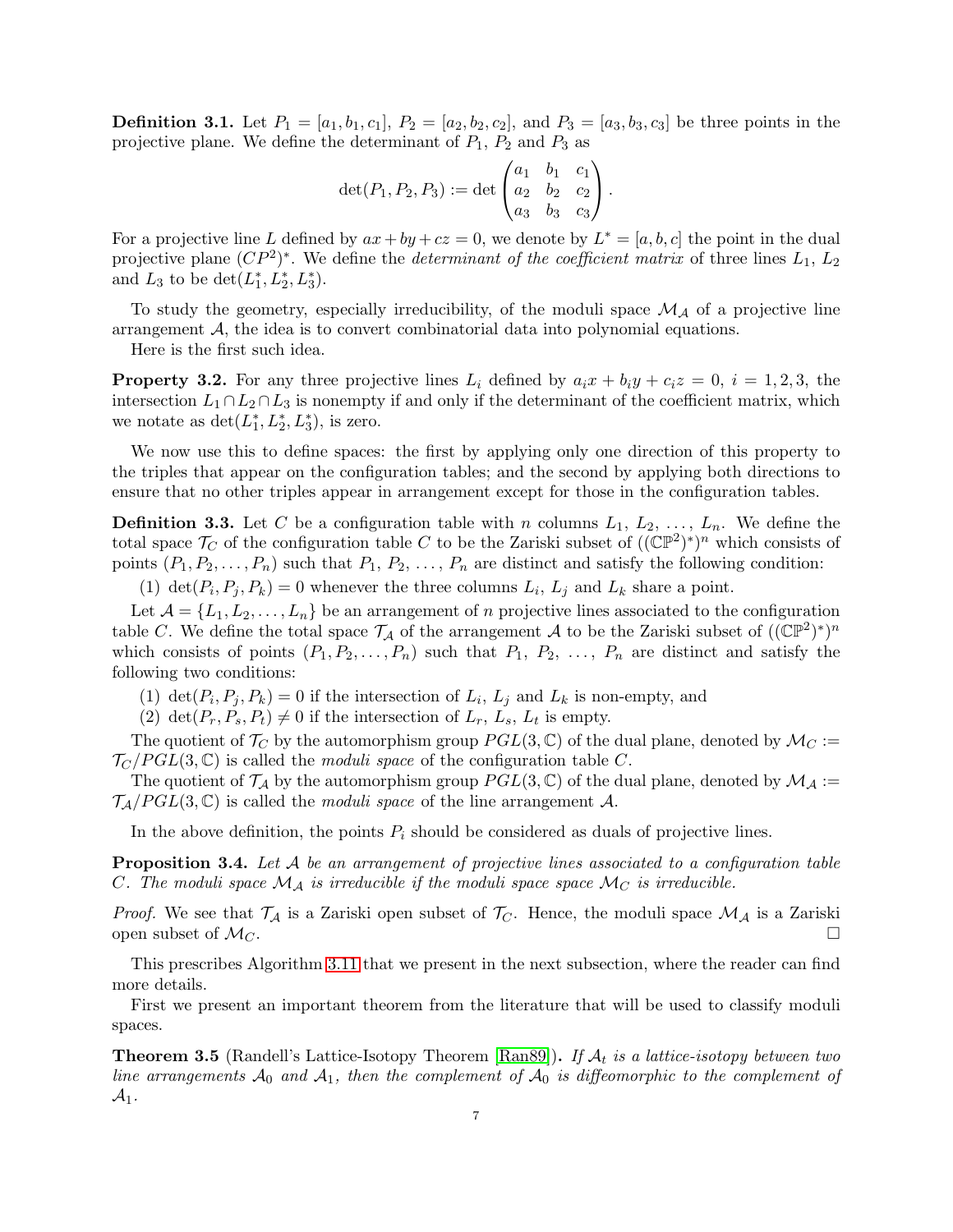We denote by  $\mathcal{M}_{\mathcal{A}}^{\mathbb{C}}$  the quotient of  $\mathcal{M}_{\mathcal{A}}$  under complex conjugation. Using Randell's Lattice-Isotopy Theorem, we observe the following rigidity result on diffeomorphic types of complements of line arrangements.

**Proposition 3.6.** If  $M_A^{\mathbb{C}}$  is irreducible, then the complements of any two line arrangements in  $M_A$ are diffeomorphic. In particular, the fundamental group of the complement of  $A$  is a combinatorial invariant.

*Proof.* Let  $[A_1]$  and  $[A_2]$  be two points in  $M_A$ . If the two arrangements  $A_1$  and  $A_2$  are in the same irreducible component of  $\mathcal{M}_{\mathcal{A}}$ , then by Randell's Lattice-Isotopy Theorem [\[Ran89\]](#page-46-0) the complements of  $\mathcal{A}_1$  and  $\mathcal{A}_2$  are diffeomorphic.

Suppose that the two arrangements  $A_1$  and  $A_2$  are in two different irreducible components of  $M_A$ . Since  $M_A^{\mathbb{C}}$  is irreducible, the two irreducible components must be complex conjugated to each other. Therefore, there exist a line arrangement  $\mathcal{A}'_1$  which is complex conjugated to  $\mathcal{A}_1$  and in the same irreducible component of  $[A_2]$ . Notice that complex conjugation is a diffeomorphism. Then the complements of  $A_1$  and  $A'_1$  are diffeomorphic. Since  $A'_1$  and  $A_2$  are in the same irreducible component, then their complements are diffeomorphic. Therefore, the complement of  $A_1$ is diffeomorphic to the complement of  $A_2$ .

Remark 3.7. Notice that in [\[CS97\]](#page-42-5), Cohen-Suciu prove the following theorem which implies that the fundamental groups of complements of complex conjugated curves are isomorphic. Together with Randell's Lattice-Isotopy Theorem, this also implies that the fundamental group of the complement of A is combinatorially invariant if  $\mathcal{M}_{\mathcal{A}}^{\mathbb{C}}$  is irreducible.

Theorem 3.8 (Cohen-Suciu [\[CS97\]](#page-42-5), Theorem 3.9). The braid monodromies of complex conjugated curves are equivalent.

<span id="page-7-0"></span>3.1. A practical algorithm and examples. The highlight of this subsection is Algorithm [3.11,](#page-8-0) which uses a configuration table to obtain a line arrangement and its moduli space, and to determine whether this space is irreducible and whether the configuration table is geometrically realizable.

Several examples are given highlighting the problematic spots of this algorithm, and the reader should pay careful attention to Example [3.12](#page-8-1) which produces a potential Zariski pair.

To set this up we begin with an important lemma that will allow us to use the same three-bythree grid of lines for all of our cases. Afterwards we mention several results and techniques that are used to discern the moduli spaces.

**Definition 3.9.** A pencil is an arrangement of k lines with a multiple point of multiplicity  $k$ .

We start from a basic observation that a line arrangement can be specified to a special position in the projective plane. This fact, without proof, has been used in [\[NY12\]](#page-45-3), [\[Ye13\]](#page-46-3), and [\[ATY13\]](#page-42-3) to calculate moduli spaces of arrangements. We include the proof here for the sake of completion.

Note that we use Lemma [3.10](#page-7-1) to draw pictures in the affine plane which is the complement of the line at infinity (not included in the arrangement) defined by  $z = 0$  in  $\mathbb{CP}^2$ .

<span id="page-7-1"></span>**Lemma 3.10.** Let  $\{L_1, L_2, L_3\}$  and  $\{L_4, L_5, L_6\}$  be two pencils of lines which intersect transversally in 9 points. Then there is a unique automorphism of the dual projective plane such that the six lines under the automorphism are defined by  $x = 0$ ,  $x = z$ ,  $x = t_1z$ ,  $y = 0$ ,  $y = z$ ,  $y = t_2z$ .

*Proof.* We know that the automorphism group of the projective plane is  $PGL(3,\mathbb{C})$ . We can find an automorphism  $M_0$  sending the line passing through the two triple points  $L_1 \cap L_2 \cap L_3$  and  $L_4 \cap L_5 \cap L_6$  to the line at infinity  $z = 0$ . Under this automorphism, the six lines can be defined by  $ax + by + c_i z = 0$  for  $i = 1, 2, 3$  and  $dx + ey + f_{i-3}z = 0$  for  $i = 4, 5, 6$ , respectively, such that  $D = \det \begin{pmatrix} a & b \\ d & e \end{pmatrix} \neq 0$  and  $c_i \neq c_j$ ,  $f_i \neq f_j$  if  $i \neq j$ .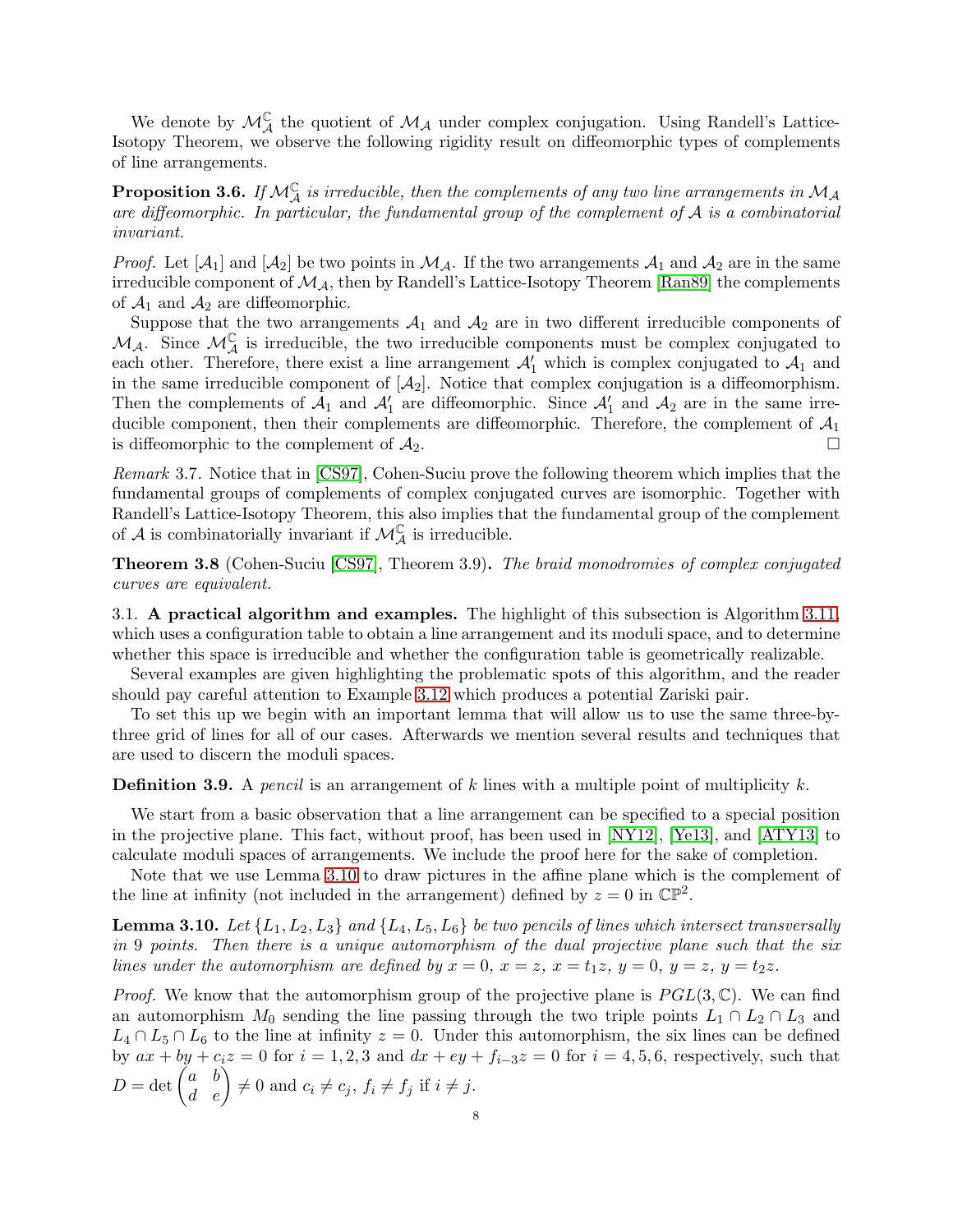In the next step we will find an automorphism fixing the line at infinity and changing the six lines to three horizontal and three vertical lines. Consider the general linear matrix

$$
M_1 = -\frac{1}{D} \begin{pmatrix} b & -e & 0 \\ -a & d & 0 \\ 0 & 0 & -D \end{pmatrix}
$$

which acts on the dual projective plane from right and fixes the point  $[0, 0, 1]$ . We see that  $M_1$ sends the points  $[a, b, c_i]$  and  $[d, e, f_i]$  to  $[0, 1, c_i]$  and  $[1, 0, f_i]$ , respectively, for  $i = 1, 2, 3$ , as we expected.

To complete the proof, let us consider the matrix

$$
M_2 = \begin{pmatrix} f_2 - f_1 & 0 & -f_1 \\ 0 & c_2 - c_1 & -c_1 \\ 0 & 0 & 1 \end{pmatrix}.
$$

One can check that  $M_2$  sends  $[0, 1, c_1]$ ,  $[0, 1, c_2]$ ,  $[1, 0, f_1]$  and  $[1, 0, f_2]$  to  $[0, 1, 0]$ ,  $[0, 1, 1]$ ,  $[1, 0, 0]$  and [1, 1, 0], respectively. The automorphism  $M_0M_1M_2$  is then the unique automorphism we want.  $\Box$ 

We now present the full details of the procedures used throughout the proofs below. We conclude with examples that illustrate the different methods and situations that occur in the algorithm.

<span id="page-8-0"></span>Algorithm 3.11. This algorithm is used to determine the irreducibility and realizability of an arrangement obtained from a given configuration table.

- (A1) Use the Grid Lemma [3.10](#page-7-1) and its intersection points to determine equations for the lines.
- (A2) Obtain special defining equations from triple points not used in (A1) above.
- (A3) Determine the **irreducibility** of the moduli space M by checking the irreducibility of the equations from (A2) above.
	- (a) True for dim  $\mathcal{M} = 0$ .
	- (b) If dim  $M > 0$ , either use Mathematica's irreducibility test given by the command IrreduciblePolynomialQ[poly, Extension->All] and notated by  $(*)$  or equations ending in  $= 0^*$  in the tables or check by hand, as in Example [3.13](#page-9-0) for the case 11.B.3.a.iii.
- $(A4)$  Determine the **realizability** of the configuration table.
	- (a) Whenever the set  $M$  is empty, a contradiction arises, and it is noted in the tables.
		- (b) True for dim  $\mathcal{M} > 0$ .
		- (c) If dim  $\mathcal{M} = 0$ , look for a realization for one of the given points: if a real solution exists, draw the arrangement to check, as in Example [3.12](#page-8-1) for the case 12.B.3.b.iii.; if only complex solutions exist, as notated by  $(\mathbb{C})$  or equations ending in  $= 0^{\mathbb{C}}$  in the tables, need to check, as in Example [3.14](#page-10-0) for the case  $(9<sub>3</sub>)$ .ii.DFH, that no double points coincide in a triple.

Potential Zariski paris are notated by  $(Z)$  or equations ending in  $= 0^Z$  in the tables.

<span id="page-8-1"></span>Example 3.12 (The moduli space of the arrangement 12.B.3.b.iii.: two real points). Using Lemma [3.10,](#page-7-1) we may assume that the lines  $L_7$ ,  $L_5$ ,  $L_4$ ,  $L_8$ ,  $L_9$  and  $L_3$  are defined by equations  $y = 0$ ,  $y = z$ ,  $y = bz, x = 0, x = z, \text{ and } x = az$ , respectively, where a and b are complex numbers in  $\mathbb{C} \setminus \{0, 1\}.$ 

Since the three triples  $e_{11} = L_4 \cap L_8 = [0, b, 1], e_6 = L_3 \cap L_7 = [a, 0, 1]$  and  $e_{12} = L_5 \cap L_9 = [1, 1, 1]$ are on  $L_6$ , the equation of the line  $L_6$  can be written as  $y = -\frac{b}{a}$  $\frac{b}{a}x + bz$  such that the first defining equation  $1 = b - \frac{b}{a}$  $\frac{b}{a}$ , or equivalently,  $ab = a + b$ , holds.

Now we determine the equations for the rest of lines,  $L_1$ ,  $L_2$ , and  $L_{10}$ . Since the line  $L_1$  passes though the two triples  $e_2 = L_3 \cap L_5 = [a, 1, 1]$  and  $e_4 = L_7 \cap L_9 = [1, 0, 1]$ , the line  $L_1$  is defined by  $y = \frac{1}{a-1}(x-z)$ . Therefore, the triple  $e_1 = L_1 \cap L_4$  is given by  $[b(a-1)+1, b, 1] = [a+1, b, 1]$ by the equality  $ab = a + b$ . The line  $L_2$  passes through the two triples  $e_5 = L_7 \cap L_8 = [0, 0, 1]$  and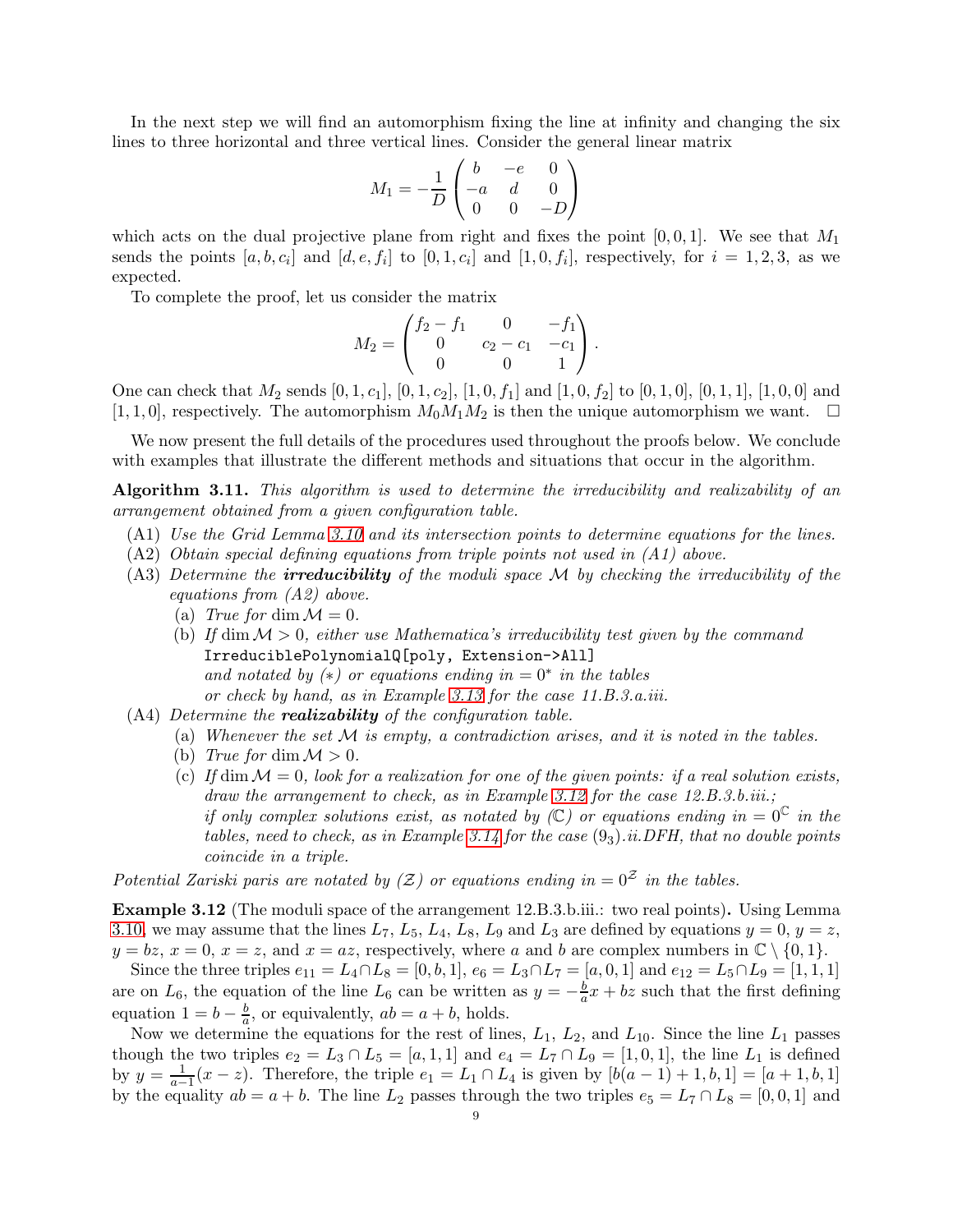$e_1 = [a+1,b,1],$  and so its equation can be written as  $y = \frac{b}{a+1}x$ . The last line  $L_{10}$  passes through the triples  $e_8 = L_4 \cap L_9 = [1, b, 1]$  and  $e_9 = L_5 \cap L_8 = [0, 1, 1]$ , and so its equation is given by  $y = (b+1)x + z.$ 

Note that the triple  $e_3 = L_2 \cap L_6 \cap L_{10}$  did not yet enter into the equations of the lines; thus it will become the second defining equation

$$
\det(L_2, L_6, L_{10}) = \det \begin{pmatrix} 1 & \frac{b}{a+1} & 0 \\ 1 & -\frac{b}{a} & b \\ 1 & b-1 & 1 \end{pmatrix} = 0.
$$

Simplifying this second defining equation, we obtain the equation  $a^2b - a^2 + a + 1 = 0$ . Together with the first defining equation  $ab = a + b$ , we solve for a and b to obtain  $a = \pm \frac{\sqrt{2}}{2}$  $\frac{\sqrt{2}}{2}$  and  $b = \frac{1}{1}$  $\frac{1}{1\mp\sqrt{2}}$ .

We then have two real line arrangements shown in Figure [2.](#page-9-1)



<span id="page-9-1"></span>FIGURE 2. The two real realizations of the arrangement 12.B.2.iv

From the figure, we see that there are exactly twelve triple points and no points of higher multiplicities. Therefore, the moduli space of the arrangement 12.B.2.iv consists of two distinct real points.

<span id="page-9-0"></span>Example 3.13 (The moduli space of the arrangement 11.B.3.a.iii.). Again using Lemma [3.10,](#page-7-1) we may assume that the lines  $L_1$ ,  $L_2$ ,  $L_4$ ,  $L_3$ ,  $L_{10}$  and  $L_9$  are defined by equations  $y = 0$ ,  $y = z$ ,  $y = bz$ ,  $x = 0, x = z$ , and  $x = az$ , respectively, where a and b are complex numbers in  $\mathbb{C} \setminus \{0, 1\}.$ 

Since the line  $L_6$  passes through the triples  $e_3 = L_2 \cap L_3 = [0, 1, 1]$  and  $e_4 = L_1 \cap L_9 = [a, 0, 1]$ , the defining equation of the line  $L_6$  can be written as  $y = -\frac{1}{a}x+z$ . Therefore the triple  $e_{10} = L_4 \cap L_5 \cap L_6$ can be given by  $[a(1-b), b, 1]$ . Notice that the triple  $e_2 = L_2 \cap L_5 \cap L_{10}$  can be given by  $[0, 0, 1]$ .

The defining equation of the line  $L_5$  is  $y = \frac{b}{a(1-b)}$  $\frac{b}{a(1-b)}x$ . Then we can find the triples  $e_6 = L_2 \cap L_5 \cap$  $L_7 = \left[\frac{a(1-b)}{b}, 1, 1\right].$ 

Since  $L_7$  passes through  $e_6$  and  $e_5 = L_1 \cap L_{10} = [1, 0, 1]$ , its defining equation can be written as  $y = \frac{b}{a-b-ab}(x-1).$ 

Now only the defining equation of the line  $L_8$  was not written down yet. Since  $L_8$  passes through the points  $e_7 = L_2 \cap L_8 \cap L_{10} = [1, 1, 1]$  and  $e_8 = L_3 \cap L_4 \cap L_8 = [0, b, 1]$ , we can write its defining equations as  $y = (1 - b)x + bz$ .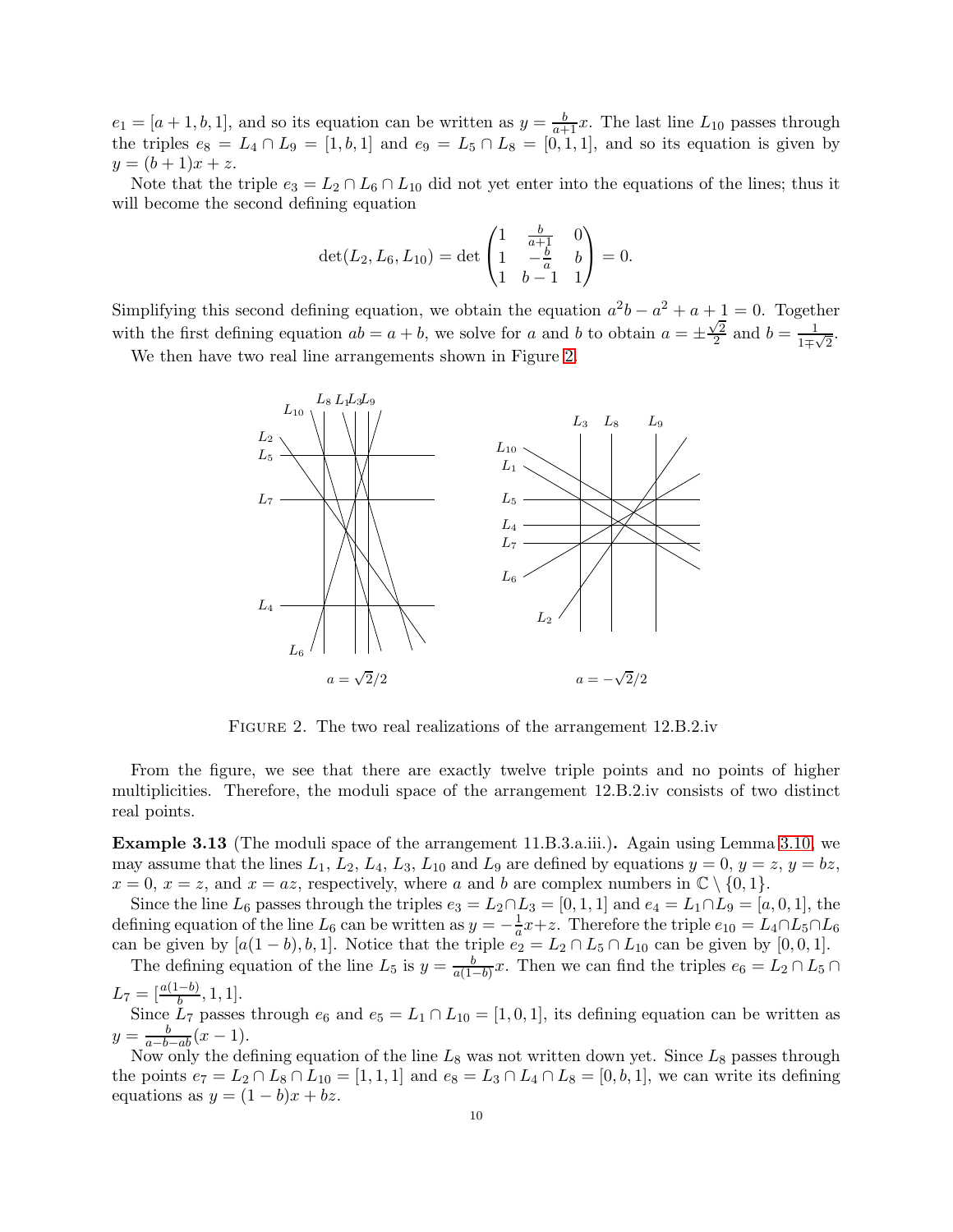We have used all but  $e_{11} = L_7 \cap L_8 \cap L_9$  to calculate the defining equations. The parameters a and b must satisfy Property [3.2](#page-6-0) for the determinant of the coefficient matrix of  $L_4$ ,  $L_5$  and  $L_6$ , i.e.

$$
\det \begin{pmatrix} 1 & \frac{b}{a-b-ab} & -\frac{b}{a-b-ab} \\ 1 & 1-b & b \\ 0 & -a & 1 \end{pmatrix} = 0.
$$

Simplify this equation to get  $a^2b^2 - 2a^2b + a^2 - ab - b^2 + b = 0$ . So we see the moduli space is a curve defined by  $a^2b^2 - 2a^2b + a^2 - ab - b^2 + b = 0$ .

We claim that this equation defines an irreducible curve in  $\mathbb{C}^2$ . Assume contrarily that the polynomial  $p(a, b) = a^2b^2 - 2a^2b + a^2 - ab - b^2 + b = a^2(b-1)^2 - ab - b(b-1)$  is reducible. Then by the definition of reducibility it must be factored as  $p(a, b) = [f_1(b)a + g_1(b)][f_2(b)a + g_2(b)]$ , where  $f_1(b)$ ,  $f_2(b)$ ,  $g_1(b)$  and  $g_2(b)$  are polynomials in  $\mathbb{C}[b]$ . Viewing  $p(a, b)$  as a quadratic polynomial of a, we see that the discriminant  $b^2 + 4b(b-1)^3 = (f_1(b)g_2(b) - g_1(b)f_2(b))^2$  must be a perfect square. We check that  $b^2 + 4b(b-1)^3$  is not a perfect square. In fact, it has no double root at all.

Therefore, the moduli space is irreducible.

Choose the two evaluations  $a = 4$  and  $b = 0.62404$  to get the arrangement pictured in Figure [3.](#page-10-1)



<span id="page-10-1"></span>Figure 3. The arrangement 11.B.3.a.iii.

<span id="page-10-0"></span>Example 3.14 (A moduli space consists of two complex conjugate points). Consider the arrange-ment in Lemma [8.3](#page-26-0) obtained by adding the line  $DFH$  to the  $(9<sub>3</sub>)$ .ii. arrangement (see Table [15\)](#page-27-0), i.e. add a line passing through the intersection points  $L_2 \cap L_5$ ,  $L_3 \cap L_6$ , and  $L_4 \cap L_9$ .

Assume that the lines  $L_3$ ,  $L_2$ ,  $L_1$ ,  $L_4$ ,  $L_5$ , and  $L_6$  are defined by equations  $y = 0$ ,  $y = z$ ,  $y = bz$ ,  $x = 0$ ,  $x = z$ , and  $x = az$ , respectively, as depicted in Figure [4.](#page-11-1)

By the same method used in the previous examples, we can write down the equations of the rest of lines:  $L_7: y = -x + z, L_8: y = \frac{b}{a}$  $\frac{b}{a}x, L_9: y = \frac{b(b-1)}{b-a}$  $\frac{(b-1)}{b-a}x - \frac{b(1-a)}{b-a}$  $\frac{1-a}{b-a}z$  and  $L_{10}: y = \frac{1}{1-a}(x-1)$ , where a and b satisfy the following equations  $a = b^2 - b + 1$  and  $b^2 + 1 = 0$ .

Solving the system of the two equations, we get two pairs of solutions  $(a = -i, b = i)$  and  $(a = i, b = -i)$ . Replacing a and b in the defining equations of the ten lines by  $\mp i$  and  $\pm i$ , respectively, we see that the line  $L_{10}$  given by the equation  $y = \frac{1}{1+i}(x - z)$  is indeed distinct from the other nine lines.

Now we check whether there will be extra multiple points forced to appear when adding the tenth line. If there is an extra multiple point, then it must be on the line  $L_{10}$ . By checking the Figure [4](#page-11-1) or Figure [10,](#page-26-1) we see that only the points  $P = L_1 \cap L_7 = [1 - i, i, 1]$  and  $Q = L_7 \cap L_8 = [-1, 1, 0]$ may fall on the line  $L_{10}$  accidentally. However, by plugging the two points into the equations of  $L_{10}$ , we get contradictions.

Therefore, P and Q cannot be on the line  $L_{10}$ , which means that adding the line  $L_{10}$  introduces no extra multiple points.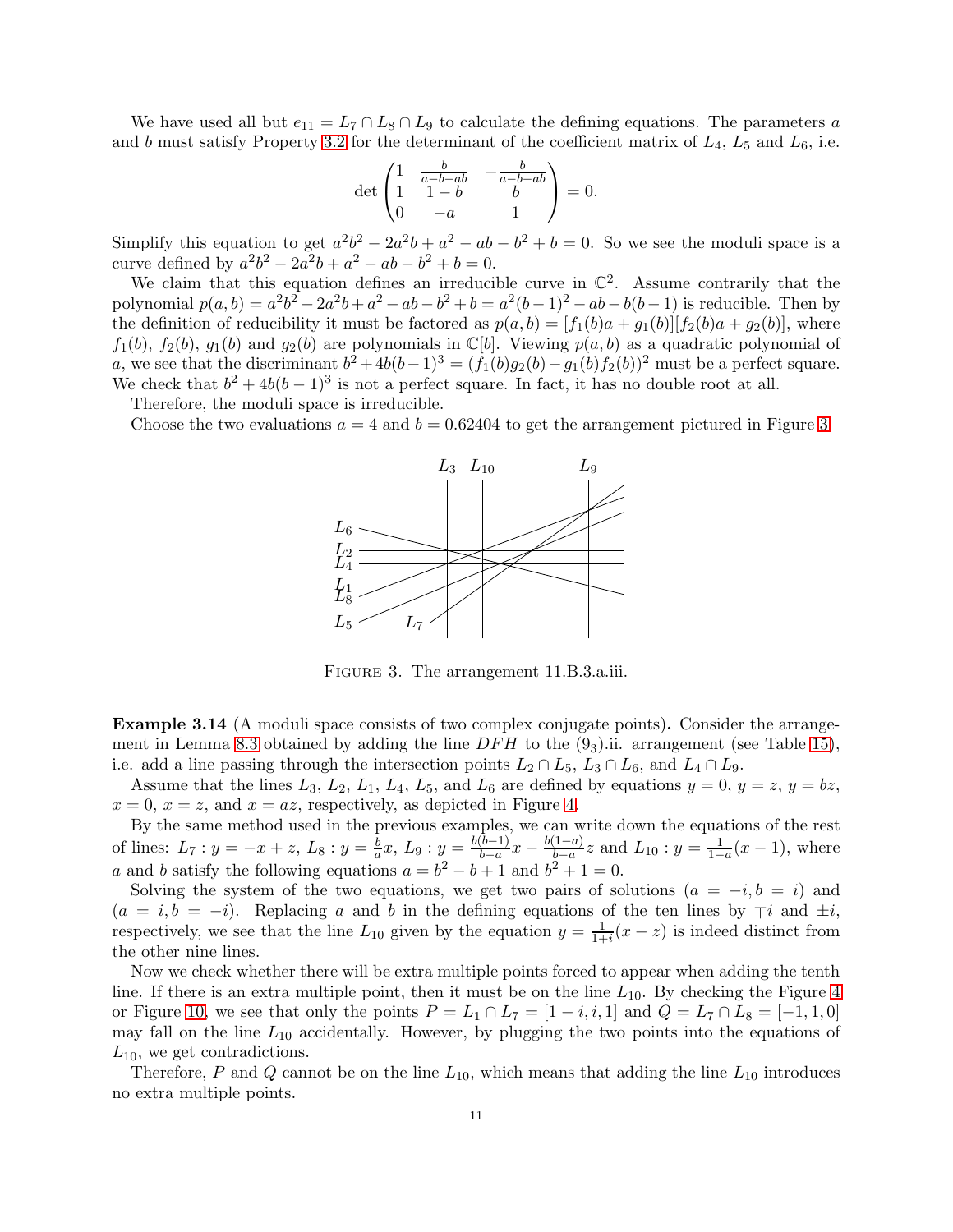

<span id="page-11-1"></span>FIGURE 4. The arrangement  $(9<sub>3</sub>)$ .ii.DFH

<span id="page-11-0"></span>*Remark* 3.15. This process outlined in Example [3.14](#page-10-0) for the case  $(9<sub>3</sub>)$ .ii.DFH also occurs for the cases  $(9_3)$ .iii.ACG,  $(9_3)$ .iii.AEG, and  $(9_3)$ .iii.BEG.

# 4. Arrangements of nine lines with nine and ten triples

The purpose of this section is to highlight previous results for nine lines that will be used in reduction arguments for ten lines in Sections [7](#page-19-1) and [8.](#page-23-0)

**Definition 4.1.** [\[NY12,](#page-45-3) Definition 3.1] Let  $k \in \mathbb{N}$ . We say a line arrangement A is of type  $C_k$  if k is the minimum number of lines of  $A$  containing all points of multiplicity at least three.

**Definition 4.2.** [\[NY12,](#page-45-3) Definition 3.4] Let A be an arrangement of type  $C_3$ . Then A is a simple  $C_3$  arrangement if there are three lines  $L_1, L_2, L_3 \in \mathcal{A}$  such that all points of multiplicity at least three are contained in  $L_1 \cup L_2 \cup L_3$  and one of the following holds:

- $L_1 \cap L_2 \cap L_3 = \emptyset$  and one of the lines contains only one point of multiplicity at least three apart from the other two lines; or
- $L_1 \cap L_2 \cap L_3 \neq \emptyset$ .

From these definitions, Nazir and Yoshinaga proved the following results.

**Theorem 4.3** (Theorem 3.2 of [\[NY12\]](#page-45-3)). Let  $\mathcal{A} = \{H_1, \ldots, H_n\}$  be a line arrangement in  $\mathbb{P}_{\mathbb{C}}^2$  of class  $C_{\leq2}$  (i.e., either  $C_0$ ,  $C_1$  or  $C_2$ ). Then the realization space  $R(I(A))$  is irreducible.

**Theorem 4.4** (Theorem 3.5 of [\[NY12\]](#page-45-3)). Let A be an arrangement of  $C_3$  of simple type. Then the realization space  $R(I(A))$  is irreducible.

The following is a more historical definition.

**Definition 4.5.** An  $(n_3)$  arrangement is one with n lines, n triples, and no points of higher multiplicity.

The textbook *Configurations of points and lines* by Grünbaum [Grü09] gives a table summarizing the numbers of such combinatorial and geometric arrangements for small  $n$  in Theorem 2.2.1. and Table 2.2.1. on p.69.

In the next proposition we consider the case  $n = 9$ , first appearing as early as the 1880's, which Grünbaum attributes to Kantor [\[Kan81\]](#page-45-6), Martinetti [\[Mar87\]](#page-45-7), Schröter [\[Sch88\]](#page-46-4), and again to Levi [\[Lev29,](#page-45-8) p.103], Hilbert and Cohn-Vossen [\[HCV52\]](#page-43-5), and Gropp [\[Gro97\]](#page-43-6).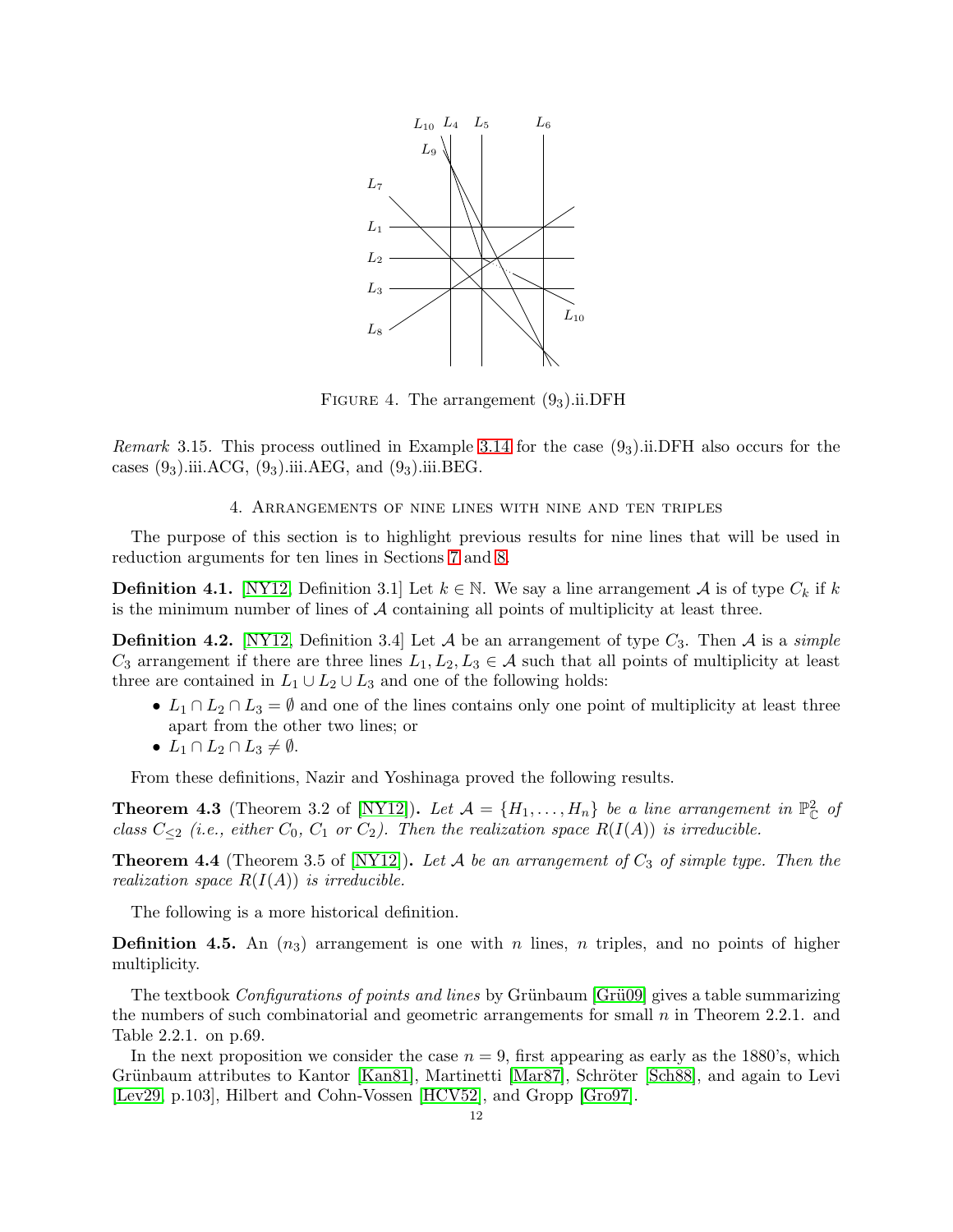<span id="page-12-1"></span>**Proposition 4.6** (see Theorem 2.2.1. of [Grü09] or Proposition 3.7 of [\[Ye13\]](#page-46-3)). Let A be an arrangement of nine projective lines with nine triple points and no higher multiplicity points. If each line of  $A$  passes through exactly three triple points, then  $A$  is lattice isomorphic to one of the three arrangements given in Figure [5.](#page-12-0)

We provide configuration tables in Table [2](#page-13-0) (that differ from those in  $[Gr\ddot{u}09]$ ) and our own equations of these lines in Table [3.](#page-13-1)

Note that this result holds for combinatorial as well as geometric arrangements.



The arrangement  $(9<sub>3</sub>)$ .iii.

<span id="page-12-0"></span>FIGURE 5. The three  $(9<sub>3</sub>)$  arrangements of nine lines with nine triples and no higher multiplicity points as appearing in [\[Ye13\]](#page-46-3).

Two of these three arrangements are  $C_3$ : all triple points lie on three lines. For  $(9_3)$ .i. three such lines are  $L_3, L_4, L_9$ , and for  $(9_3)$  iii. three such lines are  $L_1, L_5, L_8$ .

These can be used to produce arrangements of nine lines with ten triples by making the three specified lines meet at a tenth triple. In the first case this results in the Pappus arrangement (and so  $(9<sub>3</sub>)$ .i. can be thought of a degeneration of the Pappus arrangement), and in the second case this results in a non-geometric arrangement.

Remark 4.7. The Pappus arrangement is named after Pappus of Alexandria, one of the last great Greek mathematicians of Antiquity, whose hexagon theorem states that given two sets of three collinear points, the three intersection points of six lines are collinear. The arrangement comes from the geometry of this theorem.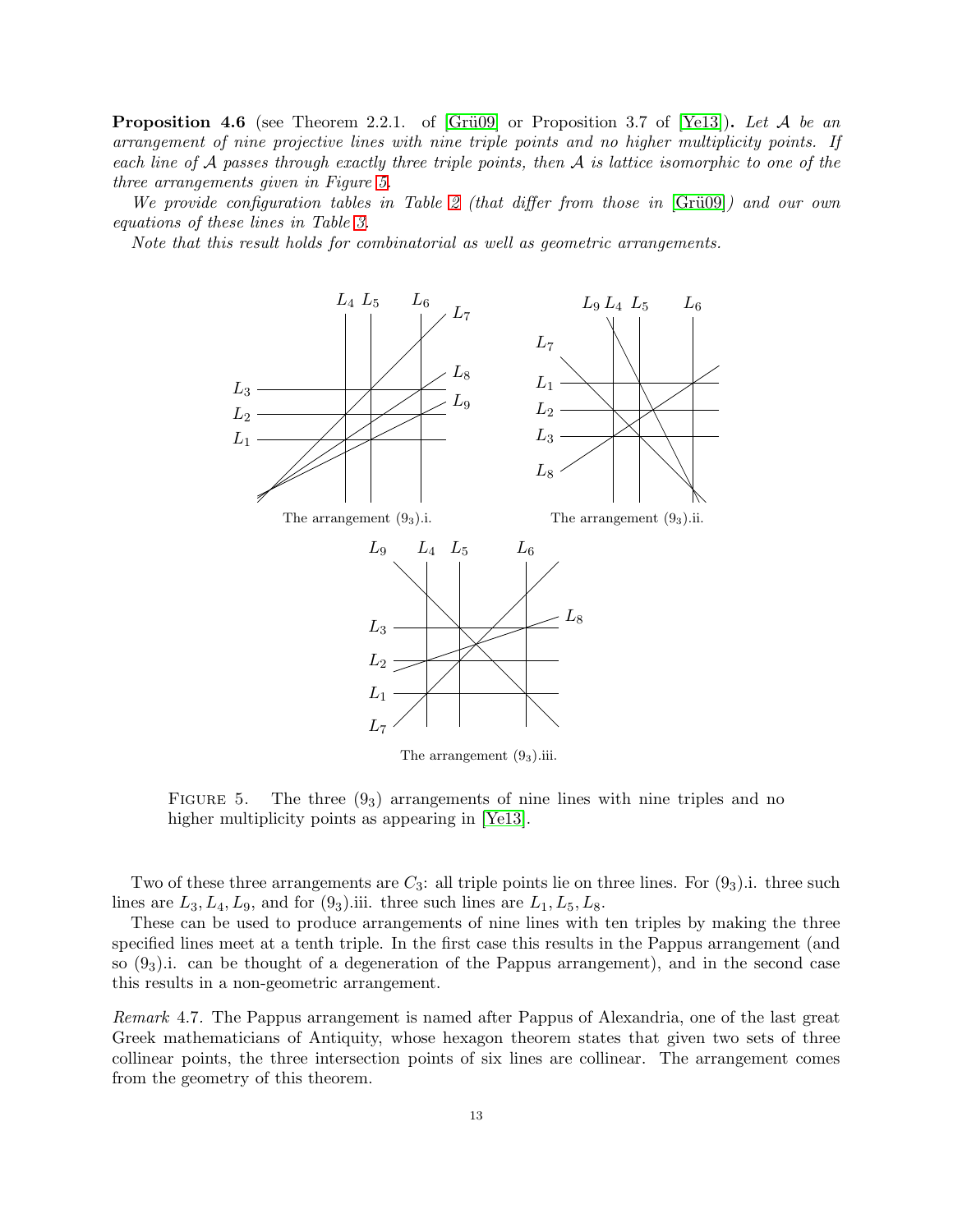| $\begin{bmatrix} L_1 & L_2 & L_3 & L_4 & L_5 & L_6 & L_7 & L_8 & L_9 \end{bmatrix}$                                                                                                                                             |  |  |  |  |
|---------------------------------------------------------------------------------------------------------------------------------------------------------------------------------------------------------------------------------|--|--|--|--|
| $\begin{array}{ c cccc } \hline e_1 & e_1 & e_1 & e_8 & e_8 & e_8 & e_9 & e_9 & e_9 \\ \hline e_2 & e_4 & e_6 & e_2 & e_3 & e_5 & e_4 & e_2 & e_3 \\ e_3 & e_5 & e_7 & e_4 & e_6 & e_7 & e_6 & e_7 & e_5 \\ \hline \end{array}$ |  |  |  |  |
|                                                                                                                                                                                                                                 |  |  |  |  |
|                                                                                                                                                                                                                                 |  |  |  |  |

| $L_1$ $L_2$ $L_3$ $L_4$ $L_5$ $L_6$ $L_7$ $L_8$ $L_9$                                                                                                                                                  |  |  |  |  |
|--------------------------------------------------------------------------------------------------------------------------------------------------------------------------------------------------------|--|--|--|--|
| $\begin{array}{cccc cccc} e_1 & e_1 & e_1 & e_8 & e_8 & e_8 & e_4 & e_3 & e_2 \ e_2 & e_4 & e_6 & e_4 & e_2 & e_3 & e_7 & e_5 & e_5 \ e_3 & e_5 & e_7 & e_6 & e_7 & e_9 & e_9 & e_6 & e_9 \end{array}$ |  |  |  |  |
|                                                                                                                                                                                                        |  |  |  |  |
|                                                                                                                                                                                                        |  |  |  |  |

The arrangement  $(9_3)$ .i. The arrangement  $(9_3)$ .ii.

| $\begin{array}{ c cccc } e_2 & e_4 & e_6 & e_2 & e_5 & e_3 & e_2 & e_4 & e_3 \ e_3 & e_5 & e_7 & e_4 & e_6 & e_7 & e_5 & e_7 & e_6 \ \end{array}$ |  |  |  |  |
|---------------------------------------------------------------------------------------------------------------------------------------------------|--|--|--|--|

<span id="page-13-0"></span>The arrangement  $(9<sub>3</sub>)$ .iii.

TABLE 2. The arrangements  $(9_3)$ .i.,  $(9_3)$ .ii., and  $(9_3)$ .iii. given as configuration tables.

| $(93)$ . Nine lines with nine triples |                                                                           |  |                                                                                          |                                                                                                    |  |  |  |  |  |  |  |
|---------------------------------------|---------------------------------------------------------------------------|--|------------------------------------------------------------------------------------------|----------------------------------------------------------------------------------------------------|--|--|--|--|--|--|--|
|                                       |                                                                           |  |                                                                                          | Arr. $y = 0, z, bz \mid x = 0, z, az \mid y = Ax \mid y = Bx + z \mid y = C(x - z)$                |  |  |  |  |  |  |  |
|                                       |                                                                           |  | i. $\left  L_1, L_2, L_3 \right  L_4, L_5, L_6 \left  L_8; \frac{b}{a} \right  L_7; b-1$ | <i>L</i> <sub>9</sub> : $\frac{1}{a-1}$                                                            |  |  |  |  |  |  |  |
|                                       | ii. $L_3, L_2, L_1 \mid L_4, L_5, L_6 \mid L_8: \frac{b}{a} \mid L_7: -1$ |  |                                                                                          |                                                                                                    |  |  |  |  |  |  |  |
|                                       |                                                                           |  |                                                                                          | with $L_9: y = \frac{b(b-1)}{b-a}(x + \frac{b(1-a)}{b-a}z)$ and satisfying $a - (b^2 - b + 1) = 0$ |  |  |  |  |  |  |  |
|                                       | iii. $L_1, L_2, L_3$ $L_4, L_5, L_6$ $L_7$ : 1 $L_8$ : $\frac{b-1}{a}$    |  |                                                                                          |                                                                                                    |  |  |  |  |  |  |  |
|                                       |                                                                           |  |                                                                                          | with $L_9: y = \frac{b}{1-a}(x - az)$ and satisfying $a - (b+1) = 0$                               |  |  |  |  |  |  |  |

<span id="page-13-1"></span>TABLE 3. Equations for geometric arrangements  $(9<sub>3</sub>)$ .

<span id="page-13-2"></span>**Proposition 4.8.** There are three combinatorial arrangements of nine lines with ten triples and no points of higher multiplicity. We provide configuration tables in Table [4](#page-14-0) and equations of these lines in Table [5.](#page-15-2) Just two are geometric: we show these in Figure [6.](#page-14-1)

*Proof.* There are nine lines with ten triples, and so exactly three lines  $L_1, L_2, L_3$  must each contain four triples.

If these three lines form a central subarrangement, they intersect at a triple, say  $e_1$ , and the arrangement is in fact simple  $C_3$ . In this case, the triple  $e_1$  can be degenerated to obtain an arrangement of nine lines with nine triples that is also simple  $C_3$ . Therefore it must be either  $(9<sub>3</sub>)$ .i. or  $(9<sub>3</sub>)$ .iii., as discussed above. In the first case our arrangement of nine lines with ten triples is the Pappus arrangement; in the second case we obtain a non-geometrically realizable one.

Otherwise these three lines form a generic subarrangement. We proceed according to how many of these three doubles are in fact triples in the original arrangement.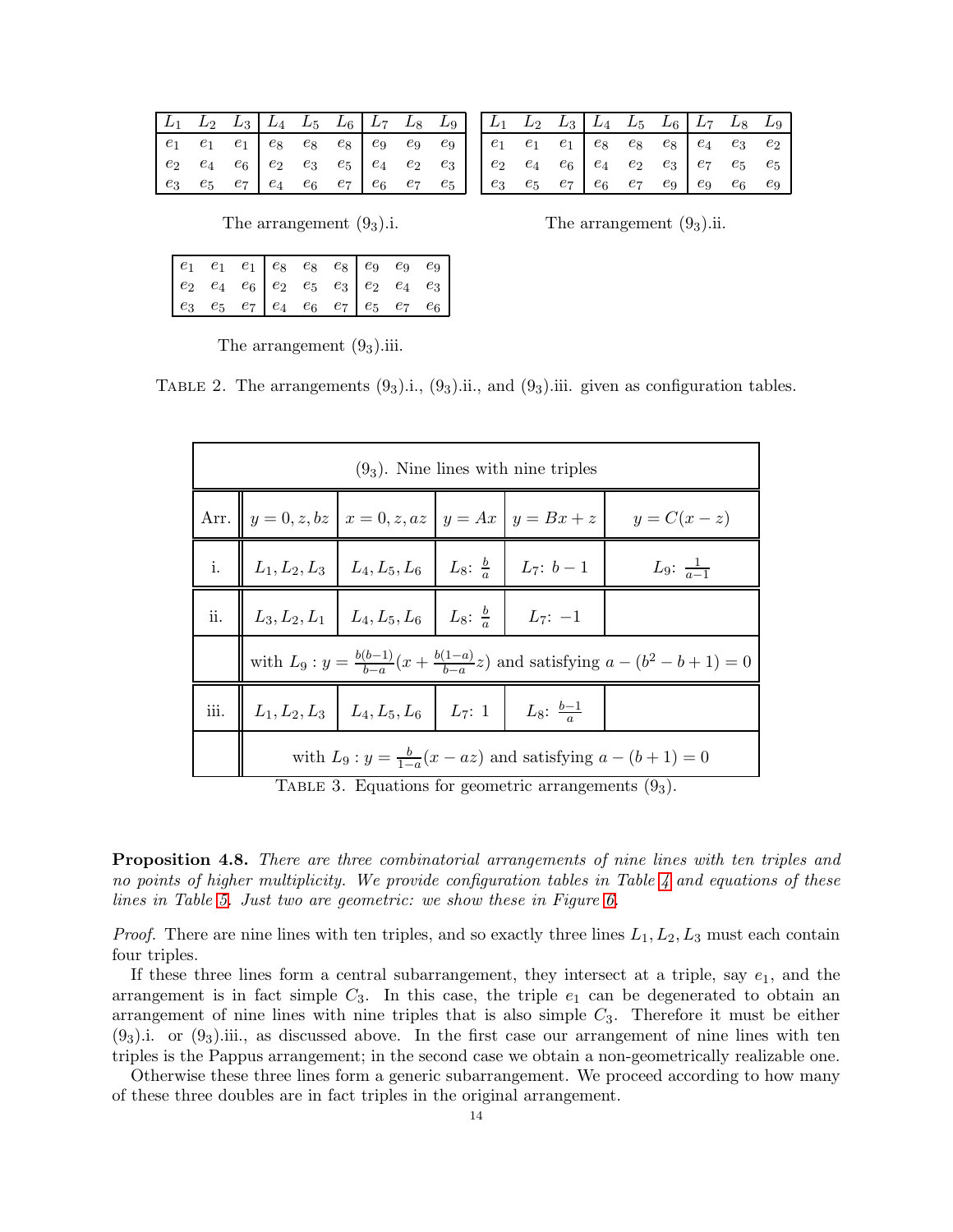Suppose none are triples in the arrangement. Then there must be four distinct triples on each of the three lines, totalling twelve triples, a contradiction.

Suppose one is a triple in the arrangement. Then there must be three other distinct triples on each of the two lines meeting at this double, along with four distinct triples on the third line, totalling eleven triples, a contradiction.

Suppose two are triples in the arrangement. Then although there are exactly ten triples accounted for here, one of these three lines passes through just one of these two triples that contains three additional triples. However, this contradicts Fact 2.6 because there are just five other lines for these triples to appear.

Suppose all three are triples  $e_1, e_2, e_3$  in the arrangement. Then the three additional lines passing through these points must also intersect in  $e_{10}$ , the only point not on these first three lines. This gives exactly one arrangement: the Nazir-Yoshinaga arrangement given in Example 5.3 of [NY12] and proved to be the only geometric arrangement of nine lines with ten triples which is not simple  $C_3$  in Proposition 3.8 of [Ye13].  $\Box$ 



<span id="page-14-1"></span>FIGURE 6. The two geometric arrangements with nine lines and ten triples as appearing in [Ye13].

|  |  | $\begin{array}{ c c c c c c c c } \hline L_1 & L_2 & L_3 & L_4 & L_5 & L_6 & L_7 & L_8 & L_9 \ \hline \end{array}$                                                                                                                                            |  |  |
|--|--|---------------------------------------------------------------------------------------------------------------------------------------------------------------------------------------------------------------------------------------------------------------|--|--|
|  |  | $\begin{array}{ c cccc } \hline e_1 & e_1 & e_1 & e_{10} & e_{10} & e_{10} & e_2 & e_3 & e_4 \\ e_2 & e_5 & e_8 & e_2 & e_3 & e_4 & e_7 & e_5 & e_6 \\ e_3 & e_6 & e_9 & e_5 & e_6 & e_7 & e_9 & e_9 & e_8 \\ e_4 & e_7 & e_8 & & & & & & \hline \end{array}$ |  |  |
|  |  |                                                                                                                                                                                                                                                               |  |  |
|  |  |                                                                                                                                                                                                                                                               |  |  |
|  |  |                                                                                                                                                                                                                                                               |  |  |

 $L_6$  $L_{8}$  $L_9$  $L_2$  $L_{3}$  $\mathit{L}_4$  $L_5$  $L_{7}$  $e_1$  $\boldsymbol{e}_1$  $e_1$  $\mathfrak{e}_9$  $\mathfrak{e}_9$  $\mathfrak{e}_9$  $e_{10}$  $e_{\rm 10}$  $e_{\rm 10}$  $\mathfrak{e}_2$  $e_4$  $e_7$  $\mathfrak{e}_2$  $\mathfrak{e}_3$  $\boldsymbol{e}_6$  $e_4$  $\mathfrak{e}_2$  $\mathfrak{e}_3$  $e_3$  $e_5$  $e_8$  $e_4$  $e_5$  $e_8$  $e_7$  $e_5$  $e_6$  $e_6$  $e_7$  $e_8$ 

The Nazir-Yoshinaga arrangement.

|  | The Pappus arrangement |  |  |
|--|------------------------|--|--|
|--|------------------------|--|--|

| $e_{10}$ |  | $\begin{array}{cccc cccc} e_1 & e_1 & e_1 & e_8 & e_8 & e_8 & e_9 & e_9 & e_9 \ e_2 & e_4 & e_6 & e_2 & e_5 & e_3 & e_2 & e_4 & e_3 \ e_3 & e_5 & e_7 & e_4 & e_6 & e_7 & e_5 & e_7 & e_6 \ e_{10} & e_{10} & e_{10} & e_{10} & e_{10} \end{array}$ |  |  |
|----------|--|-----------------------------------------------------------------------------------------------------------------------------------------------------------------------------------------------------------------------------------------------------|--|--|

Non-geometric degenerated  $(9<sub>3</sub>)$ .iii.

<span id="page-14-0"></span>TABLE 4. The arrangements of Proposition 4.8 given as configuration tables.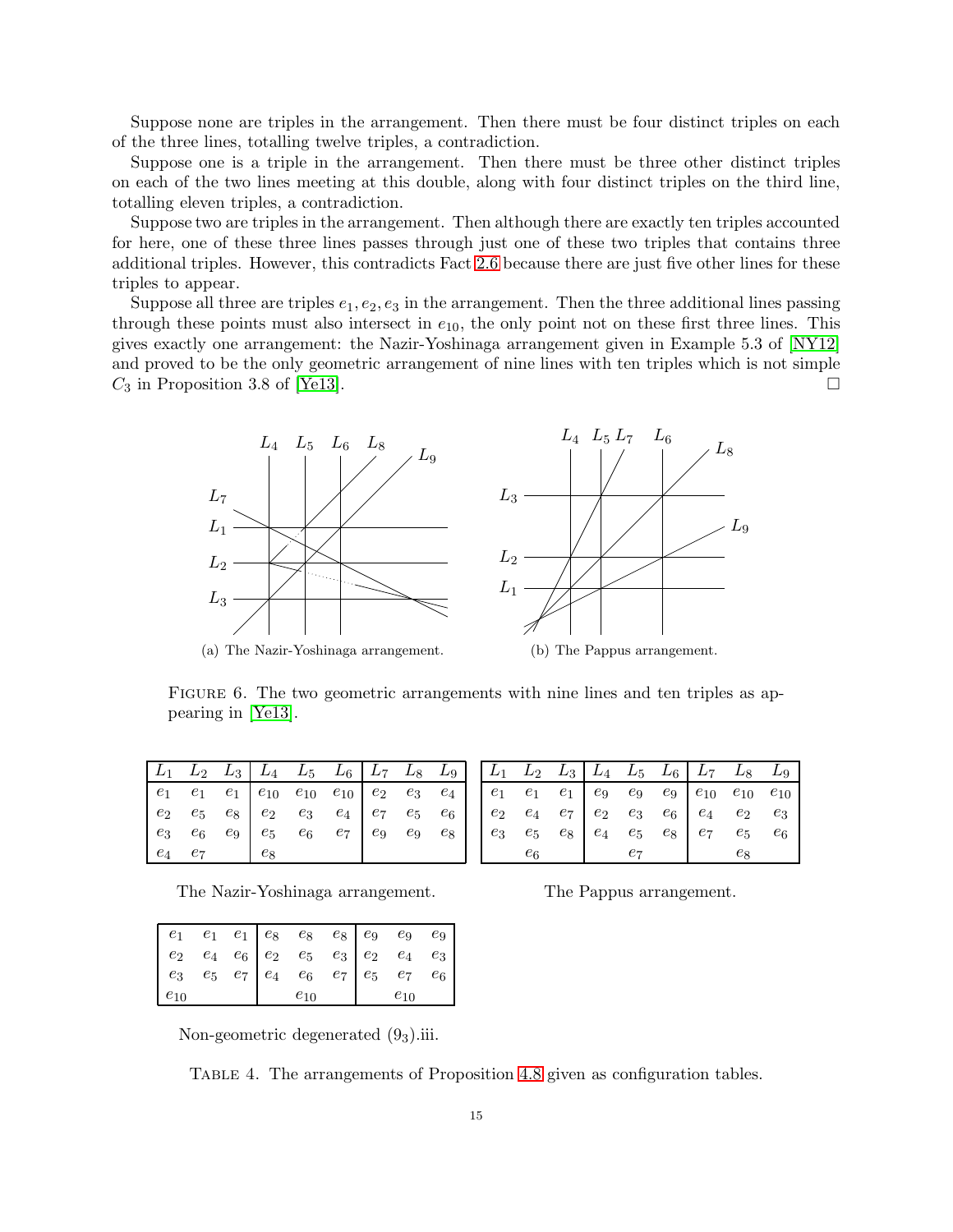|           |                                                                      | Arrangements of nine lines with ten triples.                                 |                        |                                                                   |                                                                                |  |  |  |  |  |  |
|-----------|----------------------------------------------------------------------|------------------------------------------------------------------------------|------------------------|-------------------------------------------------------------------|--------------------------------------------------------------------------------|--|--|--|--|--|--|
| Arr.      |                                                                      |                                                                              |                        |                                                                   | $y = 0, z, bz \mid x = 0, z, az \mid y = Ax \mid y = Bx + z \mid y = C(x - z)$ |  |  |  |  |  |  |
| NY.       |                                                                      | $L_3, L_2, L_1 \mid L_4, L_5, L_6 \mid L_9: 1 \mid L_8: a-1$                 |                        |                                                                   |                                                                                |  |  |  |  |  |  |
|           |                                                                      | with $L_7: y = \frac{1-a}{a}x + az$ satisfying $a - b = 0$ and $a^2 + 1 = 0$ |                        |                                                                   |                                                                                |  |  |  |  |  |  |
| Pappus.   |                                                                      |                                                                              |                        | $L_1, L_2, L_3 \mid L_4, L_5, L_6 \mid L_8: 1 \mid L_7: a-1 \mid$ | L <sub>9</sub> : $\frac{1}{a-1}$                                               |  |  |  |  |  |  |
|           |                                                                      |                                                                              | satisfying $a - b = 0$ |                                                                   |                                                                                |  |  |  |  |  |  |
| Non-geom. |                                                                      | $L_1, L_2, L_3$ $L_4, L_5, L_6$ $L_7$ : 1 $L_8$ : $\frac{b-1}{a}$            |                        |                                                                   |                                                                                |  |  |  |  |  |  |
|           | with $L_9: y = \frac{b}{1-a}(x - az)$ and satisfying $a - (b+1) = 0$ |                                                                              |                        |                                                                   |                                                                                |  |  |  |  |  |  |
|           |                                                                      |                                                                              |                        | and $a + b - 1 = 0$ , a contradiction                             |                                                                                |  |  |  |  |  |  |

<span id="page-15-2"></span>Table 5. Equations for arrangements of nine lines and ten triples.

In this present work, whose focus is arrangements of ten lines, we are not concerned with combinatorial arrangements of nine lines with more than ten triple points, as these do not arise in our reduction arguments below. So we conclude this discussion here. However, one may obviously ask for a complete list of combinatorial arrangements for nine lines.

<span id="page-15-0"></span>Question 4.9. What other combinatorial (but not geometric) line arrangements of ten lines and no points of multiplicity higher than three arise with some other number of triples  $n_3 \notin [9, 10]$ ?

# 5. Main Results

The main work of this paper gives a classification of non-trivially constructed geometric arrangements of ten lines with only triple points. We ignore those arrangements that are constructed trivially by adding lines which do not contain at least three triple points.

<span id="page-15-1"></span>Theorem 5.1 (Classification). The number of arrangements of ten lines with only triple points are as given in Table [6](#page-16-1) and as follows: there are **seventy-one** combinatorial arrangements and sixty-two geometric, with fifty-four of these having either irreducible or complex conjugate moduli spaces. In particular, this classification gives exactly nine non-geometric arrangements and exactly nine potential Zariski pairs.

Here the arrangements considered in the last column either have irreducible moduli spaces or have moduli spaces of two components which are complex conjugate.

We are primarily interested in geometric line arrangements here, and so the only cases considered are arrangements of ten lines with some number of triples in order for a geometric arrangement to occur:  $n_3 \in [10, 13]$  following Lemma [2.1](#page-3-3) and Table [1.](#page-4-0) Since some combinatorial but not geometric arrangements arose in these situations, we have included them. However, this is not the complete list.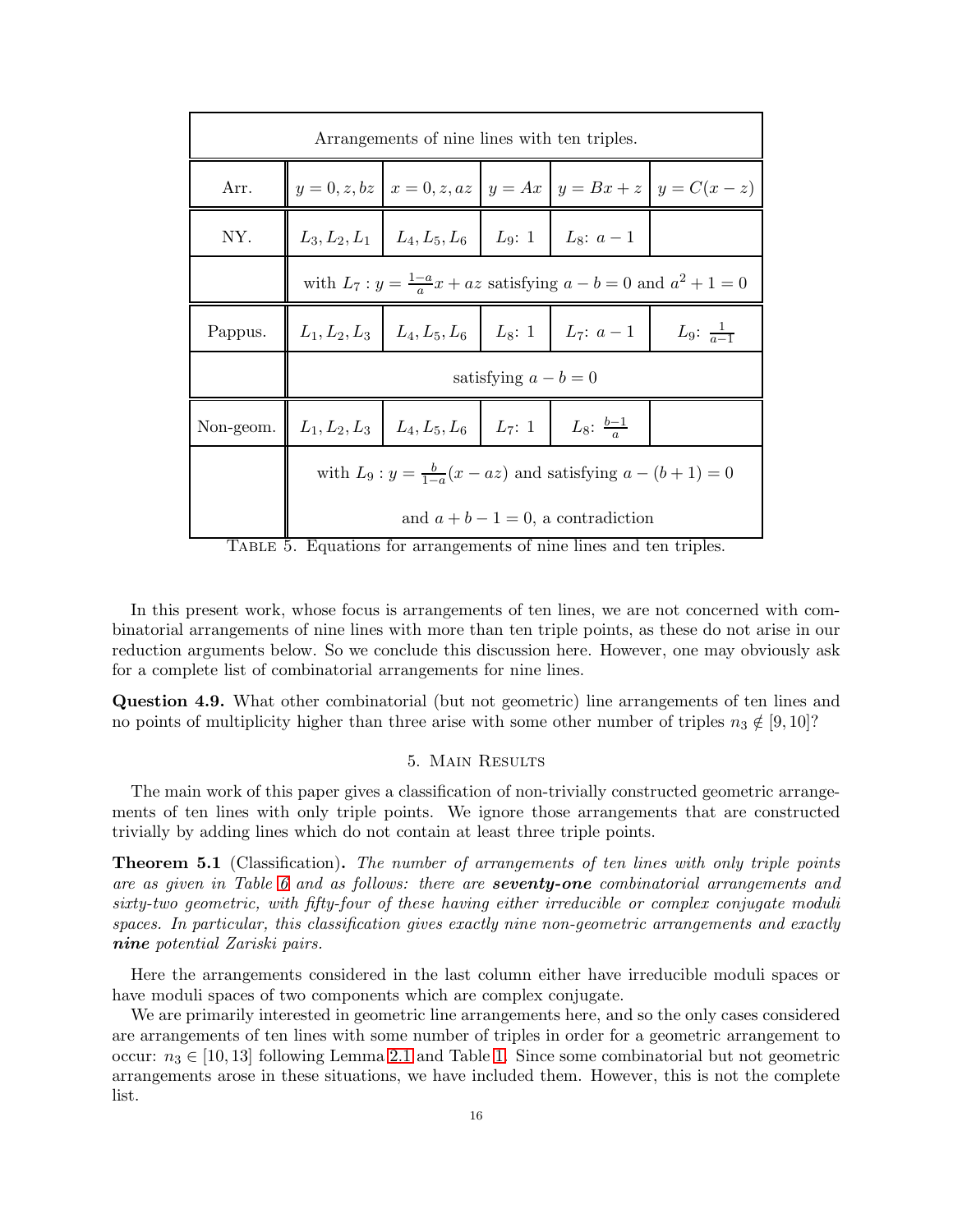| Case         | #              | $#$ non-       | #              | #                 | #                 | Result                           | Config | Table           |
|--------------|----------------|----------------|----------------|-------------------|-------------------|----------------------------------|--------|-----------------|
| by $#$       | comb           | geom:          | geom           | $(\mathcal{Z})$ : | irred             |                                  | Table  | οf              |
| triples      |                | Tab 8          |                | Tab 7             | or $(\mathbb{C})$ |                                  |        | Eqns            |
| 10.          | 10             | 1              | 9              |                   | 9                 | $\overline{\text{Thm }6.1}$ -6.3 | 9      | $10 - 11$       |
| 13.          | $\overline{2}$ | $\overline{2}$ |                |                   |                   | Thm 7.1                          | 12     | $\overline{13}$ |
| $(9_3).i.$   | $\overline{5}$ |                | $\overline{5}$ |                   | $\overline{5}$    | Lem $8.2$                        |        | 14              |
| $(9_3)$ .ii. | 4              |                | $\overline{4}$ | $\overline{2}$    | $\overline{2}$    | Lem $8.3$                        |        | 15              |
| $(93)$ .iii. | 5              | $\overline{2}$ | 3              | $\overline{2}$    | $\mathbf{1}$      | Lem 8.4                          |        | 16              |
| 12.B.3.      | 4              | $\mathbf{1}$   | 3              | 3                 |                   | Lem 8.6                          | 17     | 18              |
| 12.B.2.      | 4              | $\overline{2}$ | $\overline{2}$ | 1                 | $\mathbf{1}$      | Lem 8.7                          | 19     | 20              |
| 12. total    | 22             | $\overline{5}$ | 17             | 8                 | 9                 | Thm 8.1                          |        |                 |
| 11.A.        | 10             |                | 10             |                   | 10                | Lem $9.2$                        | 21     | 22-23           |
| 11.B.2.      | 4              |                | $\overline{4}$ |                   | 4                 | Lem 9.3                          | 24     | 25              |
| 11.B.3.a.    | 3              |                | 3              |                   | 3                 |                                  | 26     | 27              |
| 11.B.3.b.2.  | 7              |                | 7              | 1                 | 6                 | Lem 9.4                          | 28     | 29              |
| 11.B.3.b.1.  | 13             | $\mathbf{1}$   | 12             |                   | 12                | Lem $9.5$                        | 30-31  | 32-33           |
| 11. total    | 37             | $\overline{1}$ | 36             | $\mathbf{1}$      | 35                | Thm 9.1                          |        |                 |
| Total        | 71             | 9              | 62             | 9                 | 53                | Thm $5.1 + 5.3$                  |        |                 |

<span id="page-16-1"></span>Table 6. A summary of results with hyperlinks.

Question 5.2. What combinatorial but not geometric line arrangements of ten lines and no points of multiplicity higher than three arise with some other number of triples  $n_3 \notin [10, 13]$ ?

In particular, this classification gives rise to several arrangements of particular interest: those whose combinatorics do not determine their topology.

<span id="page-16-2"></span>**Theorem 5.3** (Main Theorem). This present classification of arrangements of ten complex lines with only triple points gives a list of nine potential Zariski pairs listed in Table [7.](#page-17-0)

Remark 5.4. It is interesting to note that all but one of the nine potential Zariski pairs listed in Table [7](#page-17-0) from Theorem [5.3](#page-16-2) have exactly twelve triple points, with this last one having exactly eleven triples.

This finishes the classification of geometric arrangements of ten lines begun in previous work by three of the authors.

Corollary 5.5. Together with the classification of ten lines with quadruple points given in [\[ATY13\]](#page-42-3), which provides a list of nine potential Zariski pairs, this gives a total of eighteen such pairs for all complex line arrangements of ten lines satisfying Assumption [1.2.](#page-2-1)

This work has produced a list of further counterexamples: arrangements which are combinatorial but not geometric.

<span id="page-16-3"></span>Theorem 5.6. This present classification of arrangements of ten complex lines with only triple points gives a list of nine non-geometric arrangements listed in Table [8.](#page-18-0)

<span id="page-16-0"></span>5.1. A note about the proofs that follow. For the sake of organization, the proofs of these results are split into Sections [6,](#page-19-0) [7,](#page-19-1) [8,](#page-23-0) and [9](#page-33-0) according to the cases  $n_3 = 10, 13, 12, 11$ , respectively, as ordered by straightforwardness of the proofs. Each section begins with the local classification result, followed by its proof. The nature of these proofs are as follows.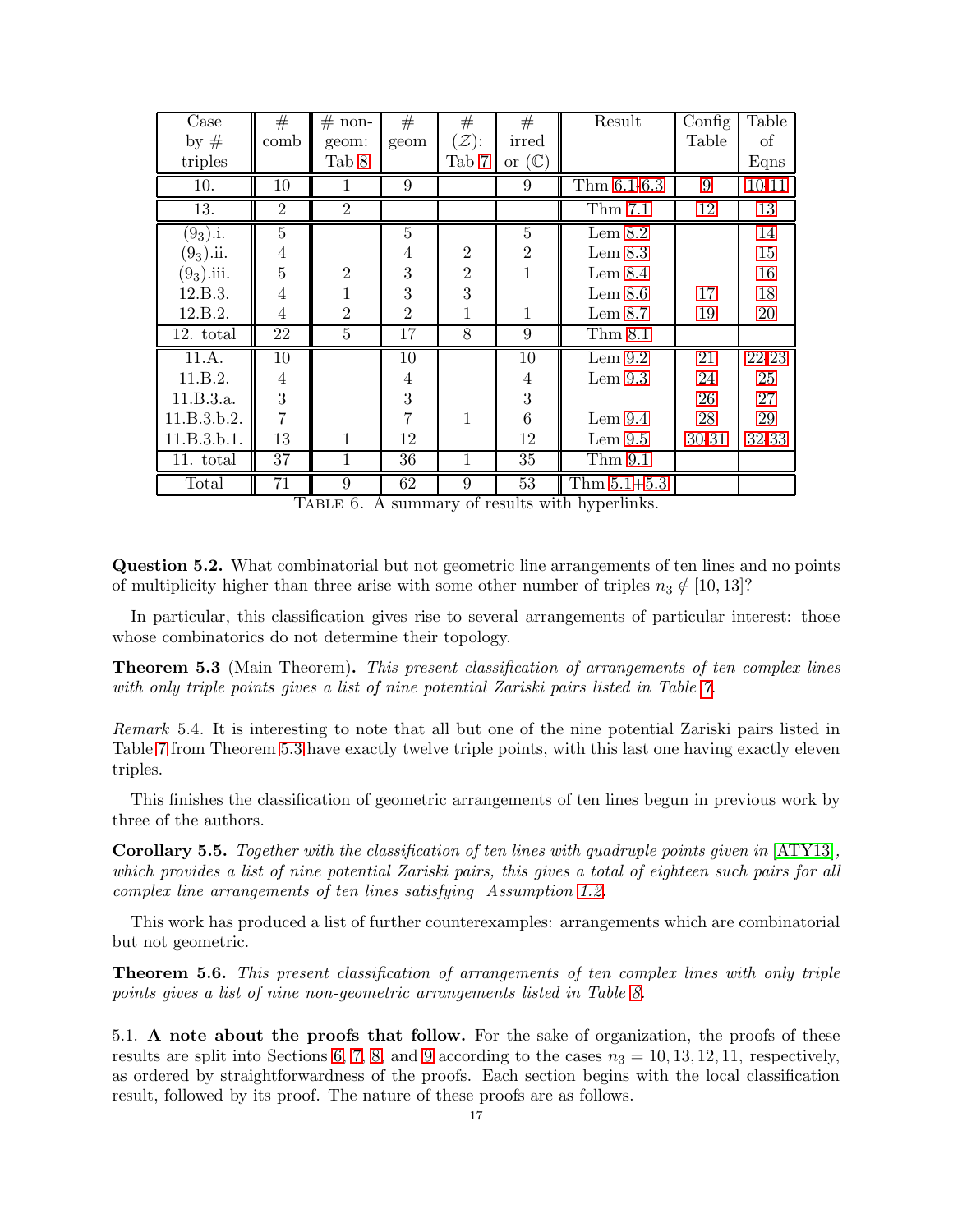| $\begin{vmatrix} L_1 & L_2 & L_3 \end{vmatrix}$ $L_4$ $L_5$ $L_6$ $\begin{vmatrix} L_7 & L_8 & L_9 \end{vmatrix}$ $L_{10}$                                                     |  |  |  |       |  |
|--------------------------------------------------------------------------------------------------------------------------------------------------------------------------------|--|--|--|-------|--|
| $\begin{array}{ c cccc } \hline e_1 & e_1 & e_1 & e_8 & e_8 & e_8 & e_4 & e_3 & e_2 & D \ \hline e_2 & e_4 & e_6 & e_4 & e_2 & e_3 & e_7 & e_5 & e_5 & F \ \hline \end{array}$ |  |  |  |       |  |
|                                                                                                                                                                                |  |  |  |       |  |
|                                                                                                                                                                                |  |  |  | $e_9$ |  |
| $\begin{array}{ccccccc} & I & D & F & I & D & F \end{array}$                                                                                                                   |  |  |  |       |  |

The arrangement  $(9_3)$ .ii.DFI.

|  |  |  |  | $\begin{array}{ c c c c c c c c c c } \hline \begin{array}{cccc c c c c c c c c} e_1 & e_1 & e_3 & e_8 & e_8 & e_8 & e_9 & e_9 & e_9 & B \ \hline \ e_2 & e_4 & e_6 & e_7 & e_6 & e_7 & e_6 & e_7 & e_6 & F \ \hline \ & F & B & B & D & D & F & \ \hline \end{array} \end{array}$ |  |
|--|--|--|--|------------------------------------------------------------------------------------------------------------------------------------------------------------------------------------------------------------------------------------------------------------------------------------|--|

The arrangement  $(9_3)$ .iii.BDF.

|  | $L_1$ $L_2$ $L_3$ $L_{10}$ $L_4$ $L_5$ $L_6$ $L_7$ $L_8$ $L_9$                                                                                                                                                                                                                                                    |  |  |  |
|--|-------------------------------------------------------------------------------------------------------------------------------------------------------------------------------------------------------------------------------------------------------------------------------------------------------------------|--|--|--|
|  | $\begin{array}{cccc c cccc} e_1 & e_1 & e_6 & e_6 & e_{11} & e_2 & e_{11} & e_{11} & e_{12} & e_{12} \\ e_2 & e_4 & e_7 & e_9 & e_{12} & e_4 & e_3 & e_8 & e_3 & e_5 \\ e_3 & e_5 & e_8 & e_{10} & e_1 & e_7 & e_5 & e_{10} & e_{10} & e_8 \\ e_7 & e_9 & e_6 & e_2 & e_4 & e_9 & e_7 & e_7 & e_8 \\ \end{array}$ |  |  |  |
|  |                                                                                                                                                                                                                                                                                                                   |  |  |  |
|  |                                                                                                                                                                                                                                                                                                                   |  |  |  |
|  |                                                                                                                                                                                                                                                                                                                   |  |  |  |

The arrangement 12.B.2.iv.

|  |  | $\begin{array}{c cccc} e_1 & e_1 & e_2 & e_3 & e_1 & e_2 & e_3 & e_{10} & e_{11} & e_{12} \\ e_2 & e_3 & e_6 & e_8 & e_{10} & e_{10} & e_{11} & e_4 & e_7 & e_7 \\ e_4 & e_5 & e_7 & e_9 & e_{11} & e_{12} & e_{12} & e_5 & e_9 & e_8 \\ e_8 & e_9 & e_6 & e_6 & e_4 & e_5 & e_9 & e_9 \\ \end{array}$ |  |  |
|--|--|--------------------------------------------------------------------------------------------------------------------------------------------------------------------------------------------------------------------------------------------------------------------------------------------------------|--|--|
|  |  |                                                                                                                                                                                                                                                                                                        |  |  |
|  |  |                                                                                                                                                                                                                                                                                                        |  |  |
|  |  |                                                                                                                                                                                                                                                                                                        |  |  |

The arrangement 12.B.3.b.ii.

|  |  | $\begin{vmatrix} L_1 & L_2 & L_3 \end{vmatrix}$ $L_4$ $L_5$ $L_6$ $\begin{vmatrix} L_7 & L_8 & L_9 & L_{10} \end{vmatrix}$ |  |  |
|--|--|----------------------------------------------------------------------------------------------------------------------------|--|--|
|  |  |                                                                                                                            |  |  |
|  |  |                                                                                                                            |  |  |
|  |  |                                                                                                                            |  |  |
|  |  |                                                                                                                            |  |  |

The arrangement 11.B.3.b.2.v.

<span id="page-17-0"></span>TABLE 7. The nine potential Zariski pairs that arise from this present classification.

|  | The case for ten triples is already classified in [Grü09]. We display this result in Section 6 and |  |  |  |  |  |
|--|----------------------------------------------------------------------------------------------------|--|--|--|--|--|
|  | simply check these arrangements to determine their moduli spaces.                                  |  |  |  |  |  |

The case for thirteen triples comes next in Section 7 because it is the next easiest. Here a single line is distinguished by the number of triples on it. We delete this line leaving an arrangement of nine lines with ten triples, and so we can apply Proposition 4.8 to obtain only three arrangements. We consider casework by adding back the tenth line passing through three of the nine double points.

|  |  |  |  | $\begin{vmatrix} L_1 & L_2 & L_3 \end{vmatrix}$ $L_4$ $L_5$ $L_6$ $\begin{vmatrix} L_7 & L_8 & L_9 \end{vmatrix}$ $L_{10}$ |
|--|--|--|--|----------------------------------------------------------------------------------------------------------------------------|
|  |  |  |  |                                                                                                                            |
|  |  |  |  |                                                                                                                            |
|  |  |  |  |                                                                                                                            |
|  |  |  |  |                                                                                                                            |

The arrangement  $(9_3)$ .ii.CFI.

| $\perp G$ |  | $C \mid A \mid G$ | C |  | $A$ |
|-----------|--|-------------------|---|--|-----|

The arrangement  $(9_3)$ .iii.ACG.

|  | $\begin{array}{ c c c c c c c c } \hline L_1 & L_2 & L_3 & L_{10} & L_4 & \overline{L_5} & L_6 & L_7 & L_8 & L_9 \ \hline \end{array}$ |  |                                     |  |  |
|--|----------------------------------------------------------------------------------------------------------------------------------------|--|-------------------------------------|--|--|
|  | $e_1$ $e_1$ $e_2$ $e_3$ $e_1$ $e_2$ $e_3$ $e_{10}$ $e_{11}$ $e_{12}$                                                                   |  |                                     |  |  |
|  |                                                                                                                                        |  |                                     |  |  |
|  |                                                                                                                                        |  |                                     |  |  |
|  |                                                                                                                                        |  | $e_9$ $e_5$ $e_7$ $e_8$ $e_8$ $e_9$ |  |  |

The arrangement 12.B.3.a.i.

|  |  |  |  | $e_8$ $e_9$ $e_6$ $e_6$ $e_5$ $e_4$ |
|--|--|--|--|-------------------------------------|

The arrangement 12.B.3.b.iii.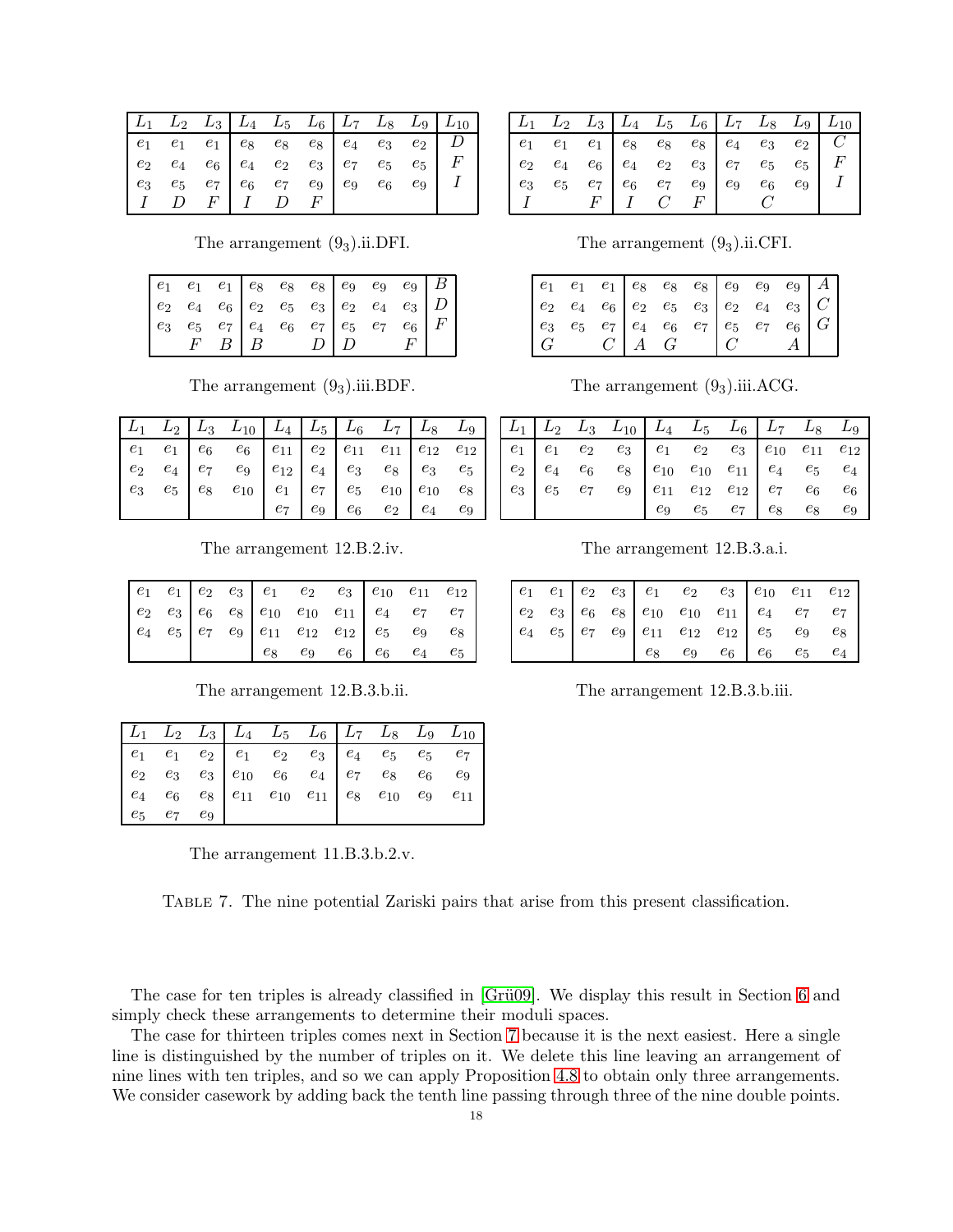|  |  |  |  | $L_1$ $L_2$ $L_3$ $L_4$ $L_5$ $L_6$ $L_7$ $L_8$ $L_9$ $L_{10}$ |
|--|--|--|--|----------------------------------------------------------------|
|  |  |  |  |                                                                |
|  |  |  |  |                                                                |
|  |  |  |  |                                                                |

The non-geometric arrangement  $(10<sub>3</sub>)$ .iv.

|  |  | $\begin{array}{ c c c c c c c c c } \hline L_1 & L_2 & L_3 & L_4 & L_5 & L_6 & L_7 & L_8 & L_9 & L_{10} \ \hline \end{array}$                                                                                                                                                         |  |  |
|--|--|---------------------------------------------------------------------------------------------------------------------------------------------------------------------------------------------------------------------------------------------------------------------------------------|--|--|
|  |  |                                                                                                                                                                                                                                                                                       |  |  |
|  |  |                                                                                                                                                                                                                                                                                       |  |  |
|  |  |                                                                                                                                                                                                                                                                                       |  |  |
|  |  | $\begin{array}{ c cccc } \hline e_1 & e_1 & e_1 & e_2 & e_3 & e_4 & e_2 & e_3 & e_4 & A \cr e_2 & e_5 & e_8 & e_5 & e_6 & e_7 & e_7 & e_5 & e_6 & C \cr e_3 & e_6 & e_9 & e_8 & e_{10} & e_{10} & e_9 & e_9 & e_8 & E \cr e_4 & e_7 & C & e_{10} & C & A & E & A & E \cr \end{array}$ |  |  |

The non-geometric arrangement 13.i.

| $\begin{array}{ c c c c c c c c c c c } \hline \begin{array}{cccc c c c c c c c c} e_1 & e_1 & e_3 & e_8 & e_8 & e_9 & e_9 & e_9 & B \ \hline \begin{array}{cccc c c c c c} e_2 & e_4 & e_5 & e_7 & e_5 & e_7 & e_6 & e_7 & e_6 \ \hline \begin{array}{cccc c c c c} G & E & B & B & G & E & E \ \hline \end{array} & & & & & & & & & & & & & & & & & & & & & & & & & & & & & & & & & & &$ |  |  |  |  |  |
|--------------------------------------------------------------------------------------------------------------------------------------------------------------------------------------------------------------------------------------------------------------------------------------------------------------------------------------------------------------------------------------------|--|--|--|--|--|
|                                                                                                                                                                                                                                                                                                                                                                                            |  |  |  |  |  |
|                                                                                                                                                                                                                                                                                                                                                                                            |  |  |  |  |  |
|                                                                                                                                                                                                                                                                                                                                                                                            |  |  |  |  |  |

The non-geometric arrangement  $(9_3)$ .iii.BEG.

|  | $L_1$ $L_2$ $L_3$ $L_{10}$ $L_4$ $L_5$ $L_6$ $L_7$ $L_8$ $L_9$                                                                                                                                                                                                                          |  |  |  |
|--|-----------------------------------------------------------------------------------------------------------------------------------------------------------------------------------------------------------------------------------------------------------------------------------------|--|--|--|
|  | $\begin{array}{cccc cccc} e_1 & e_1 & e_6 & e_6 & e_{11} & e_{11} & e_{11} & e_{12} & e_{12} & e_{12} \ e_2 & e_4 & e_7 & e_9 & e_1 & e_2 & e_3 & e_2 & e_3 & e_4 \ e_3 & e_5 & e_8 & e_{10} & e_7 & e_4 & e_5 & e_5 & e_7 & e_{10} \ e_{10} & e_9 & e_8 & e_6 & e_9 & e_8 \end{array}$ |  |  |  |
|  |                                                                                                                                                                                                                                                                                         |  |  |  |
|  |                                                                                                                                                                                                                                                                                         |  |  |  |
|  |                                                                                                                                                                                                                                                                                         |  |  |  |

The non-geometric arrangement 12.B.2.i.

The non-geometric arrangement 12.B.3.b.i.

<span id="page-18-0"></span>

|  |  | TABLE 8. The nine non-geometric arrangements that arise from this present classification. |  |  |  |  |  |  |  |
|--|--|-------------------------------------------------------------------------------------------|--|--|--|--|--|--|--|
|--|--|-------------------------------------------------------------------------------------------|--|--|--|--|--|--|--|

The next easiest case is for twelve triples, as some of these arrangements can be considered by a reduction argument similar to that above taken care of in Subsection 8.2. The first subsection of Section 8 produces no arrangements, and all remaining arrangements are determined by casework in Subsection 8.3.

The remaining case for eleven triples contains the most laborious casework; this is handled in Section 9.

|             |       |  |                                                                                                                                                                      |  | $\begin{vmatrix} L_1 & L_2 & L_3 \end{vmatrix}$ $L_4$ $L_5$ $L_6$ $\begin{vmatrix} L_7 & L_8 & L_9 & L_{10} \end{vmatrix}$ |
|-------------|-------|--|----------------------------------------------------------------------------------------------------------------------------------------------------------------------|--|----------------------------------------------------------------------------------------------------------------------------|
|             |       |  | $\begin{array}{ c cccc } \hline e_1 & e_1 & e_2 & e_1 & e_2 & e_3 & e_4 & e_5 & e_5 & e_7\ e_2 & e_3 & e_3 & e_8 & e_6 & e_4 & e_9 & e_7 & e_6 & e_{10} \end{array}$ |  |                                                                                                                            |
|             |       |  |                                                                                                                                                                      |  |                                                                                                                            |
|             |       |  | $e_4$ $e_6$ $e_8$ $e_{11}$ $e_{10}$ $e_{10}$ $e_{11}$ $e_9$ $e_8$ $e_{11}$                                                                                           |  |                                                                                                                            |
| $e_5$ $e_7$ | $e_9$ |  |                                                                                                                                                                      |  |                                                                                                                            |

The non-geometric arrangement 11.B.3.b.1.vii.

|  |  |  | $\begin{array}{ c cccc } \hline e_1 & e_1 & e_1 & e_2 & e_2 & e_3 & e_3 & e_4 & e_4 & e_8 \ e_2 & e_5 & e_{11} & e_7 & e_6 & e_7 & e_5 & e_6 & e_5 & e_9 \ e_3 & e_6 & e_{12} & e_8 & e_{10} & e_{10} & e_9 & e_9 & e_8 & e_{10} \ e_4 & e_7 & e_{13} & e_{13} & e_{11} & e_{12} & e_{13} & e_{12} & e_{11} \ \hline \end{array}$ |  |  |
|--|--|--|-----------------------------------------------------------------------------------------------------------------------------------------------------------------------------------------------------------------------------------------------------------------------------------------------------------------------------------|--|--|
|  |  |  |                                                                                                                                                                                                                                                                                                                                   |  |  |
|  |  |  |                                                                                                                                                                                                                                                                                                                                   |  |  |
|  |  |  |                                                                                                                                                                                                                                                                                                                                   |  |  |

The non-geometric arrangement 13.ii.

The non-geometric arrangement  $(9_3)$ .iii.ADG.

|  | $\begin{array}{ c c c c c c c c } \hline L_1 & L_2 & L_3 & L_{10} & L_4 & L_5 & L_6 & L_7 & L_8 & L_9 \ \hline \end{array}$ |  |  |  |
|--|-----------------------------------------------------------------------------------------------------------------------------|--|--|--|
|  |                                                                                                                             |  |  |  |
|  |                                                                                                                             |  |  |  |
|  |                                                                                                                             |  |  |  |
|  |                                                                                                                             |  |  |  |

The non-geometric arrangement 12.B.2.iii.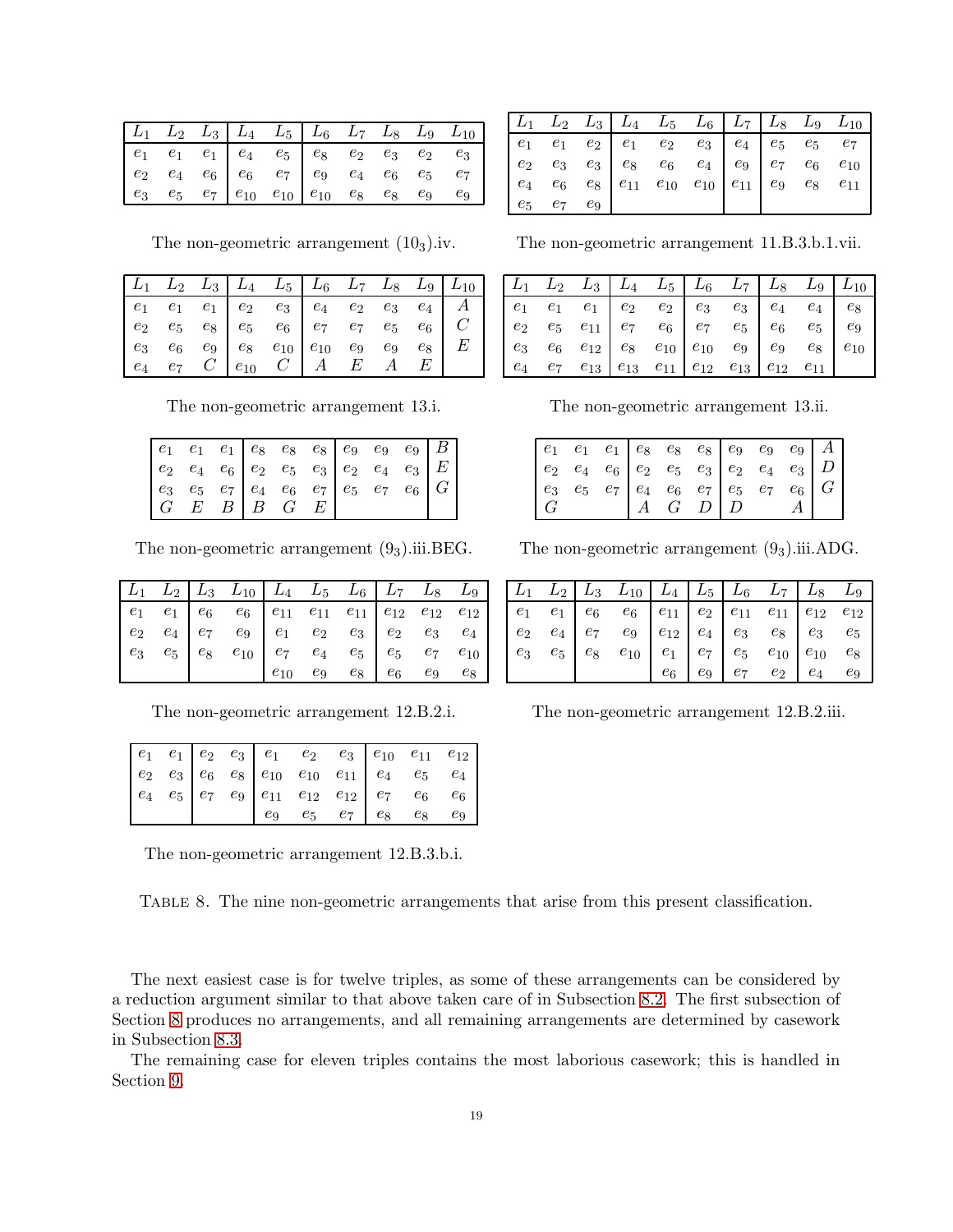Remark 5.7. It may be useful here to explicitly describe the notation used for the cases, as in 11.B.3.b.1.iv., that appears throughout.

The first number stands for the number of triples in the arrangement. The second letter refers to the first subarrangement considered: it is  $(A)$  when this subarrangement is central and  $(B)$  when it is generic. The number that follows gives the number of doubles of the generic subarrangement that are taken as triples in the original arrangement. The lowercase letters (a) and (b) refer to second subarrangement considered, similarly central and generic, respectively. The number that follows is again the number of doubles of the second generic subarrangement that are taken as triples in the original arrangement. The roman numeral that concludes it represents the specific case number within these confines.

Thus in Figure [1,](#page-5-1) the arrangement  $\beta$  may be thought of as having its first three outer lines being generic (B) and forming a triangle with its next three lines also being generic (b) and forming an inner triangle.

On the other hand the Ceva arrangement  $C$  in Figure [1](#page-5-1) may be thought of as having its first three outer lines being generic (B) and forming a triangle with its next three lines being central (a) and meeting at a single point.

Furthermore, the notations ( $\ast$ ),  $(\mathbb{C})$ , and  $(\mathcal{Z})$  that appear in the tables below are as described in Algorithm [3.11:](#page-8-0) cases for which we use Mathematica's irreducibility test, for which only complex solutions exist, and cases which yield potential Zariski pairs.

#### 6. Arrangements of ten lines with ten triples

<span id="page-19-0"></span>For completion we first present the results already known about the  $(10<sub>3</sub>)$  arrangements: those with ten lines and ten triples.

<span id="page-19-2"></span>**Theorem 6.1.** [Grü09, Theorem 2.2.1.] For ten lines and ten triples, there are ten combinatorial configurations and nine geometric configurations, as shown in Table [9.](#page-20-0)

*Remark* 6.2. The arrangement  $(10<sub>3</sub>)$ .i. is called the Desargues arrangement, named after Girard Desargues, a French mathematician of the seventeenth century, whose theorem in projective geometry can be stated: two triangles are in perspective axially if and only if they are in perspective centrally. The arrangement comes from the geometry of this theorem.

We perform geometric checks on these nine arrangements and arrive at the following conclusion.

<span id="page-19-3"></span>**Theorem 6.3.** For ten lines and ten triples, the nine geometric configurations have irreducible moduli spaces. Thus there are no potential Zariski pairs of ten lines and ten triples.

Proof. The equations of the lines for each of the ten cases are given in Tables [10](#page-21-0) and [11.](#page-22-0) These were produced in the manner described above in Section [3.](#page-5-0)

# 7. Arrangements of ten lines with thirteen triples

<span id="page-19-4"></span><span id="page-19-1"></span>Theorem 7.1. There are two combinatorial configurations of ten lines and thirteen triples, given as configuration tables in Table [12.](#page-22-1) Neither of these are geometric, as shown by contradicting equations in Table [13.](#page-23-2) Thus there are no potential Zariski pairs of ten lines and thirteen triples.

*Proof.* Let  $A$  be an arrangement of ten lines with thirteen triples. Nine of the lines pass through exactly four triples, and one line, say  $L_{10}$ , passes through exactly three triples. Let  $\mathcal{A}' := \mathcal{A} \setminus \{L_{10}\}\$ be the deletion of  $L_{10}$  from the original arrangement. Then  $A'$  has nine lines with ten triples, each line passing through at least three triples.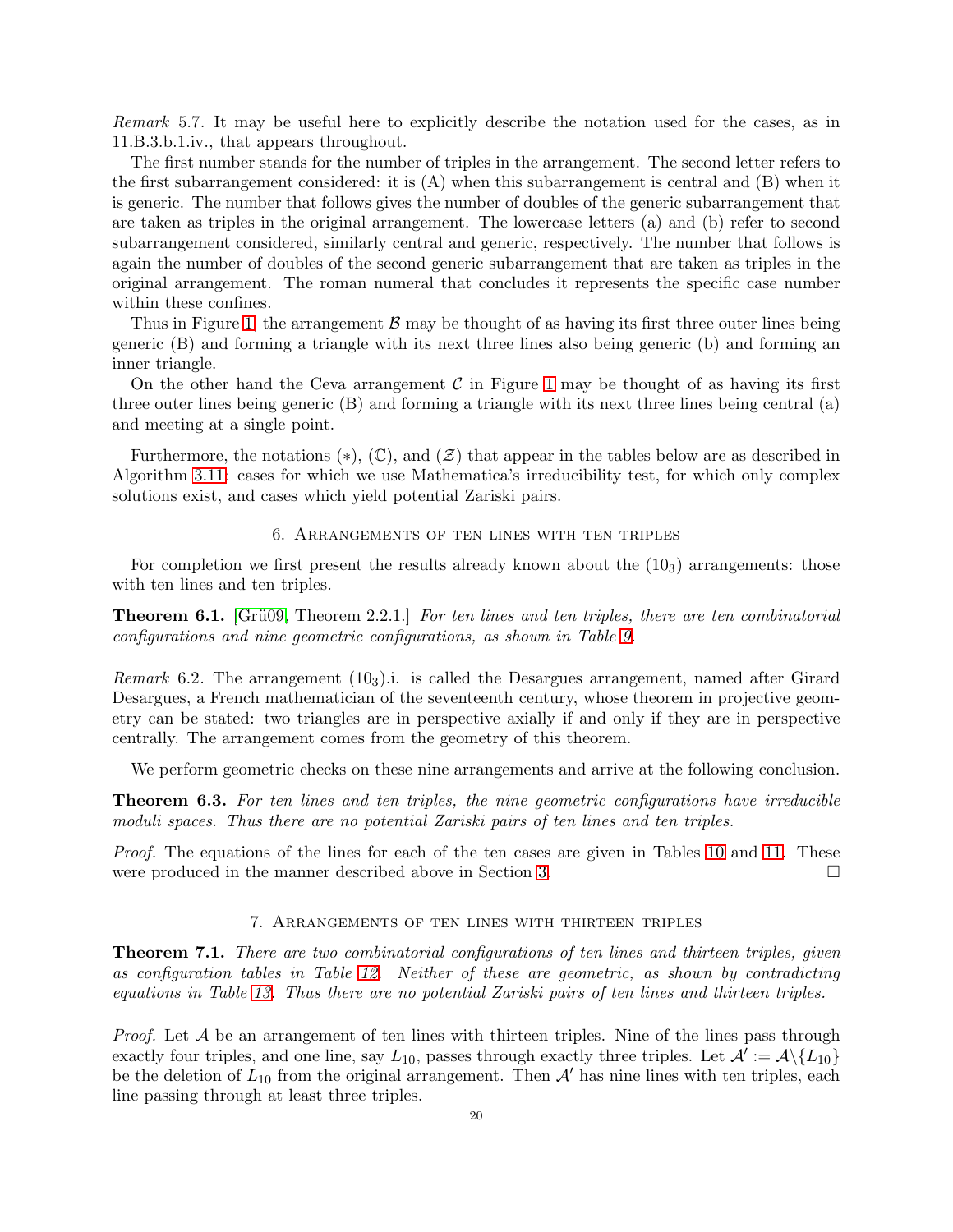|  |  |  |  | $\begin{array}{ c c c c c c c c } \hline L_1 & L_2 & L_3 & L_4 & L_5 & L_6 & L_7 & L_8 & L_9 & L_{10} \hline \end{array}$                                                                                                                                |
|--|--|--|--|----------------------------------------------------------------------------------------------------------------------------------------------------------------------------------------------------------------------------------------------------------|
|  |  |  |  | $\begin{array}{ cccccccccccc } \hline e_1 & e_1 & e_1 & e_2 & e_3 & e_8 & e_2 & e_3 & e_4 & e_5 \\ e_6 & e_2 & e_4 & e_4 & e_5 & e_9 & e_6 & e_7 & e_6 & e_7 \\ e_7 & e_3 & e_5 & e_8 & e_8 & e_{10} & e_9 & e_9 & e_{10} & e_{10} \\\hline \end{array}$ |
|  |  |  |  |                                                                                                                                                                                                                                                          |
|  |  |  |  |                                                                                                                                                                                                                                                          |

The arrangement  $(10<sub>3</sub>)$ .i.

|  |  | $\begin{array}{ c cccc } \hline e_1 & e_1 & e_1 & e_4 & e_5 & e_8 & e_2 & e_3 & e_2 & e_3 \\ e_2 & e_4 & e_6 & e_6 & e_7 & e_9 & e_4 & e_6 & e_7 & e_5 \\ e_3 & e_5 & e_7 & e_{10} & e_{10} & e_{10} & e_8 & e_8 & e_9 & e_9 \\\hline \end{array}$ |  |  |  |
|--|--|----------------------------------------------------------------------------------------------------------------------------------------------------------------------------------------------------------------------------------------------------|--|--|--|
|  |  |                                                                                                                                                                                                                                                    |  |  |  |
|  |  |                                                                                                                                                                                                                                                    |  |  |  |

The arrangement  $(10<sub>3</sub>)$ .iii.

|  |  | $\begin{array}{ccccccccc} e_1 & e_1 & e_1 & e_2 & e_3 & e_8 & e_2 & e_4 & e_3 & e_5 \\ e_2 & e_4 & e_6 & e_4 & e_7 & e_9 & e_5 & e_6 & e_6 & e_7 \\ e_3 & e_5 & e_7 & e_8 & e_8 & e_{10} & e_9 & e_9 & e_{10} & e_{10} \end{array}$ |  |  |
|--|--|-------------------------------------------------------------------------------------------------------------------------------------------------------------------------------------------------------------------------------------|--|--|
|  |  |                                                                                                                                                                                                                                     |  |  |
|  |  |                                                                                                                                                                                                                                     |  |  |

The arrangement  $(10<sub>3</sub>)$ .v.

|  |  |  |  | $\begin{array}{ccccccccc} e_1 & e_1 & e_1 & e_2 & e_4 & e_5 & e_2 & e_3 & e_7 & e_6 \\ e_2 & e_4 & e_6 & e_8 & e_8 & e_7 & e_4 & e_5 & e_3 & e_9 \\ e_3 & e_5 & e_7 & e_9 & e_{10} & e_8 & e_6 & e_9 & e_{10} & e_{10} \end{array}$ |  |
|--|--|--|--|-------------------------------------------------------------------------------------------------------------------------------------------------------------------------------------------------------------------------------------|--|
|  |  |  |  |                                                                                                                                                                                                                                     |  |
|  |  |  |  |                                                                                                                                                                                                                                     |  |

The arrangement  $(10<sub>3</sub>)$ .vii.

|  |  | $\begin{array}{ cccc cccc cccc } \hline e_1 & e_1 & e_1 & e_2 & e_4 & e_6 & e_5 & e_3 & e_2 & e_3 \\ e_2 & e_4 & e_6 & e_8 & e_8 & e_9 & e_7 & e_5 & e_7 & e_4 \\ e_3 & e_5 & e_7 & e_9 & e_{10} & e_{10} & e_8 & e_9 & e_{10} & e_6 \\\hline \end{array}$ |  |  |
|--|--|------------------------------------------------------------------------------------------------------------------------------------------------------------------------------------------------------------------------------------------------------------|--|--|
|  |  |                                                                                                                                                                                                                                                            |  |  |
|  |  |                                                                                                                                                                                                                                                            |  |  |

<span id="page-20-0"></span>The arrangement  $(10<sub>3</sub>)$ .ix.

| $L_1$ $L_2$ $L_3$ $L_4$ $L_5$ $L_6$ $L_7$ $L_8$ $L_9$ $L_{10}$                                                                                                                                                                    |  |
|-----------------------------------------------------------------------------------------------------------------------------------------------------------------------------------------------------------------------------------|--|
|                                                                                                                                                                                                                                   |  |
|                                                                                                                                                                                                                                   |  |
| $\begin{array}{ccccccccc} e_1 & e_1 & e_1 & e_4 & e_5 & e_8 & e_2 & e_3 & e_2 & e_3 \ e_2 & e_4 & e_6 & e_6 & e_7 & e_9 & e_4 & e_7 & e_6 & e_5 \ e_3 & e_5 & e_7 & e_{10} & e_{10} & e_{10} & e_8 & e_8 & e_9 & e_9 \end{array}$ |  |

The arrangement  $(10<sub>3</sub>)$ .ii.

|  |  | $\begin{array}{ c cccc } \hline e_1 & e_1 & e_1 & e_4 & e_5 & e_8 & e_2 & e_3 & e_2 & e_3 \ e_2 & e_4 & e_6 & e_7 & e_9 & e_4 & e_6 & e_5 & e_7 \ e_3 & e_5 & e_7 & e_{10} & e_{10} & e_{10} & e_8 & e_8 & e_9 & e_9 \ \hline \end{array}$ |  |  |  |
|--|--|--------------------------------------------------------------------------------------------------------------------------------------------------------------------------------------------------------------------------------------------|--|--|--|
|  |  |                                                                                                                                                                                                                                            |  |  |  |
|  |  |                                                                                                                                                                                                                                            |  |  |  |

The non-geometric arrangement  $(10<sub>3</sub>)$ .iv.

|  |  | $\begin{array}{ cccc cccc cccc cccc } \hline e_1 & e_1 & e_1 & e_2 & e_3 & e_8 & e_2 & e_5 & e_3 & e_4 \\ e_2 & e_4 & e_6 & e_4 & e_7 & e_9 & e_6 & e_7 & e_5 & e_6 \\ e_3 & e_5 & e_7 & e_8 & e_8 & e_{10} & e_9 & e_9 & e_{10} & e_{10} \\\hline \end{array}$ |  |  |
|--|--|-----------------------------------------------------------------------------------------------------------------------------------------------------------------------------------------------------------------------------------------------------------------|--|--|
|  |  |                                                                                                                                                                                                                                                                 |  |  |
|  |  |                                                                                                                                                                                                                                                                 |  |  |

The arrangement  $(10<sub>3</sub>)$ .vi.

|  |  | $\begin{array}{ cccc cccc cccc cccc } \hline e_1 & e_1 & e_1 & e_3 & e_5 & e_7 & e_2 & e_6 & e_4 & e_2 \\ e_2 & e_4 & e_6 & e_8 & e_8 & e_9 & e_7 & e_5 & e_3 & e_4 \\ e_3 & e_5 & e_7 & e_9 & e_{10} & e_{10} & e_8 & e_9 & e_{10} & e_6 \\\hline \end{array}$ |  |  |  |
|--|--|-----------------------------------------------------------------------------------------------------------------------------------------------------------------------------------------------------------------------------------------------------------------|--|--|--|
|  |  |                                                                                                                                                                                                                                                                 |  |  |  |
|  |  |                                                                                                                                                                                                                                                                 |  |  |  |

The arrangement  $(10<sub>3</sub>)$ , viii.

|  |  |  |  | $\begin{array}{ c cccc } \hline e_1 & e_1 & e_1 & e_3 & e_2 & e_7 & e_5 & e_6 & e_4 & e_2 \\ e_2 & e_4 & e_6 & e_8 & e_8 & e_9 & e_7 & e_5 & e_3 & e_4 \\ e_3 & e_5 & e_7 & e_9 & e_{10} & e_{10} & e_8 & e_9 & e_{10} & e_6 \\\hline \end{array}$ |  |
|--|--|--|--|----------------------------------------------------------------------------------------------------------------------------------------------------------------------------------------------------------------------------------------------------|--|
|  |  |  |  |                                                                                                                                                                                                                                                    |  |
|  |  |  |  |                                                                                                                                                                                                                                                    |  |

The arrangement  $(10<sub>3</sub>)$ .x.

TABLE 9. The  $(10<sub>3</sub>)$  arrangements of ten lines with ten triples as found in [Grü09]. Nine of the ten are geometric, and each of these nine has an irreducible moduli space.

According to Proposition 4.8, the arrangement  $\mathcal{A}'$  is either the Nazir-Yoshinaga arrangement, the Pappus arrangement, or a non-geometrically realizable arrangement.

The Nazir-Yoshinaga arrangement  $A^{\pm i}$  has six doubles, and so when the tenth line is added back, it must pass through exactly three of these. The six doubles can be arranged as the vertices of a hexagon with lines as edges passing between them in this cyclic manner:  $L_3, L_5, L_7, L_9, L_8, L_6$ . Thus for a line to pass through three of these doubles, it must skip every other one in this cycle. This should give two possibilities, but the symmetry  $(L_1L_2)(L_5L_6)(L_7L_8)$  sends one to the other.

The combinatorial arrangement here is given as 13.i. in Table 12 and Figure 7, but the equations given in Table 13 preclude it from being geometric.

The Pappus arrangement has six doubles, and so when the tenth line is added back, it must pass through exactly three of these. The six doubles can be arranged as the vertices of two disjoint triangles with lines as edges passing between them in this (disjoint) cyclic manner:  $L_1, L_7, L_6$  and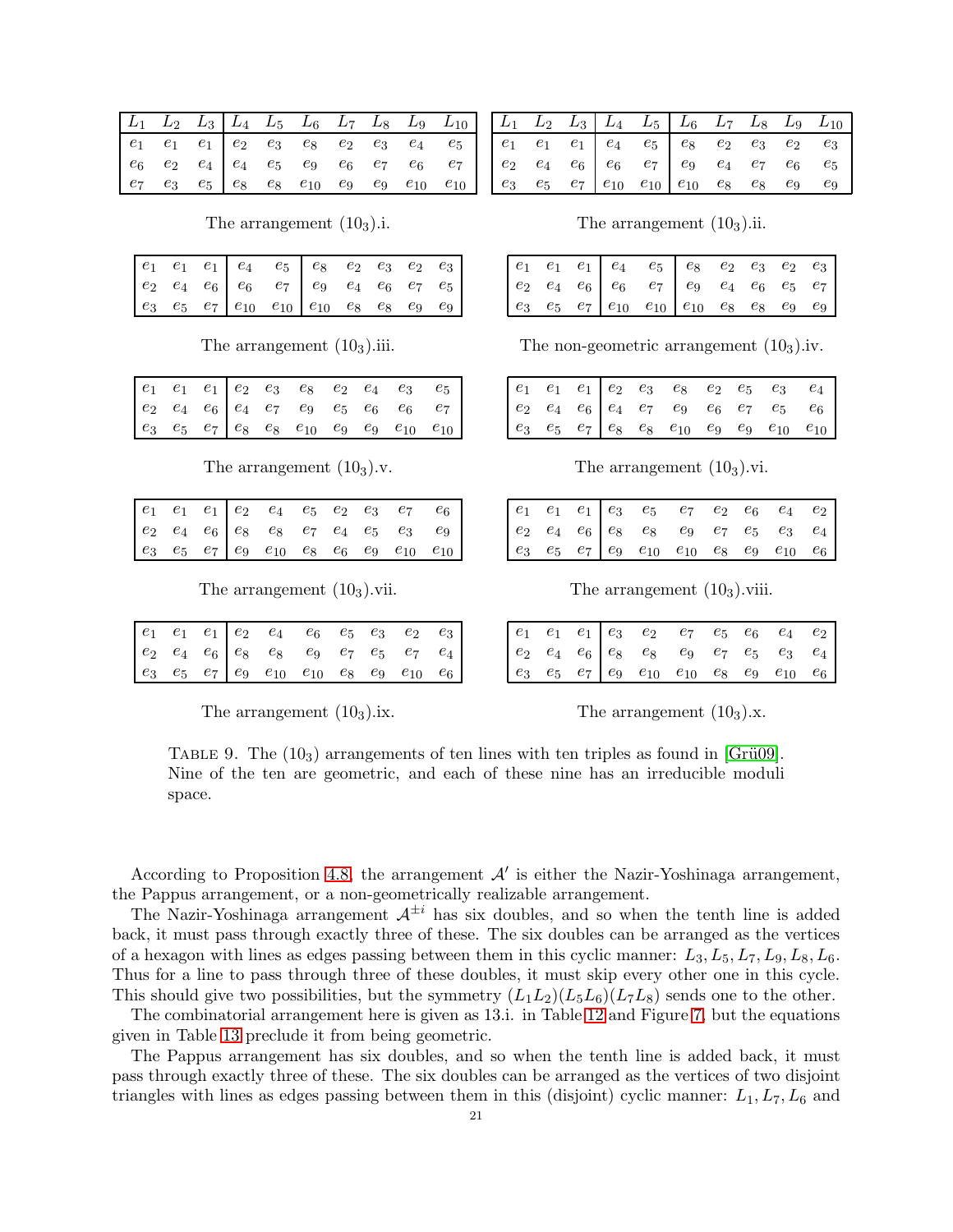|               |                                     |                                                                     | $(10_3).$                                         |                                                                            |                                                                                                                                                             |                                                |  |  |  |
|---------------|-------------------------------------|---------------------------------------------------------------------|---------------------------------------------------|----------------------------------------------------------------------------|-------------------------------------------------------------------------------------------------------------------------------------------------------------|------------------------------------------------|--|--|--|
| Arr.          |                                     | $y = 0, z, bz \mid x = 0, z, az$                                    | $y = Ax$                                          |                                                                            |                                                                                                                                                             | $y = Bx + z$ $y = C(x - z)$ $y = D(x - z) + z$ |  |  |  |
| $(10_3).i.$   | $L_3, L_2, L_1 \mid L_4, L_5, L_6$  |                                                                     |                                                   | $L_9: \frac{c}{a}$ $L_7: \frac{c(b-1)}{ab}$ $L_{10}: \frac{c}{a-1}$        |                                                                                                                                                             | $L_8$ : $\frac{c(b-1)}{b(a-1)}$                |  |  |  |
|               |                                     | with $e_{10} = (a, c)$                                              |                                                   |                                                                            |                                                                                                                                                             |                                                |  |  |  |
| $(10_3)$ .ii. | $\  L_3, L_2, L_1 \  L_4, L_5, L_6$ |                                                                     | $L_9: \frac{b(c-1)}{a(b-1)}$ $L_7: \frac{c-1}{a}$ |                                                                            | $L_8: \frac{c}{a-1}$                                                                                                                                        | $L_{10}$ : $\frac{(a-1)(b-1)}{c(b-1)-(a-1)}$   |  |  |  |
|               |                                     | with $e_8 = (a, c)$ and satisfying $2b - 1 = 0$                     |                                                   |                                                                            |                                                                                                                                                             |                                                |  |  |  |
|               | $(10_3)$ .iii. $\  L_3, L_2, L_1$   | $L_4, L_5, L_6$                                                     | $L_8$ : $\frac{c}{a}$                             |                                                                            | $L_7: \frac{c-1}{a}$ $L_9: \frac{b(c-1)}{ab-a-c+1}$                                                                                                         | $L_{10}$ : $\frac{c(b-1)}{ab-c}$               |  |  |  |
|               |                                     | with $e_8 = (a, c)$ and satisfying $1 - a - b - c + 2ab = 0^*$      |                                                   |                                                                            |                                                                                                                                                             |                                                |  |  |  |
| $(10_3)$ .iv. |                                     | $L_3, L_2, L_1 \mid L_4, L_5, L_6$                                  |                                                   | $L_8$ : $\frac{c}{a}$ $L_7$ : $\frac{c-1}{a}$ $L_{10}$ : $\frac{bc}{ab-c}$ |                                                                                                                                                             | $L_9$ : $\frac{(b-1)(c-1)}{ab-a-c+1}$          |  |  |  |
|               |                                     |                                                                     |                                                   |                                                                            | with $e_8 = (a, c)$ and satisfying $c - b = 0$ , a contradiction                                                                                            |                                                |  |  |  |
| $(10_3)$ .v.  |                                     | $L_1, L_2, L_3 \mid L_4, L_5, L_6$                                  |                                                   |                                                                            | $L_7: \frac{c}{a}$ $L_8: \frac{c-1}{a}$ $L_9: \frac{b(c-1)}{ab-a-c+1}$                                                                                      |                                                |  |  |  |
|               |                                     |                                                                     |                                                   |                                                                            | with $e_9 = (a, c), L_{10} : y = \frac{c(b-1)}{c-a}(x - z) + bz$ and                                                                                        |                                                |  |  |  |
|               |                                     | satisfying $b(c-1)(a-1)(c-a) - (ab-a-c+1)(abc - ab - ac + c) = 0^*$ |                                                   |                                                                            |                                                                                                                                                             |                                                |  |  |  |
|               |                                     |                                                                     |                                                   |                                                                            | $(10_3)$ .vi. $\left  L_1, L_2, L_3 \right  L_4, L_5, L_6 \left  L_7: \frac{c}{a} \right  L_{10}: \frac{c(b-1)}{ab} L_9: \frac{b-c}{(a-1)(b-1)}$            |                                                |  |  |  |
|               |                                     |                                                                     |                                                   |                                                                            | with $e_9 = (a, c), L_8: y = \frac{c-b}{a-1}(x - z) + bz$ and satisfying $c(b^2 - b + 1) - b = 0$<br>TABLE 10. Equations for arrangements with ten triples. |                                                |  |  |  |

<span id="page-21-0"></span> $L_2, L_8, L_5$ . Thus no line may pass through three of these, and so there is not even a combinatorial arrangement that arises in this way.

The non-geometrically realizable arrangement of nine lines with ten triples has six doubles, and so when the tenth line is added back, it must pass through exactly three of these. The six doubles can be arranged as the vertices of a hexagon with lines as edges passing between them in this cyclic manner:  $L_2, L_9, L_4, L_3, L_7, L_6$ . Thus for a line to pass through three of these doubles, it must skip every other one in this cycle. This should give two possibilities, but symmetry sends one to the other.

The combinatorial arrangement here is given as 13.ii. in Table [12](#page-22-1) and Figure [8,](#page-24-2) but the equations given in Table [13](#page-23-2) preclude it from being geometric.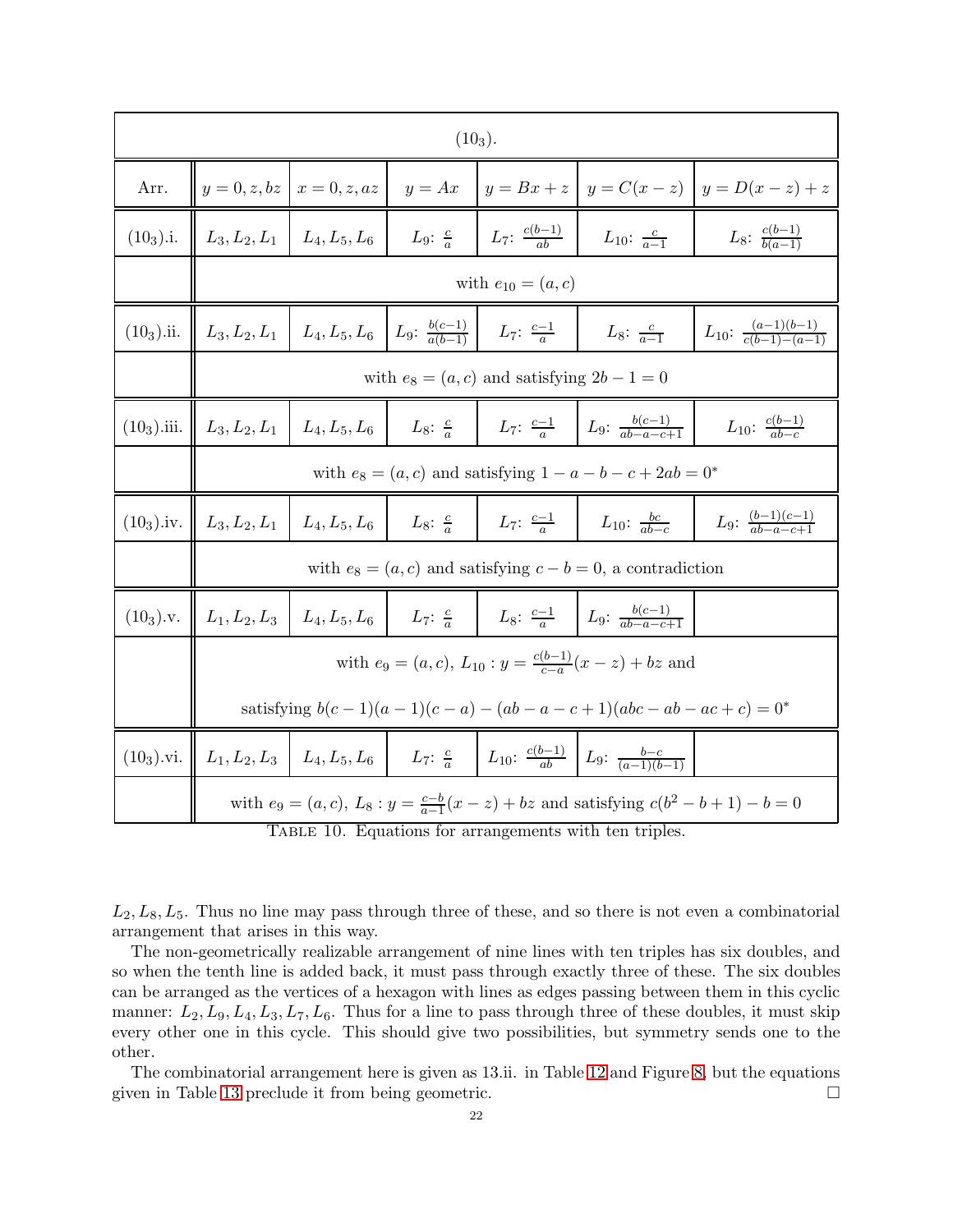|                |                                                                 |                                                                                                                        |                                                                  | $(103)$ . continued                                                                                            |                                                                              |                                                                                             |  |  |  |
|----------------|-----------------------------------------------------------------|------------------------------------------------------------------------------------------------------------------------|------------------------------------------------------------------|----------------------------------------------------------------------------------------------------------------|------------------------------------------------------------------------------|---------------------------------------------------------------------------------------------|--|--|--|
| Arr.           |                                                                 | $y = 0, z, bz \mid x = 0, z, az \mid$                                                                                  |                                                                  |                                                                                                                |                                                                              | $y = Ax$ $\vert y = Bx + z \vert y = C(x - z) \vert y = D(x - z) + z$                       |  |  |  |
| $(10_3)$ .vii. |                                                                 |                                                                                                                        |                                                                  | $L_2, L_3, L_1 \mid L_6, L_5, L_4 \mid L_8$ : $\frac{b(c-1)}{b-1} \mid L_9$ : $c-1 \mid L_7$ : $\frac{b}{a-1}$ |                                                                              |                                                                                             |  |  |  |
|                |                                                                 | with $e_{10} = (1, c), L_{10} : y = \frac{b(1-c)}{c-1}(x-z) + cz$                                                      |                                                                  |                                                                                                                |                                                                              |                                                                                             |  |  |  |
|                |                                                                 | and satisfying $(ab + (b-1)^2)c - (a+b-a)b = 0^*$                                                                      |                                                                  |                                                                                                                |                                                                              |                                                                                             |  |  |  |
|                | $(10_3)$ .viii. $\mid L_{10}, L_1, L_7 \mid L_2, L_8, L_5 \mid$ |                                                                                                                        | <i>L</i> <sub>9</sub> : $\frac{c}{a}$ <i>L</i> <sub>3</sub> : -1 |                                                                                                                |                                                                              |                                                                                             |  |  |  |
|                |                                                                 | with $e_{10} = (a, c), L_4 : y = \frac{c(b-1)}{a(c-1)}(x - az) + bz, L_6 : y = \frac{c-b}{a+b-1}(x - az) + cz$         |                                                                  |                                                                                                                |                                                                              |                                                                                             |  |  |  |
|                |                                                                 |                                                                                                                        |                                                                  |                                                                                                                | and satisfying $c(b-a)(1-a)(a+b-1) + ab(b-c)(c-1) = 0^*$                     |                                                                                             |  |  |  |
| $(10_3)$ .ix.  |                                                                 |                                                                                                                        |                                                                  | $L_2, L_3, L_1$ $L_7, L_5, L_4$ $L_8$ : $\frac{b}{bc-b+1}$ $L_7$ : $\frac{b-1}{a}$ $L_{10}$ : $\frac{1}{c-1}$  |                                                                              |                                                                                             |  |  |  |
|                |                                                                 |                                                                                                                        |                                                                  |                                                                                                                | with $e_6 = (c, 1), L_6 : y = \frac{b-1}{a(1-c)}(x - cz) + z$ and satisfying |                                                                                             |  |  |  |
|                |                                                                 |                                                                                                                        |                                                                  |                                                                                                                |                                                                              | $a^{2}b(c-1) + (b(c-1) + 1)((b-1)(a-c) + a(1-c)) = 0$ , irreducible by hand                 |  |  |  |
| $(10_3).x.$    |                                                                 | $L_1, L_2, L_3 \mid L_9, L_5, L_6$                                                                                     | $L_4$ : c                                                        | $L_{10}$ : -1                                                                                                  |                                                                              |                                                                                             |  |  |  |
|                |                                                                 | with $e_8 = (1, c)$ , $L_7: y = \frac{b-c}{a-1}(x-z) + cz$ , $L_8: y = \frac{b-ac}{1-a-b}(x-z+bz) + bz$ and satisfying |                                                                  |                                                                                                                |                                                                              |                                                                                             |  |  |  |
|                |                                                                 |                                                                                                                        |                                                                  |                                                                                                                |                                                                              | $(b - ac)((1 - c)(a - 1) + b(b - c)) + (b - 1)(b - c)(1 - b - a) = 0$ , irreducible by hand |  |  |  |
|                |                                                                 |                                                                                                                        |                                                                  | TABLE 11. Equations for arrangements with ten triples.                                                         |                                                                              |                                                                                             |  |  |  |

|  |  | $L_1$ $L_2$ $L_3$ $L_4$ $L_5$ $L_6$ $L_7$ $L_8$ $L_9$ $L_{10}$                                                                                                                                                                                                                               |  |  |  |
|--|--|----------------------------------------------------------------------------------------------------------------------------------------------------------------------------------------------------------------------------------------------------------------------------------------------|--|--|--|
|  |  |                                                                                                                                                                                                                                                                                              |  |  |  |
|  |  |                                                                                                                                                                                                                                                                                              |  |  |  |
|  |  |                                                                                                                                                                                                                                                                                              |  |  |  |
|  |  | $\begin{array}{ c cccc } \hline e_1 & e_1 & e_1 & e_2 & e_3 & e_4 & e_2 & e_3 & e_4 & A \cr e_2 & e_5 & e_8 & e_5 & e_6 & e_7 & e_7 & e_5 & e_6 & C \cr e_3 & e_6 & e_9 & e_8 & e_{10} & e_{10} & e_9 & e_9 & e_8 & E \cr e_4 & e_7 & C & e_{10} & C & A & E & A & E \cr \hline \end{array}$ |  |  |  |

<span id="page-22-0"></span>

|  |  |  | $\begin{array}{ c c c c c c c c c } \hline L_1 & L_2 & L_3 & L_4 & L_5 & L_6 & L_7 & L_8 & L_9 & L_{10} \ \hline \end{array}$ |  |  |
|--|--|--|-------------------------------------------------------------------------------------------------------------------------------|--|--|
|  |  |  |                                                                                                                               |  |  |
|  |  |  |                                                                                                                               |  |  |
|  |  |  |                                                                                                                               |  |  |
|  |  |  | $e_4$ $e_7$ $e_{13}$ $e_{13}$ $e_{11}$ $e_{12}$ $e_{13}$ $e_{12}$ $e_{11}$                                                    |  |  |

The non-geometric arrangement 13.i. The non-geometric arrangement 13.ii.

<span id="page-22-1"></span>Table 12. The two combinatorial (but not geometric) arrangements of ten lines with thirteen triples.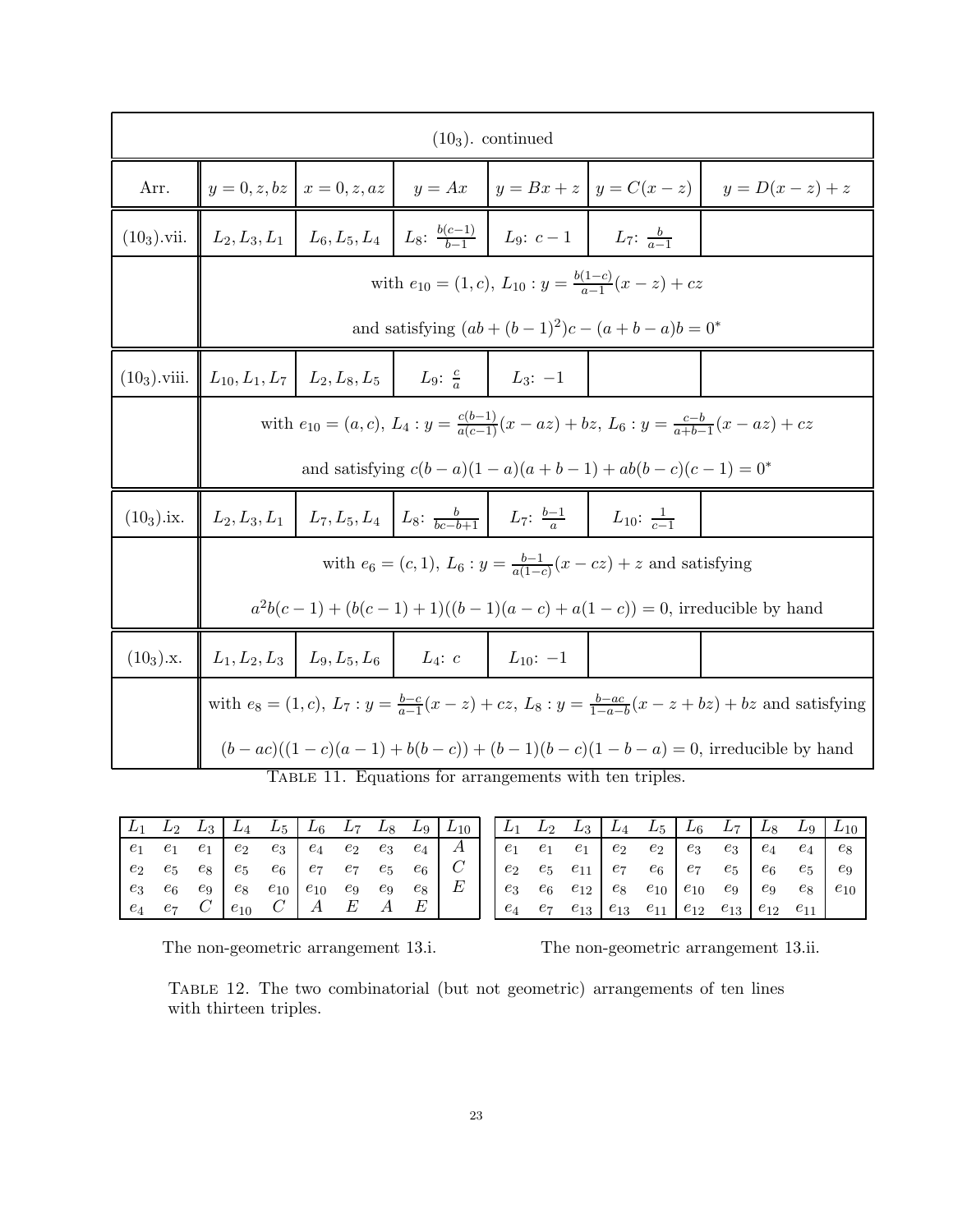| 13.                                                                       |                                                                                                                                                      |  |  |                                                                                                      |  |  |  |  |
|---------------------------------------------------------------------------|------------------------------------------------------------------------------------------------------------------------------------------------------|--|--|------------------------------------------------------------------------------------------------------|--|--|--|--|
|                                                                           |                                                                                                                                                      |  |  | Arr. $y = 0, z, bz \mid x = 0, z, az \mid y = Ax \mid y = Bx + z \mid y = C(x - z) \mid y = Ex + bz$ |  |  |  |  |
|                                                                           | 13.i. $L_3, L_2, L_1 \mid L_4, L_5, L_6 \mid L_9: 1 \mid L_8: a-1 \mid L_{10}: \frac{a^2-a+1}{a-1} \mid L_7: \frac{1-a}{a}$                          |  |  |                                                                                                      |  |  |  |  |
|                                                                           | satisfying $a - b = 0$ , $a^2 + 1 = 0$ , and $a^3 - 3a^2 + 2a - 1 = 0$ , a contradiction                                                             |  |  |                                                                                                      |  |  |  |  |
|                                                                           | 13.ii. $\left  L_1, L_2, L_3 \right  L_5, L_6, L_{10} \left  L_4: 1 \right  L_8: b-1 \left  L_7: \frac{b}{b-1} \right $<br>$L_9$ : $\frac{(a-b)}{c}$ |  |  |                                                                                                      |  |  |  |  |
| satisfying $a(b^2 + b - 1) - b(2b - 1) = 0$ , $a(-b^2 + b + 1) - b = 0$ , |                                                                                                                                                      |  |  |                                                                                                      |  |  |  |  |
|                                                                           |                                                                                                                                                      |  |  | and $a(b - (b - 1)^2) - (2b - 1) = 0$ , a contradiction                                              |  |  |  |  |

Table 13. Equations for (non-geometric) arrangements with thirteen triples.

<span id="page-23-2"></span>

Figure 7. The combinatorial arrangement 13.i. of ten lines with thirteen triples.

### <span id="page-23-4"></span>8. Arrangements of ten lines with twelve triples

<span id="page-23-3"></span><span id="page-23-0"></span>Theorem 8.1. There are twenty-two combinatorial configurations of ten lines and twelve triples. All but three of these are geometric, and four of these remaining nineteen are potential Zariski pairs.

<span id="page-23-1"></span>*Proof.* Let  $A$  be arrangement of ten lines with twelve triples. There are exactly four lines that have exactly three triple points on each of them; call these  $L_1$ ,  $L_2$ ,  $L_3$ , and  $L_{10}$ . We consider the possible subarrangements of just these four lines. Observe that there can be no central subarrangement of these four lines because we do not consider quadruple points. Other than the generic subarrangement with six doubles, there is only one other subarrangement: *E* with one triple and three doubles, resembling an artist's easel.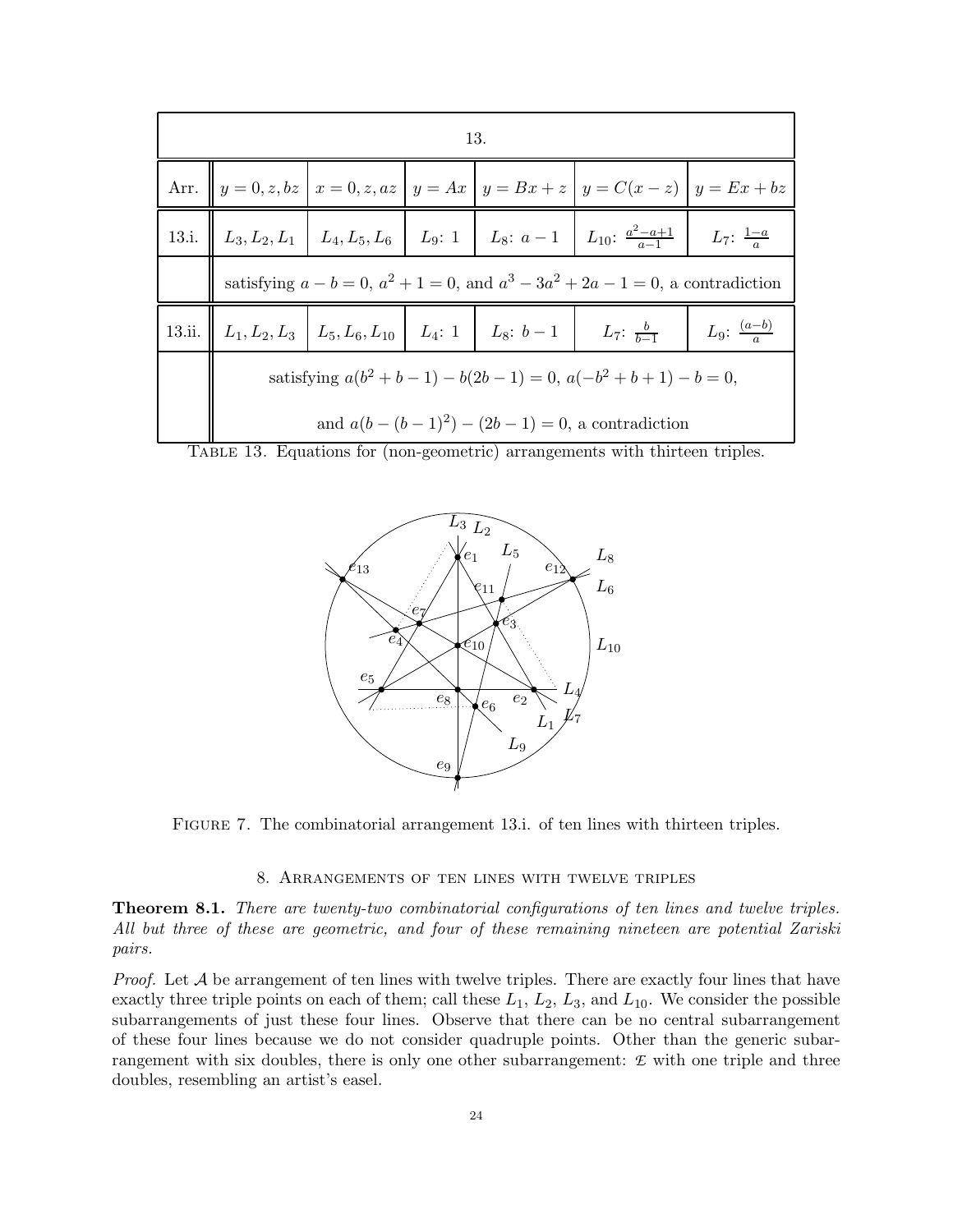

<span id="page-24-2"></span>Figure 8. The combinatorial arrangement 13.ii. of ten lines with thirteen triples.

8.1. **Easel subarrangement.** Let  $e_1$  be this triple on  $L_1$ ,  $L_2$ , and  $L_3$ , and consider the three double points on the subarrangement  $\mathcal E$  of these lines with  $L_{10}$ .

If all three of these doubles in  $\mathcal L$  are indeed triples in  $\mathcal A$ , then the lines  $L_1$ ,  $L_2$ ,  $L_3$ , and  $L_{10}$ contribute a total of seven triples, leaving five triples left among the remaining six lines. However, this contradicts Lemma [2.9.](#page-5-4)

If exactly two of these three doubles in  $\mathcal L$  are indeed triples in  $\mathcal A$ , then the lines  $L_1$ ,  $L_2$ ,  $L_3$ , and  $L_{10}$  contribute a total of eight triples, leaving four triples left among the remaining six lines. By Lemma [2.11,](#page-5-3) there is a unique subarrangement  $\mathcal C$  of these six lines with exactly four triples. However, this subarrangement  $\mathcal C$  has only three doubles, and since  $\mathcal E$  has no more doubles that can become triples in  $\mathcal{A}$ , there are not enough triples to account for the remaining five in  $\mathcal{A}$ , a contradiction.

If exactly one of these three doubles in  $\mathcal E$  is indeed a triple in  $\mathcal A$ , then the lines  $L_1, L_2, L_3$ , and  $L_{10}$ contribute a total of nine triples, leaving three triples left among the remaining six lines. By Lemma [2.10,](#page-5-2) there is a unique subarrangement  $\beta$  of these six lines with exactly three triples. However, this subarrangement  $\beta$  has only six doubles, and since  $\epsilon$  has no more doubles that can become triples in  $A$ , there are not enough triples to account for the remaining seven in  $A$ , a contradiction.

If none of these three doubles in  $\mathcal L$  is indeed a triple in  $\mathcal A$ , then we use a reduction argument as in the case of thirteen triples. Let  $\mathcal{A}' := \mathcal{A} \setminus \{L_{10}\}$  be the deletion of  $L_{10}$  from the original arrangement. Then  $A'$  has nine lines with nine triples, each line passing through exactly three triples, and we consider this case below.

<span id="page-24-0"></span>8.2. A reduction as in thirteen triples. Consider the four lines  $L_1$ ,  $L_2$ ,  $L_3$ , and  $L_{10}$  with exactly three triples on each, and suppose that in general the line  $L_{10}$  intersects the other three lines at points which are only doubles in the original arrangment A. Let  $\mathcal{A}' := \mathcal{A} \setminus \{L_{10}\}$  be the deletion of  $L_{10}$  from the original arrangement. Then  $A'$  has nine lines with nine triples, each line passing through *exactly* three triples.

By Proposition [4.6](#page-12-1) there are only three such combinatorial or geometric arrangements:  $(9<sub>3</sub>)$ .i.,  $(9<sub>3</sub>)$ .ii., and  $(9<sub>3</sub>)$ .iii., as appearing in Figure [5.](#page-12-0)

<span id="page-24-1"></span>**Lemma 8.2.** For the reduction of twelve triples giving case  $(93).i$ , we have five combinatorial configurations, each with a one-parameter family of geometric configurations as given in Table [14,](#page-25-0) and so each has an irreducible moduli space. Thus there are no potential Zariski pairs.

Proof. We begin by considering the combinatorial configuration without worrying about its geo-metric realization as in Figure [9.](#page-25-1) The nine doubles  $A, \ldots, I$  are labelled; observe that these are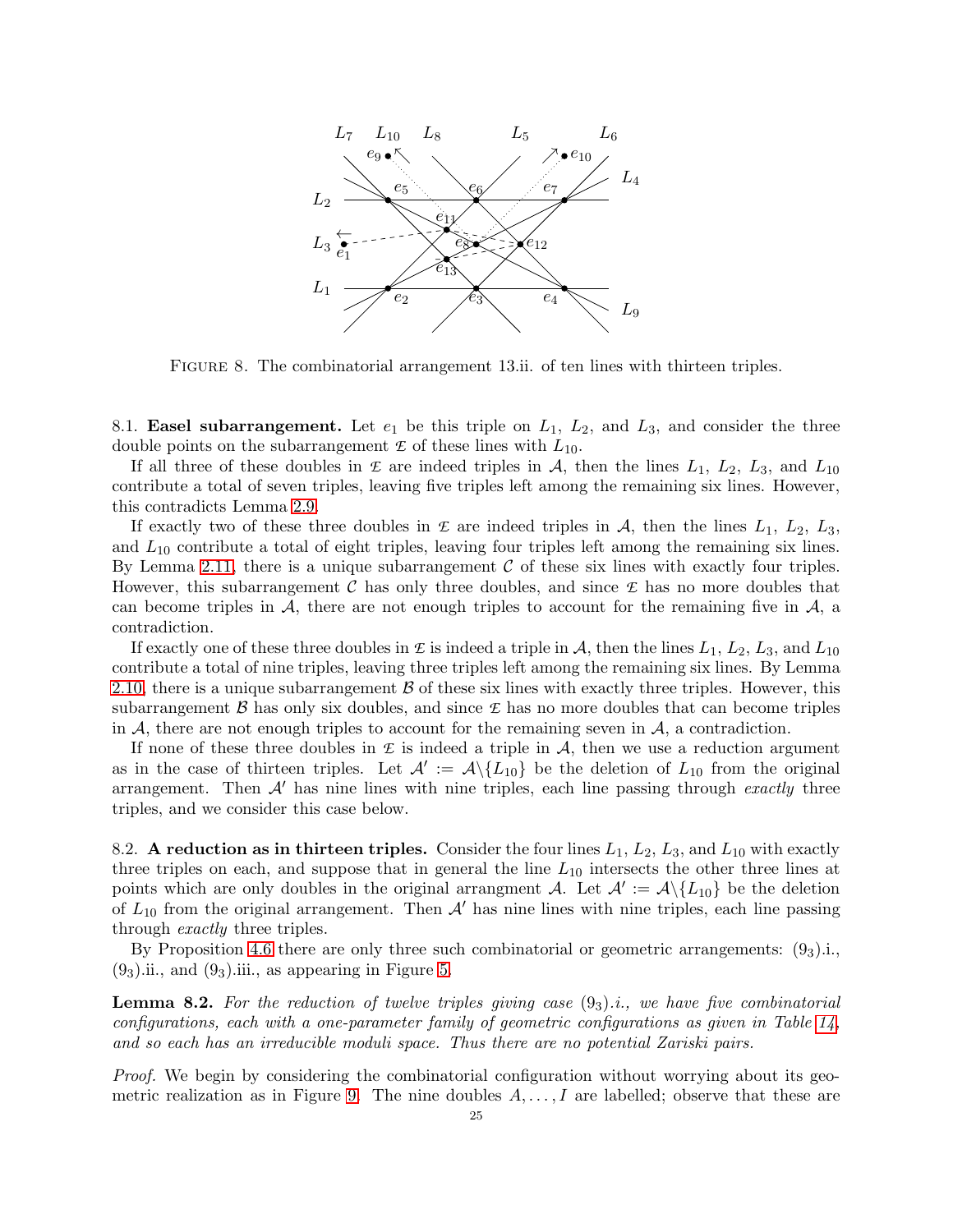arranged in three disjoint triangles using the nine lines:  $A, C, E$ ;  $B, D, F$ ; and  $G, H, I$ . Thus for the line  $L_{10}$  to pass through three of these, it must pass through exactly one from each triangle.



<span id="page-25-1"></span>FIGURE 9. A combinatorial arrangement for  $(9<sub>3</sub>)$ . showing its symmetry.

Without loss of generality we may assume the line passes through  $C$ . Up to symmetry there are just two choices for the next triangle:  $D(= B)$  and F. In the first case there is no symmetry left so there are three choices  $(G, H, I)$ , but in the second case there is still symmetry leaving two choices  $G(=I)$  and H.

Equations for a geometric realization of  $(9<sub>3</sub>)$ .i. given in Table [3](#page-13-1) give coordinates for these doubles, and the equations given in Table [14](#page-25-0) demonstrate that all five of these combinatorial arrangements are geometric with irreducible moduli spaces.

| Adding a tenth line to $(9_3)$ .i. |                                                                                     |                             |  |  |  |  |
|------------------------------------|-------------------------------------------------------------------------------------|-----------------------------|--|--|--|--|
| $10^{th}$ line                     | Equation                                                                            | satisfying                  |  |  |  |  |
| CDG                                | $y = \frac{1}{a(a-1)}(x - az)$                                                      | $b+1=0$                     |  |  |  |  |
| CDH                                | $y = \frac{1}{a(a-1)}(x - az)$                                                      | $a+1=0$                     |  |  |  |  |
| <b>CDI</b>                         | $y = \frac{1}{a(a-1)}(x - az)$                                                      | $ab - 1 = 0$                |  |  |  |  |
| <b>CFG</b>                         | $y=\frac{-b}{a}x+bz$                                                                | $a - 2 = 0$                 |  |  |  |  |
| <b>CFH</b><br>$1.4$ $\Box$         | $y=\frac{-b}{a}x+bz$<br>$\mathbf{f}$ and $\mathbf{f}$ are accounted in $\mathbf{f}$ | $a(b-1)-b=0$<br>⊥. <b>.</b> |  |  |  |  |

<span id="page-25-0"></span>TABLE 14. Equations for (geometric) arrangements from  $(9<sub>3</sub>)$ .i.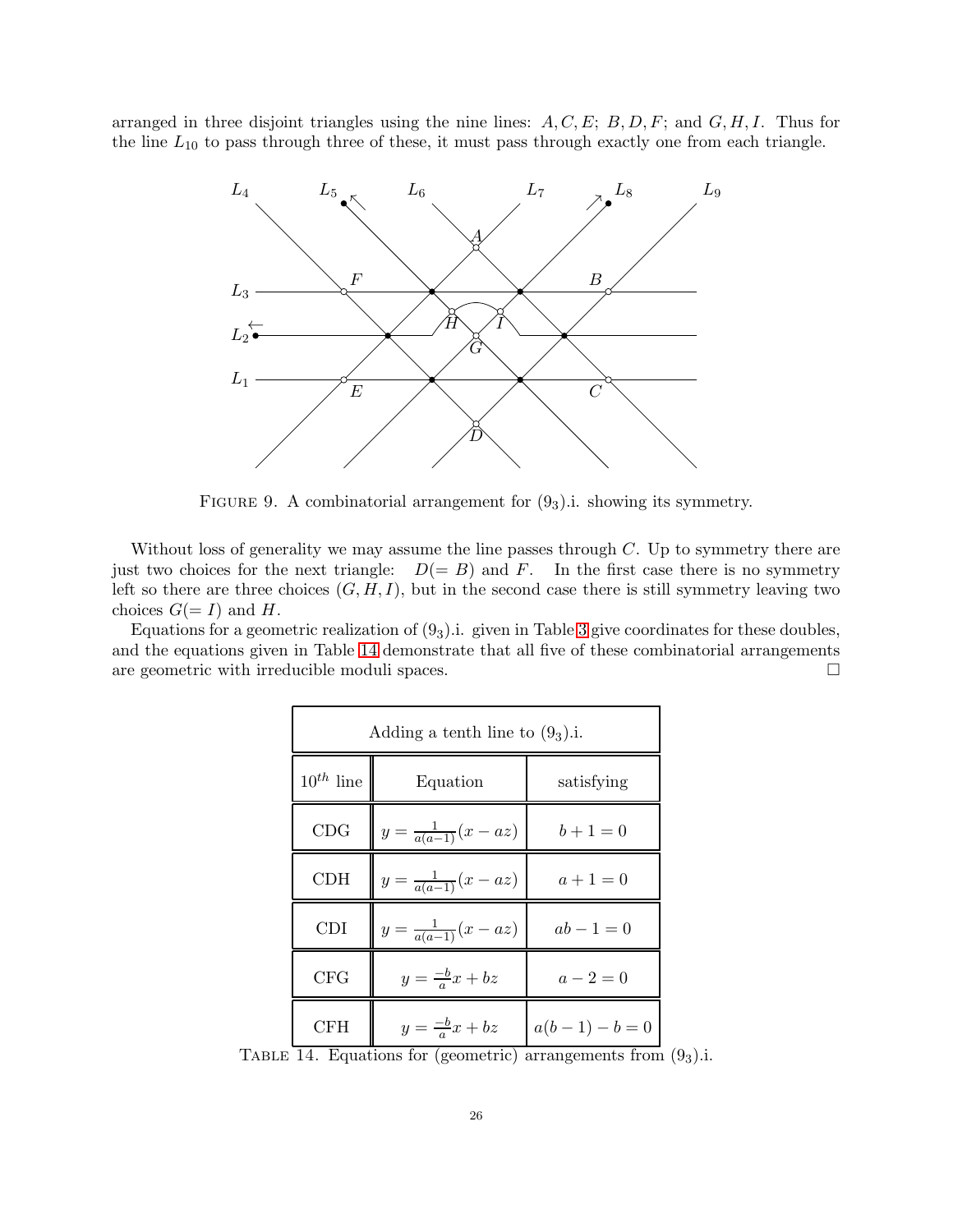<span id="page-26-0"></span>**Lemma 8.3.** For the reduction of twelve triples giving case  $(9<sub>3</sub>)$  ii., we have four combinatorial configurations, all geometric as given in Table [15:](#page-27-0) one with one real solution, one with irreducible moduli space by complex conjugation, and two potential Zariski pairs.

Proof. We begin by considering the combinatorial configuration without worrying about its geo-metric realization as in Figure [10.](#page-26-1) The nine doubles  $A, \ldots, I$  are labelled; observe that these are arranged in a nine-gon. The line  $L_{10}$  must pass through three of these but cannot pass through any two that are adjacent.

Without loss of generality we may assume the line passes through  $F = (a, 0)$ . There are four possible cyclic partitions of the six remaining doubles  $A, B, C, D, H, I$  into three nonempty sets: the partition  $(1,1,4)$  giving  $D, F, H$ , the partition  $(1,2,3)$  giving  $D, F, I$ , the partition  $(1,3,2)$  giving  $D, F, A$ , and the partition  $(2,2,2)$  giving  $C, F, I$ .

Equations for a geometric realization of  $(9<sub>3</sub>)$ .ii. given in Table [3](#page-13-1) give coordinates for these doubles, and the equations given in Table [15](#page-27-0) demonstrate that all four of these combinatorial arrangements are geometric. The first gives complex conjugate solutions, the second is a potential Zariski pair, the third gives a single (real) solution, and the last gives two real (Galois conjugate) solutions and thus is also a potential Zariski pair. Thus two of these give potential Zariski pairs that appear on the final list of Theorem [5.3.](#page-16-2)



<span id="page-26-1"></span>FIGURE 10. A combinatorial arrangement for  $(9<sub>3</sub>)$ .ii. showing its symmetry.

<span id="page-26-2"></span>**Lemma 8.4.** For the reduction of twelve triples giving case  $(9<sub>3</sub>)$  iii., we have five combinatorial configurations, three of which are geometric as given in Table [16:](#page-28-1) one with irreducible moduli space by complex conjugation and two with two real solutions, giving two potential Zariski pairs.

Proof. We begin by considering the combinatorial configuration without worrying about its geo-metric realization as in Figure [11.](#page-27-1) The nine doubles  $A, \ldots, I$  are labelled; observe that these are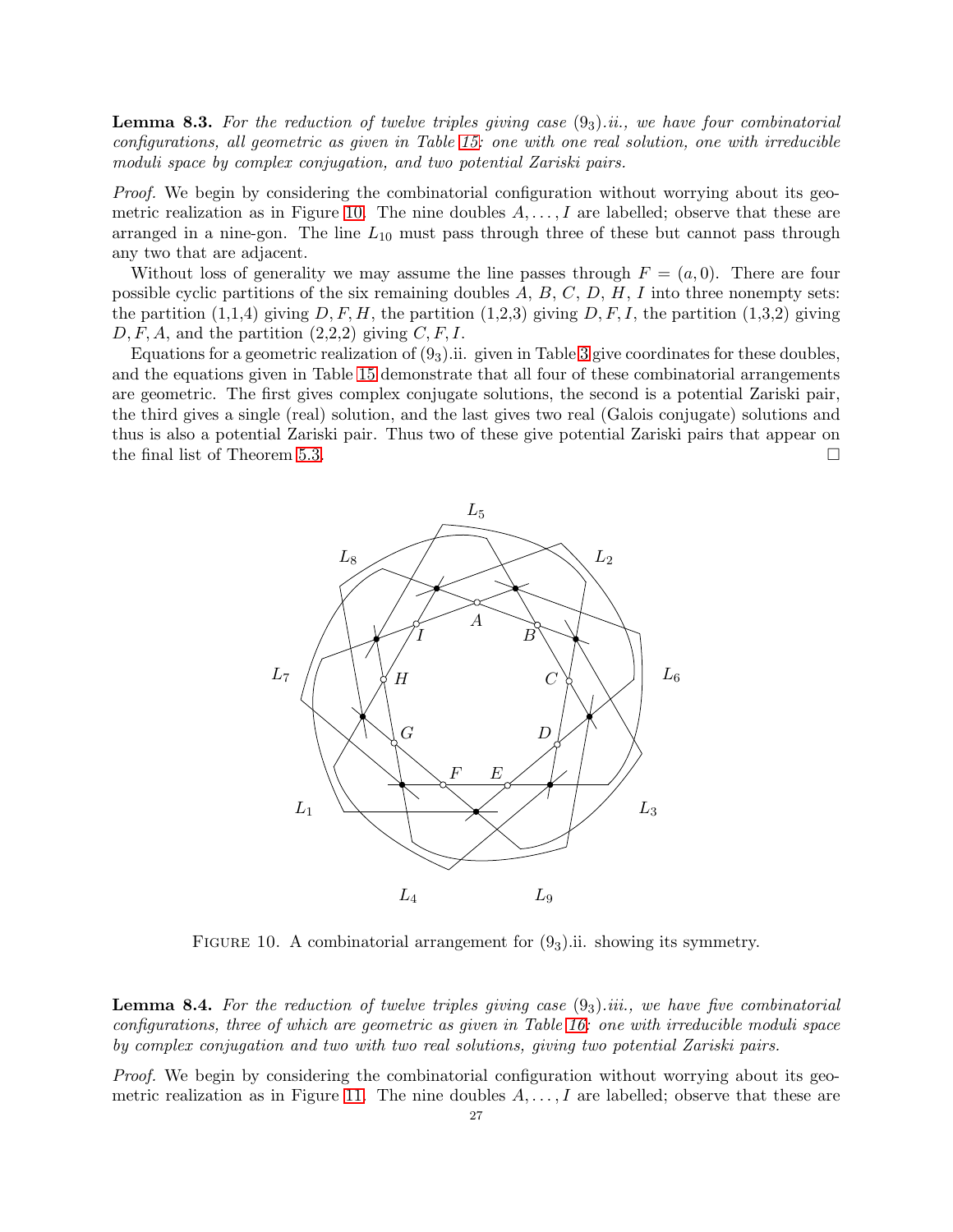| Adding a tenth line to $(9_3)$ .ii. |                              |                                                                            |  |  |  |  |
|-------------------------------------|------------------------------|----------------------------------------------------------------------------|--|--|--|--|
| $10^{th}$ line                      | Equation                     | satisfying                                                                 |  |  |  |  |
|                                     | DFH $y = \frac{1}{1-a}(x-a)$ | $a - (b^2 - b + 1) = 0, b^2 + 1 = 0^{\mathbb{C}}$                          |  |  |  |  |
|                                     |                              | DFI $\ y = \frac{1}{1-a}(x-a) \ a-(b^2-b+1) = 0, b^3 - 2b^2 + b - 1 = 0^2$ |  |  |  |  |
|                                     |                              | DFA $y = \frac{1}{1-a}(x-a)$ $a - (b^2 - b + 1) = 0, b - 2 = 0$            |  |  |  |  |
|                                     |                              | CFI $y = \frac{-b}{a}(x-a)$ $a - (b^2 - b + 1) = 0, b^2 - b - 1 = 0^2$     |  |  |  |  |
|                                     |                              | TABLE 15. Equations for (geometric) arrangements from $(93)$ .ii.          |  |  |  |  |

arranged in a hexagon  $A, B, C, D, E, F$  and a triangle  $G, H, I$ . The line  $L_{10}$  must pass through three of these points, and so it can pass through at most one point on the triangle.

<span id="page-27-0"></span>

<span id="page-27-1"></span>FIGURE 11. A combinatorial arrangement for  $(9<sub>3</sub>)$  iii. showing its symmetry.

If the line passes through none of the points on the triangle, this gives just one choice up to symmetry:  $B, D, F$ . If the line passes through one point on the triangle (say G) and two on the hexagon, these two on the hexagon are either one apart, in which case there are two choices up to symmetry,  $AC(=DF)$  or  $AE(= FB = DB = CE)$ , or two apart, in which case there are two choices up to symmetry,  $BE$  or  $AD(=FC)$ .

Equations for a geometric realization of  $(9<sub>3</sub>)$ .iii. given in Table [3](#page-13-1) give coordinates for these doubles, and the equations given in Table [16](#page-28-1) demonstrate that only three of these five combinatorial arrangements are geometric: one with an irreducible moduli space by complex conjugation and two with two real solutions, which give potential Zariski pairs.

<span id="page-27-2"></span>Remark 8.5. Observe that geometrically the line BEG must pass through the triple  $L_7 \cap L_8 \cap L_9$ , making it a quadruple. This arrangement already appears in [\[ATY13,](#page-42-3) Proposition 5.1], as it has ten lines and a quadruple. However in the non-geometric setting we need not worry about this quadruple.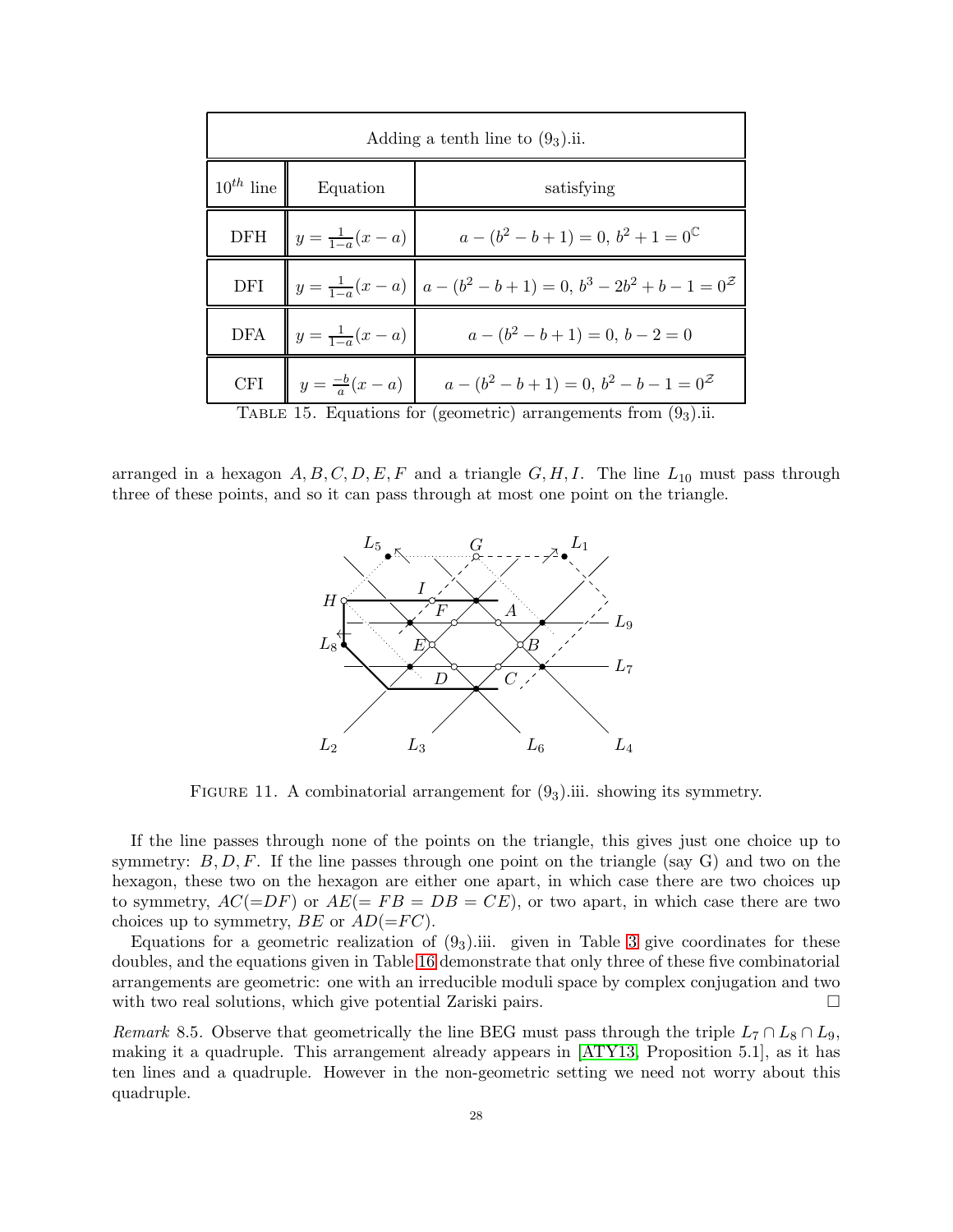|                | Adding a tenth line to $(9_3)$ .iii.    |                                                                          |  |  |  |  |  |  |  |  |
|----------------|-----------------------------------------|--------------------------------------------------------------------------|--|--|--|--|--|--|--|--|
| $10^{th}$ line | Equation                                | satisfying                                                               |  |  |  |  |  |  |  |  |
| <b>BDF</b>     | $y=\frac{a-b}{a}x+bz$                   | $a-b-1=0, a^2-a-1=0^{\mathcal{Z}}$                                       |  |  |  |  |  |  |  |  |
| ACG            | $y = \frac{1}{1-a}(x-bz) + bz$          | $a-b-1=0, a^2-a-1=0^{\mathcal{Z}}$                                       |  |  |  |  |  |  |  |  |
| <b>AEG</b>     | $y = \frac{a-1-ab}{a(a-1)}(x - az) + z$ | $a-b-1=0, b^2+b+1=0^\mathbb{C}$                                          |  |  |  |  |  |  |  |  |
| <b>ADG</b>     |                                         | $\  y = \frac{a-b-1}{a-1}(x-az) + az \  a-b-1=0, a-1=0, a contradiction$ |  |  |  |  |  |  |  |  |
| <b>BEG</b>     | $y=\frac{1-b}{a}x+bz$                   | $a - b - 1 = 0, b2 + 1 = 0$ , a contradiction                            |  |  |  |  |  |  |  |  |
|                |                                         | (see Remark $8.5$ )                                                      |  |  |  |  |  |  |  |  |

<span id="page-28-1"></span>TABLE 16. Equations for arrangements from  $(9_3)$ .iii.

<span id="page-28-0"></span>8.3. Remaining generic non-reduction subarrangements. Lastly we consider the remaining cases when the four initial lines form a generic subarrangement but there does not exist a line of it whose three doubles all fail to be triples in  $A$ , the original arrangement.

We proceed according to how many of the six doubles are in fact triples in  $\mathcal{A}$ .

Suppose all six doubles are triples in  $\mathcal{A}$ . Then the remaining six lines must form a subarrangement with exactly six triples, contradicting Lemma [2.9.](#page-5-4)

Suppose five of the six doubles are triples in  $A$ ; then two additional triples must lie on this subarrangement. However the remaining six lines must form another subarrangement with exactly five triples, contradicting Lemma [2.9.](#page-5-4)

Suppose four of the six doubles are triples in  $A$ ; then four additional triples must lie on this subarrangement. The remaining six lines must form another subarrangement with exactly four triples. By Lemma [2.11](#page-5-3) there is a unique subarrangement  $\mathcal C$  satisfying this. However this subarrangement  $\mathcal C$  has only three double points, fewer than the four needed to produce triples on the original subarrangement, a contradiction.

Suppose three of the six doubles are triples in  $A$ . Some cases already accounted for are those in which the intersections of a given line with the other three lines are not triple points; these were handled in Subsection [8.2.](#page-24-0) Those not accounted for are:

- (a) those in which these three triples are colinear and
- (b) those in which these three triples are not colinear but do not form a triangle.

Here six additional triples must lie on this subarrangement. Then the remaining six lines must form another subarrangement with exactly three triples. By Lemma [2.10](#page-5-2) there is a unique subarrangement  $\beta$  satisfying this.

<span id="page-28-2"></span>Lemma 8.6 (12.B.3.). For the non-reduction of twelve triples where three of the six doubles are triples, there are four combinatorial configurations, three of which are geometric configurations. Three of these give potential Zariski pair. Configuration tables are given in Table [17](#page-29-0) and equations are given in Table [18.](#page-30-0)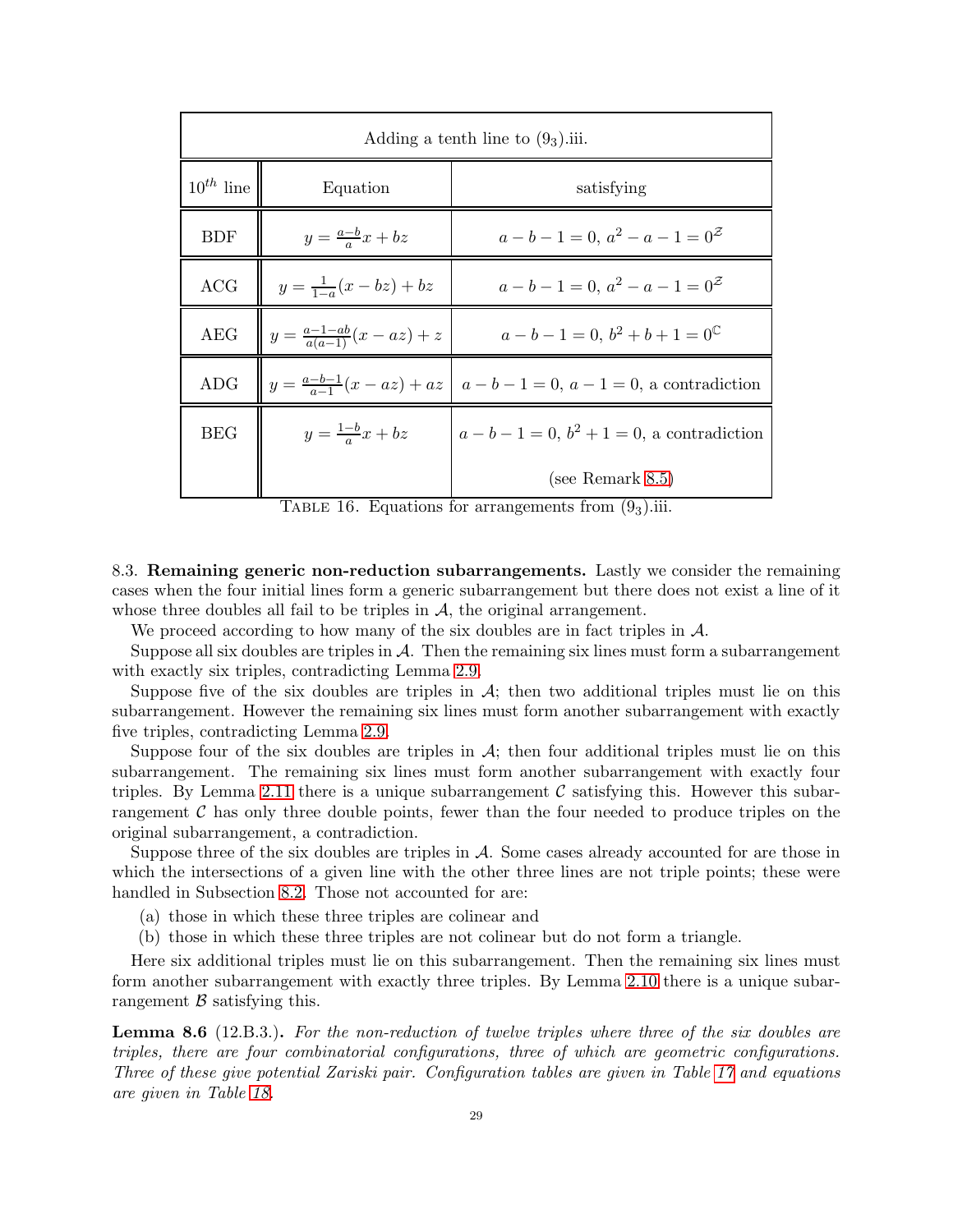*Proof.* Let  $e_1, e_2, e_3$  be the three triples coming from doubles as mentioned above. The two remaining cases not handled by the reduction above are (a) when these three points are colinear and (b) when they are not but do not form a triangle. In both we may assume  $e_1$  is the intersection  $L_1 \cap L_2$ and  $e_2$  is the intersection  $L_1 \cap L_3$ . In (a) we take  $e_3$  to be the intersection  $L_1 \cap L_{10}$ , and in (b) we take  $e_3$  to be the intersection  $L_2 \cap L_{10}$ .

By re-ordering the remaining triple points, we may say that in both the line  $L_2$  contains  $e_5$ , the line  $L_3$  contains  $e_6$  and  $e_7$ , and the line  $L_{10}$  contains  $e_8$  and  $e_9$  as in Table [17.](#page-29-0) Note that the element  $e_4$  is contained in line  $L_2$  for (a) but line  $L_1$  for (b).

Note that there are now three remaining triple points  $e_{10}, e_{11}, e_{12}$  unaccounted for in the remain-ing six lines. By Lemma [2.10,](#page-5-2) there is a unique subarrangement  $\beta$  of six lines with these three triples. We take the lines  $L_4, L_5, L_6$  to be those with exactly two of these three triples as in Table [17.](#page-29-0)

On the subarrangement B there are six doubles. Each of the lines  $L_7, L_8, L_9$  contains three of these, so that all four triples are accounted for by multiple points of  $\beta$ . However, each of the lines  $L_4, L_5, L_6$  contains just one of these doubles, and so the three triples  $e_1, e_2, e_3$  from the initial subarrangement must appear on these lines. Without loss of generality we may assume  $e_1$  is on  $L_4$ ,  $e_2$  is on  $L_5$ , and  $e_3$  is on  $L_6$ .

We now consider the three remaining triples on the lines  $L_4, L_5, L_6$ .

In (a) there is only one choice up to the symmetries  $(e_4e_5)$ ,  $(e_6e_7)$ , and  $(e_8e_9)$ , as well as the symmetries between the lines  $L_2, L_3, L_{10}$ . This gives only one arrangement, the arrangement 12.B.3.a.i. in Table [17.](#page-29-0)

A similar arrangement holds for (b) with no overlapping of elements  $e_4$  and  $e_5$  despite them not being colinear anymore, giving the arrangement 12.B.3.b.i. in Table [17.](#page-29-0)

Finally for (b) we take the triples  $e_4$  and  $e_5$  to be colinear on the line  $L_7$ , and we may assume up to symmetry that the final triple on the line is  $e_6$ . Then up to symmetry of the triples  $(e_8e_9)$ and  $(e_{11}e_{12})$ , this forces the positions of the triples  $e_8$  and  $e_9$  on the remaining lines. It must be the case that the line  $L_6$  also contains the triple  $e_6$ , and this gives two choices for the positions of the triples  $e_4$  and  $e_5$ . Up to symmetry this gives two arrangements, the arrangements 12.B.3.b.ii. and 12.B.3.b.iii., which differ only by the placement of  $e_4, e_5$  on lines  $L_8, L_9$ , in Table [17.](#page-29-0)

| $e_1$ |       |                                                    |    |                   |       |    |  |  |                                                                                                                                 |         |       |             |         |  |
|-------|-------|----------------------------------------------------|----|-------------------|-------|----|--|--|---------------------------------------------------------------------------------------------------------------------------------|---------|-------|-------------|---------|--|
| $e_2$ | $e_4$ |                                                    |    |                   |       |    |  |  | $e_6$ $e_8$   $e_{10}$ $e_{10}$ $e_{11}$   $e_4$ $e_5$ $e_4$     $e_2$ $e_3$   $e_6$ $e_8$   $e_{10}$ $e_{10}$ $e_{11}$   $e_4$ |         |       |             | $e_{5}$ |  |
| $e_3$ | $e_5$ | $e_7$ $e_9$ $e_{11}$ $e_{12}$ $e_{12}$ $e_7$ $e_6$ |    |                   |       |    |  |  | $e_6$   $e_4$ $e_5$   $e_7$ $e_9$   $e_{11}$ $e_{12}$ $e_{12}$   $e_7$                                                          |         |       |             | $e_6$   |  |
|       |       |                                                    | e9 | $e_5$ $e_7$ $e_8$ | $e_8$ | e9 |  |  |                                                                                                                                 | $e_{9}$ | $e_5$ | $e_7$ $e_8$ | $e_8$   |  |

The  $(\mathcal{Z})$  arrangement 12.B.3.a.i. The non-geometric arrangement 12.B.3.b.i.

|  |  |  | $\begin{array}{ c cccc } \hline e_1 & e_1 & e_2 & e_3 & e_1 & e_2 & e_3 & e_{10} & e_{11} & e_{12} \\ e_2 & e_3 & e_6 & e_8 & e_{10} & e_{10} & e_{11} & e_4 & e_7 & e_7 \\ e_4 & e_5 & e_7 & e_9 & e_{11} & e_{12} & e_{12} & e_5 & e_9 & e_8 \\ e_8 & e_9 & e_6 & e_6 & e_4 & e_5 & e_9 & e_9 & e_9 \\ \hline \end{array}$ |  |  |
|--|--|--|------------------------------------------------------------------------------------------------------------------------------------------------------------------------------------------------------------------------------------------------------------------------------------------------------------------------------|--|--|
|  |  |  |                                                                                                                                                                                                                                                                                                                              |  |  |
|  |  |  |                                                                                                                                                                                                                                                                                                                              |  |  |
|  |  |  |                                                                                                                                                                                                                                                                                                                              |  |  |

|  |  |  | $\begin{array}{ c cccc } \hline e_1 & e_1 & e_2 & e_3 & e_1 & e_2 & e_3 & e_{10} & e_{11} & e_{12} \\ e_2 & e_3 & e_6 & e_8 & e_{10} & e_{10} & e_{11} & e_4 & e_7 & e_7 \\ e_4 & e_5 & e_7 & e_9 & e_{11} & e_{12} & e_{12} & e_5 & e_9 & e_8 \\\hline \end{array}$ |  |  |
|--|--|--|----------------------------------------------------------------------------------------------------------------------------------------------------------------------------------------------------------------------------------------------------------------------|--|--|
|  |  |  |                                                                                                                                                                                                                                                                      |  |  |
|  |  |  |                                                                                                                                                                                                                                                                      |  |  |
|  |  |  | $e_8$ $e_9$ $e_6$ $e_6$ $e_5$ $e_4$                                                                                                                                                                                                                                  |  |  |

The  $(\mathcal{Z})$  arrangement 12.B.3.b.ii. The  $(\mathcal{Z})$  arrangement 12.B.3.b.iii.

<span id="page-29-0"></span>Table 17. Arrangements with twelve triples where three of six doubles are triples, not arising from the reduction.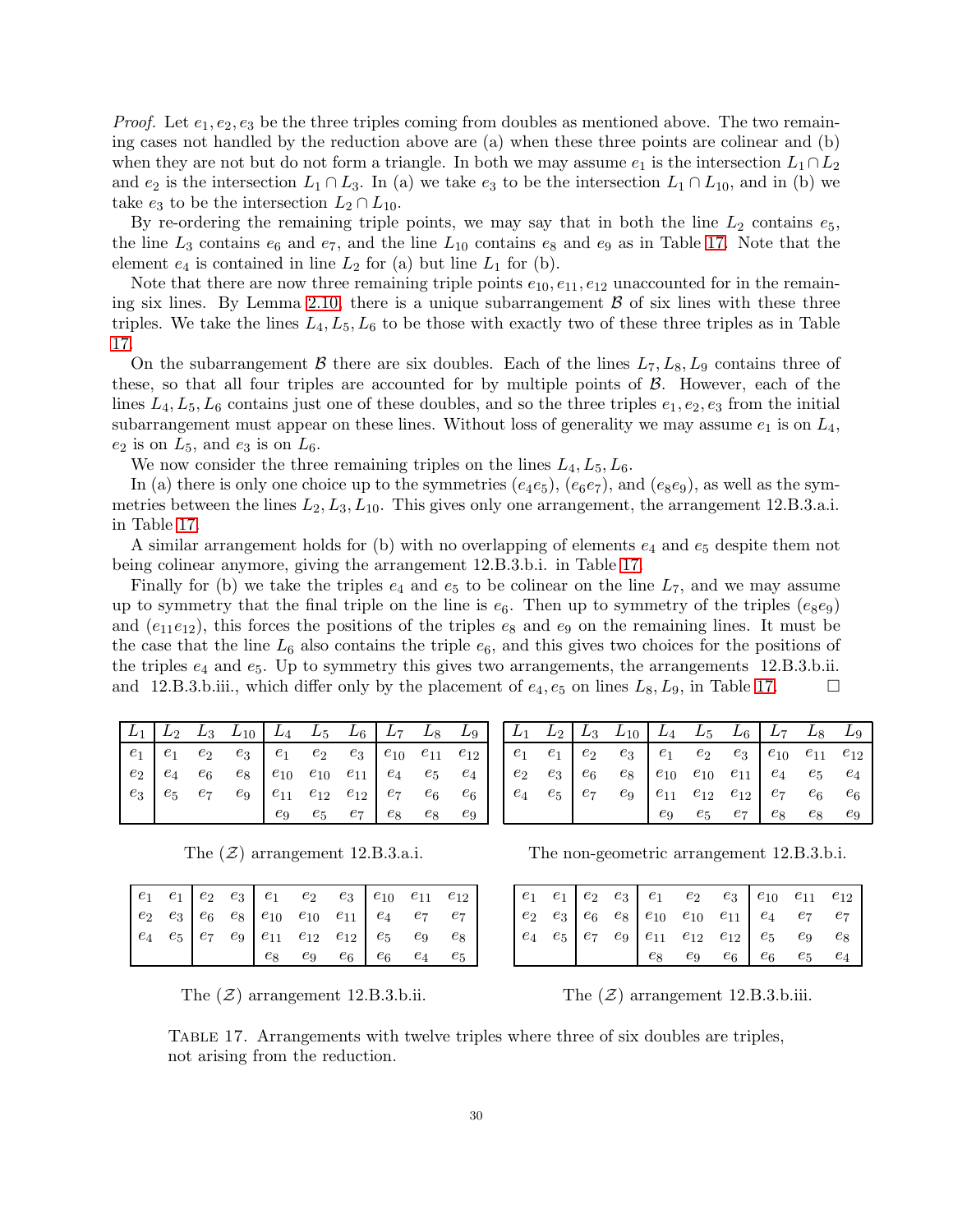|        |                                                                                                 |                                                                |  | 12.B.3.                                                                                                   |                                                                                     |                        |  |  |  |  |  |  |
|--------|-------------------------------------------------------------------------------------------------|----------------------------------------------------------------|--|-----------------------------------------------------------------------------------------------------------|-------------------------------------------------------------------------------------|------------------------|--|--|--|--|--|--|
|        |                                                                                                 |                                                                |  |                                                                                                           | Arr. $y = 0, z, bz \mid x = 0, z, az \mid y = Ax \mid y = Bx + z \mid y = C(x - z)$ | $y=D(x-z)+z$           |  |  |  |  |  |  |
| a.i.   |                                                                                                 | $L_7, L_5, L_4 \mid L_8, L_9, L_3 \mid L_{10}: b \mid L_2: -1$ |  |                                                                                                           |                                                                                     | $L_6: \frac{-b}{a}$    |  |  |  |  |  |  |
|        | with $L_1: y = \frac{1-b}{a+b-1}(x-az) + z$ and satisfying $a(b-1)-b=0$ and $b^3-3b^2+2b-1=0^2$ |                                                                |  |                                                                                                           |                                                                                     |                        |  |  |  |  |  |  |
| b.i.   |                                                                                                 |                                                                |  | $L_7, L_5, L_4$ $L_8, L_9, L_3$ $L_{10}$ : $b \mid L_2$ : $\frac{b-1}{ab-b+1} \mid L_1$ : $\frac{1}{a-1}$ |                                                                                     | $L_6$ : $-\frac{b}{a}$ |  |  |  |  |  |  |
|        | and satisfying $a(b-1)-b=0$ and $b-1=0$ , a contradiction                                       |                                                                |  |                                                                                                           |                                                                                     |                        |  |  |  |  |  |  |
| b.ii.  |                                                                                                 |                                                                |  | $L_7, L_5, L_4$ $L_8, L_9, L_3$ $L_1: \frac{1}{a}$ $L_{10}: b-1$ $L_2: \frac{b}{ab-1}$                    |                                                                                     | $L_6$ : $-\frac{b}{a}$ |  |  |  |  |  |  |
|        |                                                                                                 |                                                                |  |                                                                                                           | and satisfying $a(b-1) - b = 0$ and $b^3 + b^2 - b + 1 = 0^2$                       |                        |  |  |  |  |  |  |
| b.iii. |                                                                                                 |                                                                |  | $L_7, L_5, L_4$   $L_8, L_9, L_3$   $L_2$ : $\frac{b}{a+1}$   $L_{10}$ : $b-1$   $L_1$ : $\frac{1}{a-1}$  |                                                                                     | $L_6: \frac{-b}{a}$    |  |  |  |  |  |  |
|        | and satisfying $b(a-1)-a=0$ and $2a^2-1=0^2$                                                    |                                                                |  |                                                                                                           |                                                                                     |                        |  |  |  |  |  |  |

<span id="page-30-0"></span>TABLE 18. Equations for (geometric) arrangements 12.B.3.

Suppose two of the six doubles are triples in A. Some of these cases were handled in Subsection [8.2;](#page-24-0) the ones that were not have these two doubles not colinear.

<span id="page-30-1"></span>**Lemma 8.7** (12.B.2.). For the non-reduction of twelve triples where two of the six doubles are triples, there are four combinatorial configurations, two of which are geometric, and one of these represents a potential Zariski pair. Configuration tables are given in Table [19](#page-32-0) and equations are given in Table [20.](#page-32-1)

*Proof.* Let  $e_1$  be the intersection  $L_1 \cap L_2$  with  $e_2, e_3$  on  $L_1$  and  $e_4, e_5$  on  $L_2$ . Similarly, let  $e_6$  be the intersection  $L_3 \cap L_{10}$  with  $e_7, e_8$  on  $L_3$  and  $e_9, e_{10}$  on  $L_{10}$ . Then the remaining triples  $e_{11}$  and  $e_{12}$ must lie on the six remaining lines.

First suppose that these triples  $e_{11}$  and  $e_{12}$  are not colinear. Then we may assume that the first three remaining lines  $L_4, L_5, L_6$  contain the triple  $e_{11}$  and that the last three remaining lines  $L_7, L_8, L_9$  contain the triple  $e_{12}$ . Each of these remaining lines contains three additional triples.

None of these six remaining lines may contain more than two of the triples  $e_1, e_2, e_3, e_4, e_5$  or more than two of the triples  $e_6, e_7, e_8, e_9, e_{10}$ , and so each line must contain one triple from the first set and two triples from the second set or vice versa.

Claim. Up to symmetry this gives only one arrangement, the arrangement 12.B.2.i. in Table [19.](#page-32-0)

*Proof.* We may assume that the line  $L_9$  does not contain the triples  $e_1, e_2, e_3$  by the symmetry  $(e_{11}e_{12})$  and by re-ordering the lines  $L_4$  through  $L_9$ . Furthermore we may assume the line  $L_4$ contains the triple  $e_1$  and that  $e_2 = L_5 \cap L_7$  and  $e_3 = L_6 \cap L_8$ .

By the assertion just above the claim, the line  $L_9$  must contain one of the triples  $e_4$  and  $e_5$ , say  $e_4$ . Then since this line also contains the triple  $e_{12}$ , the other line that contains the triple  $e_4$  must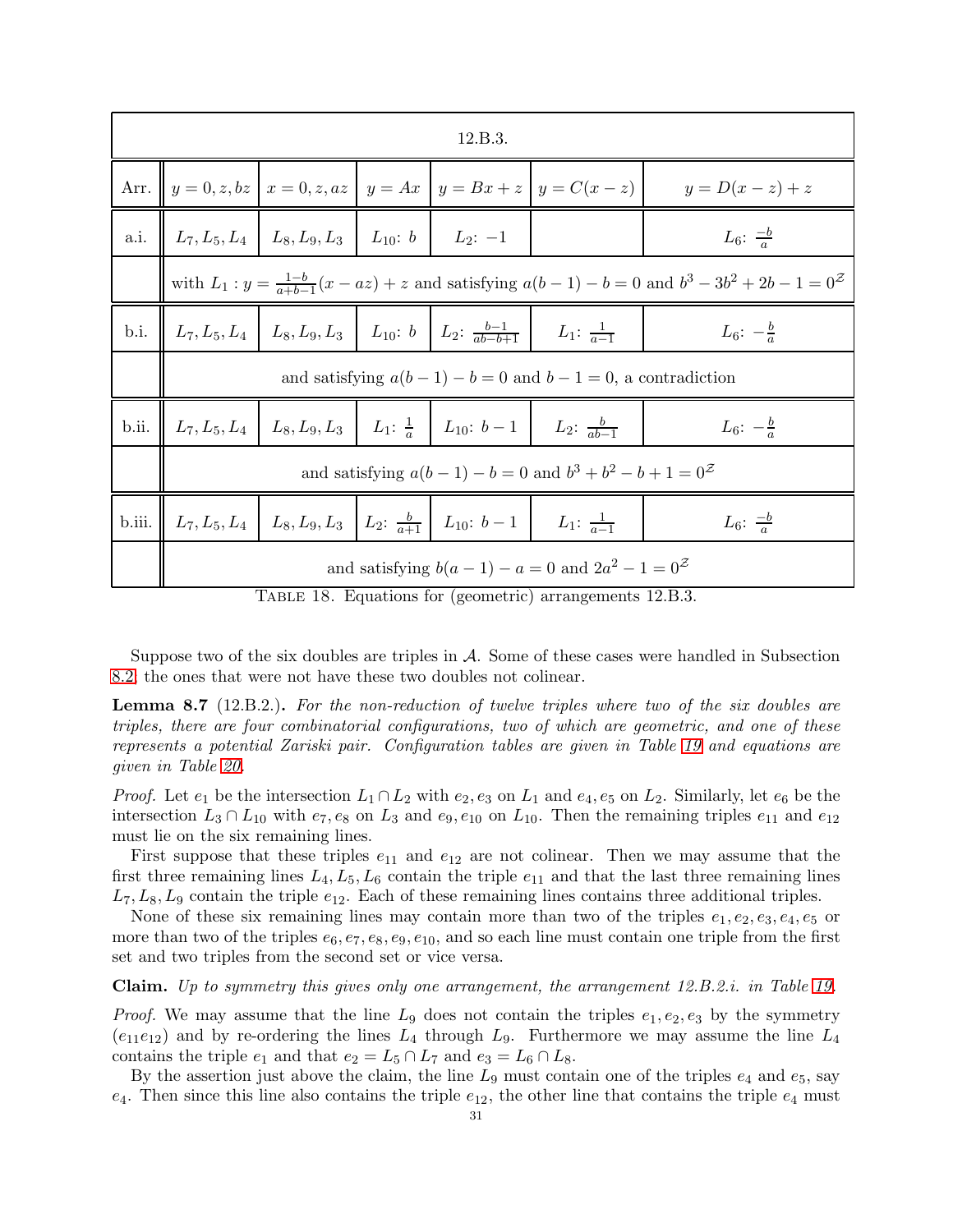be  $L_5$  or  $L_6$ . By the symmetry (e<sub>2</sub>e<sub>3</sub>) we may assume it is  $L_5$ . This leaves three lines  $L_6, L_7, L_8$ , two of which must contain the triple  $e_5$ . However we already have  $e_3 = L_6 \cap L_8$  and  $e_{12} = L_7 \cap L_8$ , and so the lines  $L_6$  and  $L_7$  must contain the triple  $e_5$ .

This gives three lines  $L_4, L_8, L_9$  that contain single triples and three lines  $L_5, L_6, L_7$  that contain pairs of triples.

A similar argument with the triples  $e_6, e_7, e_8, e_9, e_{10}$  gives three lines containing the pair  $e_7, e_{10}$ , the pair  $e_7, e_9$ , and the pair  $e_8, e_{10}$  and three lines containing the single triples  $e_6, e_8, e_9$ . Since these pairs overlap in both  $e_7$  and  $e_{10}$  and since  $e_{12} = L_8 \cap L_9$ , the line  $L_4$  must contain  $e_7$  and  $e_{10}$ .

We may assume up to the symmetry  $(e_7e_{10})(e_8e_9)$  that the line  $L_8$  contains the triple  $e_7$  (and therefore  $e_9$ ) and the line  $L_9$  contains the triple  $e_{10}$  (and therefore  $e_8$ ). The line  $L_7$  must contain the triple  $e_6$  since  $e_{12} = L_8 \cap L_9$ , and finally the line  $L_5$  must contain  $e_9$  since  $e_3 = L_6 \cap L_8$  and the line  $L_6$  must contain  $e_8$  since  $e_4 = L_5 \cap L_9$ .

Now supposing that there is a line  $L_4$  containing both  $e_{11}$  and  $e_{12}$ , then there must be some other of the six lines  $L_5$  not containing either. Since any line can contain at most two elements from each the first two multisets  $\{e_1, e_2, e_2, e_3, e_3, e_4, e_4, e_5, e_5\}$  and  $\{e_6, e_7, e_7, e_8, e_8, e_9, e_9, e_{10}, e_{10}\},\$ and since this last line  $L_5$  must contain four elements, we may assume that  $e_2, e_4, e_7, e_9$  are on  $L_5$ .

None of the triples  $e_3, e_5, e_8, e_{10}$  can be on the line  $L_4$  because all the remaining lines contain one of the triples  $e_{11}$  and  $e_{12}$ . At most one of the triples  $e_2, e_4, e_7, e_9$  can be on this line because they are colinear on the line  $L_5$ . This gives two possibilities for the remaining elements on the line  $L_4$ : either both  $e_1, e_6$  or just one of these, say  $e_1$ , with one of the other set, say  $e_7$ , up to the appropriate symmetry.

First suppose that both the triples  $e_1, e_6$  are on the line  $L_4$ . Again, since the triples  $e_2, e_4, e_7, e_9$ are already colinear on the line  $L_5$ , they must appear on the remaining four lines  $L_6, L_7, L_8, L_9$ . Up to symmetry of the triples  $(e_{11}e_{12})$  we have only two possibilities: when both  $e_2, e_4$  are colinear with the same triple of  $e_{11}, e_{12}$  or when they are not. Each of these gives just a single arrangement, giving two arrangements in total: the arrangements 12.B.2.ii. and 12.B.2.iii. in Table [19.](#page-32-0)

If on the other hand the triples  $e_1, e_7$  are on the line  $L_4$ , then the triple  $e_6$  must appear on one of the remaining four lines, and we may assume it is  $L_6$  with the triple  $e_{11}$  up to symmetry. These four lines must contain exactly two copies of each of the triples  $e_3, e_5, e_8, e_{10}, e_{11}, e_{12}$ , and since this accounts for all  $\binom{4}{2}$  $\binom{4}{2}$  = 6 possibilities, the line  $L_4$  must contain three of these including  $e_{11}$ . Thus the remaining two triples on this line must be  $e_3$  and  $e_5$  since the triples  $e_8$  and  $e_{10}$  are already colinear with  $e_6$ . Up to the symmetry  $(e_2e_4)(e_3e_5)$  and  $(L_1L_2)$  this gives just one arrangement, the arrangement 12.B.2.iv. in Table [19.](#page-32-0)

Two of these four arrangements are non-geometric. The equations given in Table [20](#page-32-1) demonstrate that one of the two remaining geometric arrangements has an irreducible moduli space while the other is a potential Zariski pair, having three roots and appearing on the final list of Theorem [5.3.](#page-16-2)

<span id="page-31-0"></span>Remark 8.8. A geometric restriction to 12.B.2.iii. forces a quintuple point to occur. However in the non-geometric setting we need not worry about this quintuple.

Finally suppose that only one or none of the six doubles are triples in  $\mathcal{A}$ ; then all cases were handled already in the reduction argument of Subsection [8.2.](#page-24-0)

This completes the proof of Theorem [8.1](#page-23-3) for arrangements of ten lines with twelve triples.  $\square$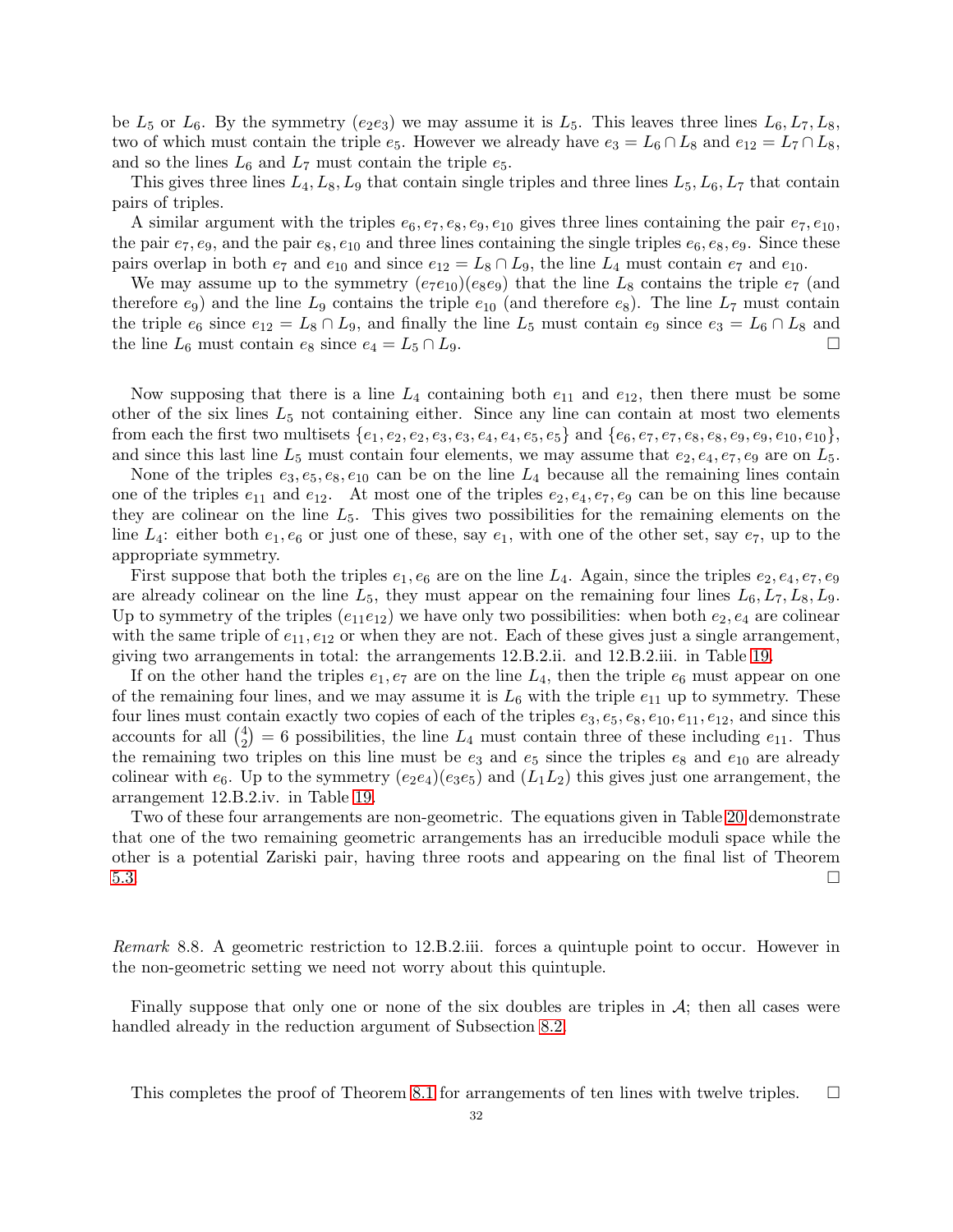|  | $\begin{array}{ c c c c c c c c c } \hline L_1 & L_2 & L_3 & L_{10} & L_4 & L_5 & L_6 & L_7 & L_8 & L_9 \ \hline \end{array}$                                                                        |  |  |  |
|--|------------------------------------------------------------------------------------------------------------------------------------------------------------------------------------------------------|--|--|--|
|  | $\begin{array}{ c cccc } \hline \hline e_1 & e_1 & e_6 & e_6 & e_{11} & e_{11} & e_{11} & e_{12} & e_{12} & e_{12} \ e_2 & e_4 & e_7 & e_9 & e_1 & e_2 & e_3 & e_2 & e_3 & e_4 \ \hline \end{array}$ |  |  |  |
|  |                                                                                                                                                                                                      |  |  |  |
|  |                                                                                                                                                                                                      |  |  |  |
|  |                                                                                                                                                                                                      |  |  |  |

|  | $L_1$ $L_2$ $L_3$ $L_{10}$ $L_4$ $L_5$ $L_6$ $L_7$ $L_8$ $L_9$             |  |                                     |  |  |
|--|----------------------------------------------------------------------------|--|-------------------------------------|--|--|
|  | $e_1$ $e_1$ $e_6$ $e_6$ $e_{11}$ $e_2$ $e_{11}$ $e_{11}$ $e_{12}$ $e_{12}$ |  |                                     |  |  |
|  | $e_2$ $e_4$ $e_7$ $e_9$ $e_{12}$ $e_4$ $e_3$ $e_5$ $e_3$ $e_5$             |  |                                     |  |  |
|  | $e_3$ $e_5$ $e_8$ $e_{10}$ $e_1$ $e_7$ $e_8$ $e_{10}$ $e_{10}$ $e_8$       |  |                                     |  |  |
|  |                                                                            |  | $e_6$ $e_9$ $e_4$ $e_2$ $e_7$ $e_9$ |  |  |

The non-geometric arrangement 12.B.2.i. The arrangement 12.B.2.ii

|  | The arrangement 12.B.2.ii. |  |
|--|----------------------------|--|
|--|----------------------------|--|

The non-geometric arrangement 12.B.2.iii. The  $(\mathcal{Z})$  arrangement 12.B.2.iv.

<span id="page-32-0"></span>Table 19. Arrangements with twelve triples where two of six doubles are triples, not arising from the reduction.

|      |                                                                                              |                                                                                 |  | 12.B.2.                                                                                                 |                                                                                             |                                                                                                           |  |  |  |  |  |  |
|------|----------------------------------------------------------------------------------------------|---------------------------------------------------------------------------------|--|---------------------------------------------------------------------------------------------------------|---------------------------------------------------------------------------------------------|-----------------------------------------------------------------------------------------------------------|--|--|--|--|--|--|
|      |                                                                                              |                                                                                 |  |                                                                                                         |                                                                                             | Arr. $y = 0, z, bz \mid x = 0, z, az \mid y = Ax \mid y = Bx + z \mid y = C(x - z) \mid y = D(x - z) + z$ |  |  |  |  |  |  |
| i.   |                                                                                              |                                                                                 |  |                                                                                                         | $L_6, L_5, L_4 \mid L_8, L_9, L_7 \mid L_1: \frac{1}{a} \mid L_{10}: b-1 \mid L_3: -b \mid$ | $L_2: \frac{1}{1-a}$                                                                                      |  |  |  |  |  |  |
|      |                                                                                              |                                                                                 |  |                                                                                                         | satisfying $2ab - a - b + 1 = 0$ and $2ab - a - b = 0$ , a contradiction                    |                                                                                                           |  |  |  |  |  |  |
| ii.  |                                                                                              | $L_4, L_8, L_9 \mid L_1, L_5, L_7 \mid L_2: \frac{b}{a} \mid L_6: -\frac{1}{a}$ |  |                                                                                                         |                                                                                             | $L_3: \frac{b-1}{a-ab-1}$                                                                                 |  |  |  |  |  |  |
|      | with $L_{10}: y = \frac{1-b}{a-1}(x-z) + bz$ and satisfying $a - (b+1) = 0$ and $2b - 1 = 0$ |                                                                                 |  |                                                                                                         |                                                                                             |                                                                                                           |  |  |  |  |  |  |
| iii. |                                                                                              | $L_{10}, L_5, L_9 \mid L_4, L_6, L_7 \mid L_3: 1$                               |  |                                                                                                         |                                                                                             |                                                                                                           |  |  |  |  |  |  |
|      |                                                                                              |                                                                                 |  |                                                                                                         | $L_8: y = -x + a, L_1: y = \frac{a}{1-a}(x-a) + 1, L_2: y = \frac{1-a}{a}(x-1) + a$         |                                                                                                           |  |  |  |  |  |  |
|      |                                                                                              |                                                                                 |  |                                                                                                         | and satisfying $a^2 + a - 1 = 0$ , a contradiction (see Remark 8.8)                         |                                                                                                           |  |  |  |  |  |  |
| iv.  |                                                                                              |                                                                                 |  | $L_4, L_7, L_6 \mid L_5, L_9, L_{10} \mid L_3: 1 \mid L_1: \frac{a-1}{a^2-a+1} \mid L_8: \frac{1}{a-1}$ |                                                                                             |                                                                                                           |  |  |  |  |  |  |
|      | with $L_2: y = \frac{a^2 - a + 1}{a - 1}(x - z) + az$                                        |                                                                                 |  |                                                                                                         |                                                                                             |                                                                                                           |  |  |  |  |  |  |
|      |                                                                                              |                                                                                 |  | $T_{\text{APT}}$ 30 $\Gamma_{\text{curv}i}$ for a proportional 19 $R$                                   | and satisfying $a - b = 0$ and $a^3 - 2a^2 + 3a - 1 = 0^{\mathcal{Z}}$                      |                                                                                                           |  |  |  |  |  |  |

<span id="page-32-1"></span>TABLE 20. Equations for arrangements 12.B.2.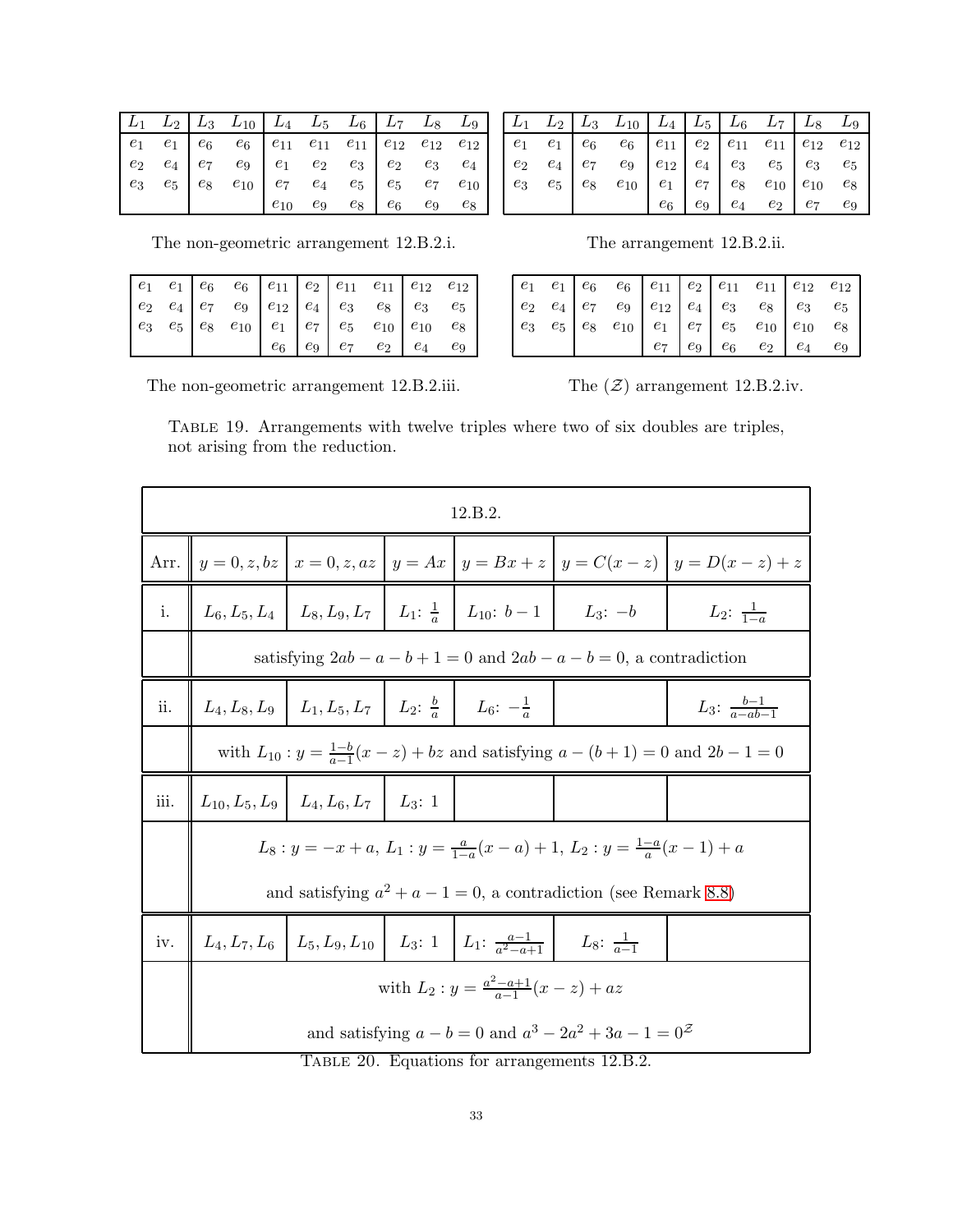#### 9. Arrangements of ten lines with eleven triples

<span id="page-33-4"></span><span id="page-33-0"></span>Theorem 9.1. There are thirty-eight combinatorial configurations of ten lines and eleven triples, given as configuration tables in Tables [21,](#page-34-0) [24,](#page-36-1) [26,](#page-38-0) [28,](#page-40-0) [30](#page-42-7) and [31.](#page-43-7) All but two of these are geometric, as shown in Tables [22,](#page-35-0) [23,](#page-36-0) [25,](#page-37-0) [27,](#page-39-0) [29,](#page-41-0) [30,](#page-42-7) and [31,](#page-43-7) but there are no potential Zariski pairs.

*Proof.* Let  $A$  be arrangement of ten lines with eleven triples. Here there are exactly three lines that have exactly four triple points on them; call these  $L_1$ ,  $L_2$ , and  $L_3$ . We consider the possible subarrangements of just these three lines: either they are central or generic.

<span id="page-33-1"></span>9.1. Central subarrangement. Suppose that the three lines  $L_1, L_2, L_3$  form a central subarrangement, and let  $e_1$  be the name of this common triple.

<span id="page-33-3"></span>**Lemma 9.2** (11.A.). For the central subarrangement of  $L_1, L_2, L_3$  for eleven triples, there are ten combinatorial configurations, all of which are geometric with irreducible moduli spaces. Thus there are no potential Zariski pairs. Configuration tables are given in Table [21](#page-34-0) and equations are given in Tables [22](#page-35-0) and [23.](#page-36-0)

*Proof.* These three lines  $L_1, L_2, L_3$  contain an additional nine triples. We may assume that the triples  $e_1, e_2, e_3, e_4$  are on  $L_1$ , the triples  $e_1, e_5, e_6, e_7$  are on  $L_2$ , and the triples  $e_1, e_8, e_9, e_{10}$  are on  $L_3$ . This leaves one additional triple  $e_{11}$  not on these lines; we may assume it is on the lines  $L_4, L_5, L_6$ . By Lemma [3.10](#page-7-1) we may consider the first three lines as horizontal and the second three lines as vertical with the triples  $e_1$  and  $e_{11}$  at infinity.

The three horizontal lines contain the remaining nine triples  $e_2, \ldots, e_{10}$ , three on each line. However the vertical lines only contain two additional triples each, and so only six of the nine points of the three-by-three grid from Lemma [3.10](#page-7-1) can be triples.

Suppose by way of contradiction that four of these form a rectangle on the grid; by symmetry we may suppose that these lie in a close square on the lines  $L_1 \cup L_2$  with the triple  $e_2, e_5$  on the line  $L_4$  and the triples  $e_3, e_6$  on the line  $L_5$ . Then the line  $L_3$  will have only one of the grid points as a triple. However, this contradicts Fact [2.7](#page-4-5) with  $L_3$  containing  $e_1, e_8, e_9, e_{10}$  needing eight additional lines amongst  $L_1, L_2$  and  $L_6, \ldots, L_{10}$ .

Instead we must have, up to symmetry, the triples  $e_2, e_5$  on the line  $L_4$ , the triples  $e_3, e_8$  on the line  $L_5$ , and the triples  $e_6$ ,  $e_9$  on the line  $L_6$ . Unaccounted for are the triples  $e_4$ ,  $e_7$ ,  $e_{10}$ .

If just three of the four remaining lines  $L_7, \ldots, L_{10}$  contain these last three points, then up to symmetry there is just one arrangement: the arrangement 11.A.i. in Table [21.](#page-34-0)

Otherwise these three points fall on all four remaining lines. Suppose that two of these three points are not colinaer, say  $e_4$  and  $e_{10}$ . Then up to symmetry we have the triple  $e_4$  on the line  $L_7$ , the triples  $e_4, e_7$  on the line  $L_8$ , the triples  $e_7, e_{10}$  on the line  $L_9$ , and the triple  $e_{10}$  on  $L_{10}$ . Supposing that the triples  $e_3$  and  $e_5$  are on the line  $L_{10}$ , there is just one arrangement: the arrangement 11.A.ii. in Table [21.](#page-34-0) Supposing that the triples  $e_3$  and  $e_6$  are on the line  $L_{10}$ , there are two arrangements: the arrangements 11.A.iii. and 11.A.iv. in Table [21.](#page-34-0) Supposing that the triple  $e_3$  is not on the line  $L_{10}$ , there are two arrangements: the arrangements 11.A.v. and 11.A.vi. in Table [21.](#page-34-0)

Suppose that one of these lines, say  $L_7$ , contains all three of these points. Then up to symmetry we have the triple  $e_4$  on the line  $L_8$ , the triple  $e_7$  on the line  $L_9$ , and the triple  $e_{10}$  on  $L_{10}$ . Supposing that the triples  $e_3$  and  $e_6$  are on the line  $L_{10}$ , there are two arrangements: the arrangements 11.A.vii. and 11.A.viii. in Table [21.](#page-34-0) Supposing that the triples  $e_3$  and  $e_5$  are on the line  $L_{10}$ , there is just one arrangement: the arrangement 11.A.ix. in Table [21.](#page-34-0) Supposing that the triple  $e_3$  is not on the line  $L_{10}$ , there is just one arrangement: the arrangement 11.A.x. in Table [21.](#page-34-0)

<span id="page-33-2"></span>9.2. Generic subarrangement. Now suppose the three lines  $L_1, L_2, L_3$  that each contain four triples are not central but form a generic subarrangement giving three doubles. We proceed according to how many of these three doubles are in fact triples in  $A$ , the original arrangement.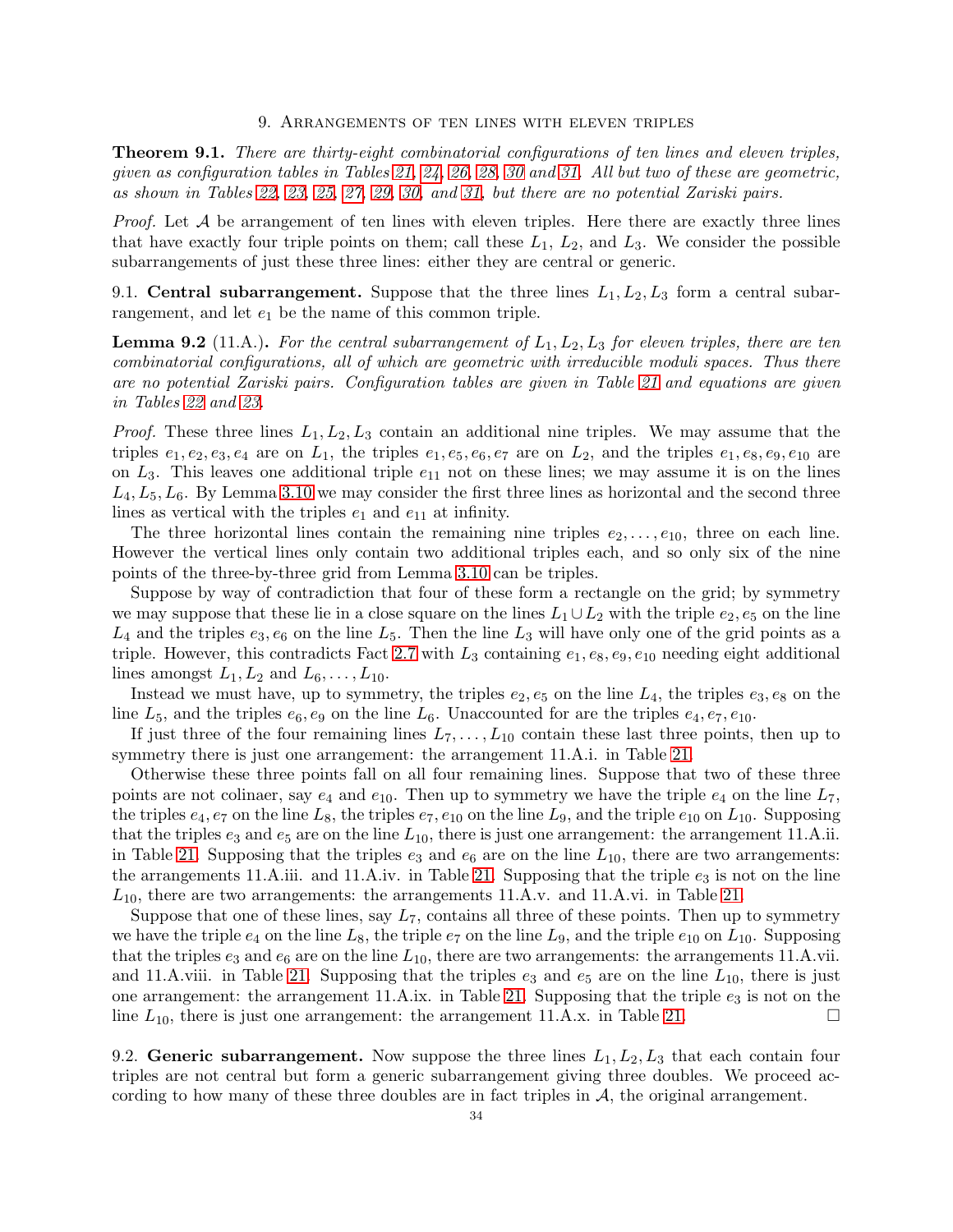|  |                      |  | $\begin{array}{ c c c c c c c c c } \hline L_1 & L_2 & L_3 & L_4 & L_5 & L_6 & L_7 & L_8 & L_9 & L_{10} \ \hline \end{array}$                                                                                   |  |  |
|--|----------------------|--|-----------------------------------------------------------------------------------------------------------------------------------------------------------------------------------------------------------------|--|--|
|  |                      |  | $\begin{array}{ c cccc } \hline \begin{array}{cccccccccc} e_1 & e_1 & e_1 & e_2 & e_3 & e_6 & e_4 & e_4 & e_7 & e_2 \\ e_2 & e_5 & e_8 & e_5 & e_8 & e_9 & e_7 & e_{10} & e_{10} & e_6 \end{array} \end{array}$ |  |  |
|  |                      |  |                                                                                                                                                                                                                 |  |  |
|  |                      |  |                                                                                                                                                                                                                 |  |  |
|  | $e_4$ $e_7$ $e_{10}$ |  |                                                                                                                                                                                                                 |  |  |

 $L_{10}$  $L_{3}$  $L_4$  $L_{5}$  $L_{6}$  $_{L7}$  $L_{8}$  $L_9$  $L_2$  $\ensuremath{e}_1$  $\ensuremath{e}_1$  $\mathfrak{e}_3$  $e_4$  $\mathfrak{e}_3$  $e_1$  $\mathfrak{e}_2$  $\boldsymbol{e}_6$  $\mathfrak{e}_4$  $\mathfrak{e}_2$  $e_2$  $e_5$  $e_8$  $e_5$  $\boldsymbol{e_8}$  $e_9$  $e_7$  $e_7$  $e_5$  $e_6$  $e_\mathrm{10}$  $e_3$  $e_6$  $\mathfrak{e}_9$  $e_{11}$  $e_{11}$  $e_{11}$  $e_8$  $e_9$  $e_{10}$  $e_4$  $e_7$  $e_{10}$ 

The arrangement 11.A.i.

|  |                      |  | $\begin{array}{ c cccc } \hline e_1 & e_1 & e_1 & e_2 & e_3 & e_6 \ e_2 & e_5 & e_8 & e_5 & e_8 & e_9 \ e_3 & e_6 & e_9 & e_{11} & e_{11} & e_{11} \ \hline \end{array} \begin{array}{ c c c c } \hline e_2 & e_3 & e_6 & e_7 & e_7 & e_6 \ e_5 & e_7 & e_7 & e_6 \ e_8 & e_9 & e_{10} & e_{10} \ \hline \end{array}$ |  |  |
|--|----------------------|--|-----------------------------------------------------------------------------------------------------------------------------------------------------------------------------------------------------------------------------------------------------------------------------------------------------------------------|--|--|
|  |                      |  |                                                                                                                                                                                                                                                                                                                       |  |  |
|  |                      |  |                                                                                                                                                                                                                                                                                                                       |  |  |
|  | $e_4$ $e_7$ $e_{10}$ |  |                                                                                                                                                                                                                                                                                                                       |  |  |

The arrangement 11.A.iii.

The arrangement 11.A.v.

|  |                      | $\begin{array}{cccc c} e_1 & e_1 & e_1 & e_2 & e_3 & e_6 & e_4 & e_4 & e_2 & e_3 \ e_2 & e_5 & e_8 & e_9 & e_7 & e_7 & e_6 \ e_3 & e_6 & e_9 & e_{11} & e_{11} & e_{11} & e_{10} & e_8 & e_9 & e_{10} \end{array}$ |  |  |  |
|--|----------------------|--------------------------------------------------------------------------------------------------------------------------------------------------------------------------------------------------------------------|--|--|--|
|  | $e_4$ $e_7$ $e_{10}$ |                                                                                                                                                                                                                    |  |  |  |

The arrangement 11.A.vii.

|  |                      |  | $\begin{array}{ c cccc } \hline e_1 & e_1 & e_1 & e_2 & e_3 & e_6 & e_4 & e_4 & e_2 & e_3 \ e_2 & e_5 & e_8 & e_8 & e_9 & e_7 & e_6 & e_7 & e_5 \ e_3 & e_6 & e_9 & e_{11} & e_{11} & e_{11} & e_{10} & e_8 & e_9 & e_{10} \ \hline \end{array}$ |  |  |
|--|----------------------|--|--------------------------------------------------------------------------------------------------------------------------------------------------------------------------------------------------------------------------------------------------|--|--|
|  |                      |  |                                                                                                                                                                                                                                                  |  |  |
|  |                      |  |                                                                                                                                                                                                                                                  |  |  |
|  | $e_4$ $e_7$ $e_{10}$ |  |                                                                                                                                                                                                                                                  |  |  |

<span id="page-34-0"></span>The arrangement 11.A.ix.

|  | The arrangement 11.A.ii. |  |  |  |
|--|--------------------------|--|--|--|
|--|--------------------------|--|--|--|

The arrangement 11.A.iv.

|  |                      |  | $\begin{array}{cccc cccc} e_1 & e_1 & e_1 & e_2 & e_3 & e_6 & e_4 & e_4 & e_3 & e_2 \\ e_2 & e_5 & e_8 & e_5 & e_8 & e_9 & e_5 & e_7 & e_7 & e_6 \\ e_3 & e_6 & e_9 & e_{11} & e_{11} & e_{11} & e_9 & e_8 & e_{10} & e_{10} \end{array}$ |  |  |
|--|----------------------|--|-------------------------------------------------------------------------------------------------------------------------------------------------------------------------------------------------------------------------------------------|--|--|
|  |                      |  |                                                                                                                                                                                                                                           |  |  |
|  |                      |  |                                                                                                                                                                                                                                           |  |  |
|  | $e_4$ $e_7$ $e_{10}$ |  |                                                                                                                                                                                                                                           |  |  |

The arrangement 11.A.vi.

|  |                      |  | $\begin{array}{cccc cccc} e_1 & e_1 & e_1 & e_2 & e_3 & e_6 & e_4 & e_4 & e_2 & e_3 \\ e_2 & e_5 & e_8 & e_5 & e_8 & e_9 & e_7 & e_5 & e_7 & e_6 \\ e_3 & e_6 & e_9 & e_{11} & e_{11} & e_{11} & e_{10} & e_9 & e_8 & e_{10} \end{array}$ |  |  |
|--|----------------------|--|-------------------------------------------------------------------------------------------------------------------------------------------------------------------------------------------------------------------------------------------|--|--|
|  | $e_4$ $e_7$ $e_{10}$ |  |                                                                                                                                                                                                                                           |  |  |

The arrangement 11.A.viii.

|  | $e_4$ $e_7$ $e_{10}$ |  |  |  |  |
|--|----------------------|--|--|--|--|

The arrangement 11.A.x.

TABLE 21. Arrangements with eleven triples whose distinguished three lines form a central subarrangement. All of these have irreducible moduli spaces.

Suppose none of the three doubles are triples in  $A$ ; then there are four distinct triples on each of the three lines, giving a total of twelve triples, a contradiction.

Suppose one of the three doubles is a triple in  $A$ ; then these three lines contain an additional ten triples, giving a total of eleven triples. However, the line  $L_4$  also passing through this first triple must pass through two more but can only pass through one, a contradiction.

Suppose two of the three doubles are triples in A, say  $L_1 \cap L_2 = e_1$  and  $L_1 \cap L_3 = e_2$ ; then these three lines contain an additional eight triples. We may assume that the triples  $e_3, e_4$  are on  $L_1$ , the triples  $e_5, e_6, e_7$  are on  $L_2$ , and the triples  $e_8, e_9, e_{10}$  are on  $L_3$ . This leaves one additional triple  $e_{11}$  not on these lines. Let  $L_4$  and  $L_5$  be the last lines passing through the triples  $e_1$  and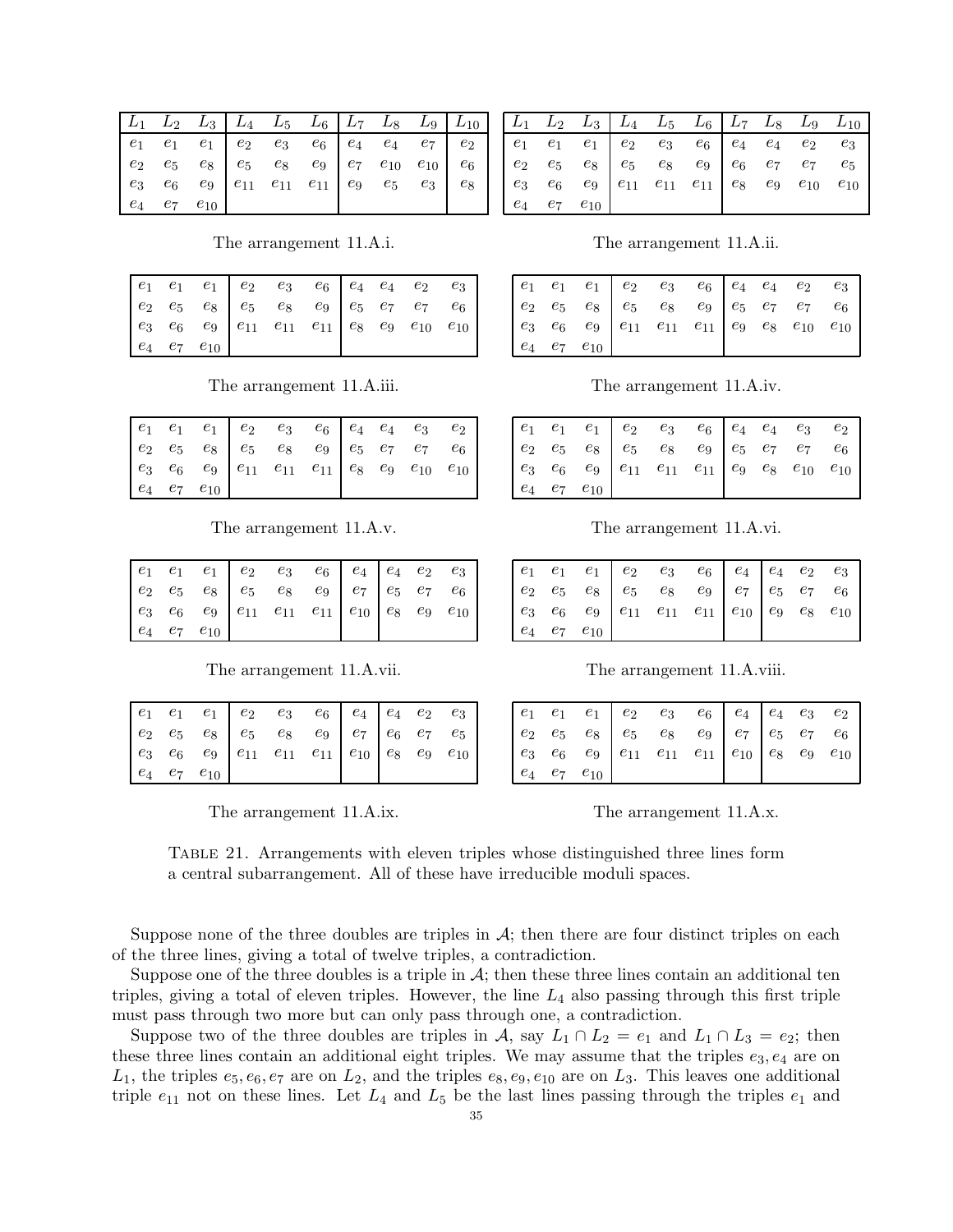|      |                                                                                                                              |                                                   |  | 11.A.                                                                                                         |                                                                                                     |                                                                                            |  |  |  |  |  |  |
|------|------------------------------------------------------------------------------------------------------------------------------|---------------------------------------------------|--|---------------------------------------------------------------------------------------------------------------|-----------------------------------------------------------------------------------------------------|--------------------------------------------------------------------------------------------|--|--|--|--|--|--|
| Arr. |                                                                                                                              | $y = 0, z, bz \mid x = 0, z, az \mid y = Ax$      |  |                                                                                                               | $ y = Bx + z   y = C(x - z) $                                                                       | $y=D(x-z)+z$                                                                               |  |  |  |  |  |  |
| i.   |                                                                                                                              | $L_3, L_2, L_1 \mid L_5, L_6, L_4 \mid L_{10}: 1$ |  |                                                                                                               | $L_7: \frac{a}{ac-a-c}$                                                                             |                                                                                            |  |  |  |  |  |  |
|      |                                                                                                                              |                                                   |  |                                                                                                               | with $e_{10}$ : $(c, 0)$ and $L_8$ : $y = \frac{1}{a-c}(x - cz)$ , $L_9$ : $y = \frac{-a}{c}x + az$ |                                                                                            |  |  |  |  |  |  |
|      | and satisfying $a - b = 0$ and $2c(a - 1) - (a^2 + a - 1) = 0$                                                               |                                                   |  |                                                                                                               |                                                                                                     |                                                                                            |  |  |  |  |  |  |
| ii.  | $L_1, L_2, L_3 \mid L_4, L_5, L_6 \mid L_9: \frac{b}{a+ab-1} \mid L_{10}: -1$                                                |                                                   |  |                                                                                                               |                                                                                                     |                                                                                            |  |  |  |  |  |  |
|      | with $L_7: y = \frac{b-1}{1-a}(x - az) + z$ , $L_8: y = \frac{b(b-1)}{1-a}(x - az) + bz$ and satisfying $a(1+b) - (2-b) = 0$ |                                                   |  |                                                                                                               |                                                                                                     |                                                                                            |  |  |  |  |  |  |
| iii. |                                                                                                                              |                                                   |  | $L_1, L_2, L_3 \mid L_4, L_5, L_6 \mid L_9: \frac{b}{a-1} \mid L_7: b-1 \mid L_{10}: \frac{1}{a-1}$           |                                                                                                     |                                                                                            |  |  |  |  |  |  |
|      |                                                                                                                              |                                                   |  |                                                                                                               |                                                                                                     | with $L_8: y = \frac{b(1-b)}{a - ab - 1}(x - az) + bz$ and satisfying $a(1-b) - (2-b) = 0$ |  |  |  |  |  |  |
| iv.  |                                                                                                                              |                                                   |  | $L_1, L_2, L_3 \mid L_4, L_5, L_6 \mid L_9: \frac{b}{1-a} \mid L_7: \frac{b-1}{a} \mid L_{10}: \frac{1}{a-1}$ |                                                                                                     |                                                                                            |  |  |  |  |  |  |
|      | with $L_8: y = \frac{b(1-b)}{1-a-b}(x-z) + bz$ and satisfying $a(1+b) - b = 0$                                               |                                                   |  |                                                                                                               |                                                                                                     |                                                                                            |  |  |  |  |  |  |
| v.   |                                                                                                                              |                                                   |  | $L_1, L_2, L_3 \mid L_4, L_5, L_6 \mid L_{10}: \frac{1}{a} \mid L_7: b-1 \mid L_9: \frac{b}{a-b-1}$           |                                                                                                     |                                                                                            |  |  |  |  |  |  |
|      |                                                                                                                              |                                                   |  |                                                                                                               | with $L_8: y = \frac{b(1-b)}{a - ab - 1}(x - az) + bz$ and satisfying $a(1-b) - b = 0$              |                                                                                            |  |  |  |  |  |  |

<span id="page-35-0"></span>Table 22. Equations for (geometric) arrangements 11.A.

 $e_2$ , respectively. Then they must intersect at  $e_{11}$  or else they could not contain three triples, and we may assume up to symmetry of the triples above that the triple  $e_5$  is on the line  $L_5$  with triple  $e_2$  and that the triple  $e_8$  is on the line  $L_4$  with triple  $e_1$ . We may then assume that the triples  $e_5, e_6, e_6, e_7, e_7$  lie on the lines  $L_6, L_7, L_8, L_9, L_{10}$ , respectively.

<span id="page-35-1"></span>**Lemma 9.3** (11.B.2.). For the generic subarrangement of  $L_1, L_2, L_3$  for eleven triples where two of the three doubles are triples, there are four combinatorial configurations, all of which are geometric and have irreducible or complex conjugate moduli spaces. Thus there are no potential Zariski pairs. Configuration tables are given in Table [24](#page-36-1) and equations are given in Table [25.](#page-37-0)

*Proof.* Suppose first that the triples  $e_5$  and  $e_8$  are colinear on the line  $L_6$ . Then without loss of generality we may assume that the triples  $e_9, e_{10}, e_9, e_{10}$  are on the lines  $L_7, L_8, L_9, L_{10}$ , respectively. Since the triple  $e_{11}$  is already colinear with triples  $e_5$  and  $e_8$  it cannot be on the line  $L_6$ , and up to symmetry of triples  $e_3$  and  $e_4$  we may assume that the triple  $e_3$  is on the line  $L_6$ . Then up to symmetry of triples  $e_9$  and  $e_{10}$  we may assume that the triple  $e_4$  is on both lines  $L_7$  and  $L_{10}$ . This gives just one arrangement, the arrangements 11.B.2.i.. in Table [24.](#page-36-1)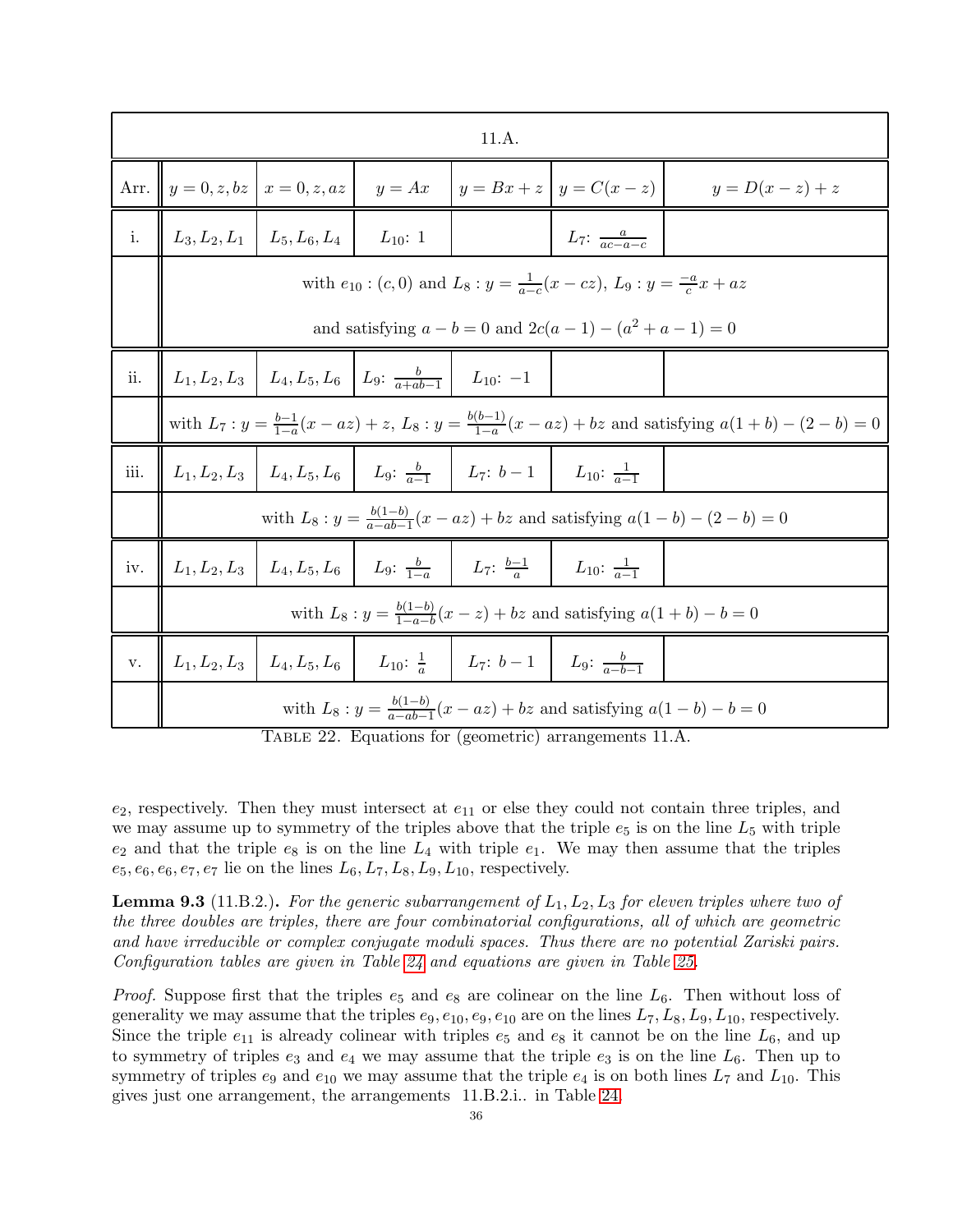|       |                                                                                               |                                                                       |  | 11.A. continued                                                                                   |                                                                                                  |                                                                                                                             |  |  |  |  |  |  |
|-------|-----------------------------------------------------------------------------------------------|-----------------------------------------------------------------------|--|---------------------------------------------------------------------------------------------------|--------------------------------------------------------------------------------------------------|-----------------------------------------------------------------------------------------------------------------------------|--|--|--|--|--|--|
|       |                                                                                               |                                                                       |  |                                                                                                   | Arr. $\ y=0, z, bz\ x=0, z, az\ y=Ax\ y=Bx+z\ y=C(x-z)\ $                                        | $y=D(x-z)+z$                                                                                                                |  |  |  |  |  |  |
| vi.   |                                                                                               |                                                                       |  | $L_1, L_2, L_3$ $L_4, L_5, L_6$ $L_{10}: \frac{1}{a}$ $L_7: \frac{b-1}{a}$ $L_9: \frac{b}{1-a-b}$ |                                                                                                  |                                                                                                                             |  |  |  |  |  |  |
|       | with $L_8: y = \frac{b(1-b)}{1-a-b}(x-z) + bz$ and satisfying $a(b+1) - (2-b) = 0$            |                                                                       |  |                                                                                                   |                                                                                                  |                                                                                                                             |  |  |  |  |  |  |
| vii.  | $L_1, L_2, L_3$   $L_4, L_5, L_6$   $L_9: \frac{b}{a}$   $L_8: b-1$   $L_{10}: \frac{1}{a-1}$ |                                                                       |  |                                                                                                   |                                                                                                  |                                                                                                                             |  |  |  |  |  |  |
|       | with $L_7: y = \frac{b(1-b)}{a-b-ab}(x - \frac{1}{1-b}z)$ and satisfying $a(b-1) - b = 0$     |                                                                       |  |                                                                                                   |                                                                                                  |                                                                                                                             |  |  |  |  |  |  |
| viii. |                                                                                               |                                                                       |  | $L_1, L_2, L_3$   $L_4, L_5, L_6$   $L_9: b$   $L_8: \frac{b-1}{a}$   $L_{10}: \frac{1}{a-1}$     |                                                                                                  |                                                                                                                             |  |  |  |  |  |  |
|       | with $L_7: y = \frac{b(1-b)}{1-b-ab}(x - \frac{a}{1-b}z)$ and satisfying $a(b-1) - b = 0$     |                                                                       |  |                                                                                                   |                                                                                                  |                                                                                                                             |  |  |  |  |  |  |
| ix.   |                                                                                               | $L_1, L_2, L_3$   $L_4, L_5, L_6$   $L_9: \frac{b}{a}$   $L_{10}: -1$ |  |                                                                                                   |                                                                                                  |                                                                                                                             |  |  |  |  |  |  |
|       |                                                                                               |                                                                       |  |                                                                                                   |                                                                                                  | with $L_7: y = \frac{b(b-1)}{b-b^2-a}(x-\frac{1-ab}{1-b}z), L_8: y = \frac{1-b}{a-1}(x-z) + bz$ and satisfying $a(b-1)-b=0$ |  |  |  |  |  |  |
| X.    |                                                                                               |                                                                       |  | $L_1, L_2, L_3$ $L_4, L_5, L_6$ $L_{10}: \frac{1}{a}$ $L_8: b-1$ $L_9: \frac{b}{a-1}$             |                                                                                                  |                                                                                                                             |  |  |  |  |  |  |
|       |                                                                                               |                                                                       |  |                                                                                                   | with $L_7: y = \frac{b(1-b)}{ab - ab^2 - 1}(x - \frac{1}{1-b}z)$ and satisfying $a(b-1) - b = 0$ |                                                                                                                             |  |  |  |  |  |  |

<span id="page-36-0"></span>Table 23. Equations for (geometric) arrangements 11.A.

|  | $\begin{array}{ c c c c c c c c } \hline L_1 & L_2 & L_3 & L_4 & L_5 & L_6 & L_7 & L_8 & L_9 & L_{10} \ \hline \end{array}$                                                                                                               |  |  |  |  |
|--|-------------------------------------------------------------------------------------------------------------------------------------------------------------------------------------------------------------------------------------------|--|--|--|--|
|  | $\begin{array}{cccc cccc} e_1 & e_1 & e_2 & e_1 & e_2 & e_5 & e_6 & e_6 & e_7 & e_7 \\ e_2 & e_5 & e_8 & e_8 & e_5 & e_8 & e_9 & e_{10} & e_9 & e_{10} \\ e_3 & e_6 & e_9 & e_{11} & e_{11} & e_3 & e_4 & e_{11} & e_3 & e_4 \end{array}$ |  |  |  |  |
|  |                                                                                                                                                                                                                                           |  |  |  |  |
|  |                                                                                                                                                                                                                                           |  |  |  |  |
|  | $e_4$ $e_7$ $e_{10}$                                                                                                                                                                                                                      |  |  |  |  |

|  | $e_4$ $e_7$ $e_{10}$ |  |  |  |  |
|--|----------------------|--|--|--|--|

|  |                      |  | $\begin{array}{ c c c c c c c c } \hline L_1 & L_2 & L_3 & L_4 & L_5 & L_6 & L_7 & L_8 & L_9 & L_{10} \hline \end{array}$                                                                                                                                |  |       |
|--|----------------------|--|----------------------------------------------------------------------------------------------------------------------------------------------------------------------------------------------------------------------------------------------------------|--|-------|
|  |                      |  | $\begin{array}{ c cccc } \hline e_1 & e_1 & e_2 & e_1 & e_2 & e_5 & e_6 & e_6 & e_7 & e_7 \\ e_2 & e_5 & e_8 & e_8 & e_5 & e_{10} & e_{10} & e_9 & e_9 & e_8 \\ e_3 & e_6 & e_9 & e_{11} & e_{11} & e_3 & e_{11} & e_4 & e_3 & e_4 \\\hline \end{array}$ |  |       |
|  |                      |  |                                                                                                                                                                                                                                                          |  | $e_8$ |
|  |                      |  |                                                                                                                                                                                                                                                          |  |       |
|  | $e_4$ $e_7$ $e_{10}$ |  |                                                                                                                                                                                                                                                          |  |       |

The arrangement 11.B.2.i. The (\*) arrangement 11.B.2.ii.

|  |                      | $\begin{array}{ c cccc } \hline e_1 & e_1 & e_2 & e_1 & e_2 & e_5 & e_6 & e_6 & e_7 & e_7\\ e_2 & e_5 & e_8 & e_8 & e_5 & e_{10} & e_{10} & e_9 & e_9 & e_8\\ e_3 & e_6 & e_9 & e_{11} & e_{11} & e_3 & e_4 & e_{11} & e_4 & e_3\\ \hline \end{array}$ |  |  |  |
|--|----------------------|--------------------------------------------------------------------------------------------------------------------------------------------------------------------------------------------------------------------------------------------------------|--|--|--|
|  |                      |                                                                                                                                                                                                                                                        |  |  |  |
|  |                      |                                                                                                                                                                                                                                                        |  |  |  |
|  | $e_4$ $e_7$ $e_{10}$ |                                                                                                                                                                                                                                                        |  |  |  |

The non-geometric arrangement 11.B.2.iii. The  $(\mathbb{C})$  arrangement 11.B.2.iv.

<span id="page-36-1"></span>Table 24. Arrangements with eleven triples whose distinguished three lines form a generic subarrangement where two of the three doubles are triples.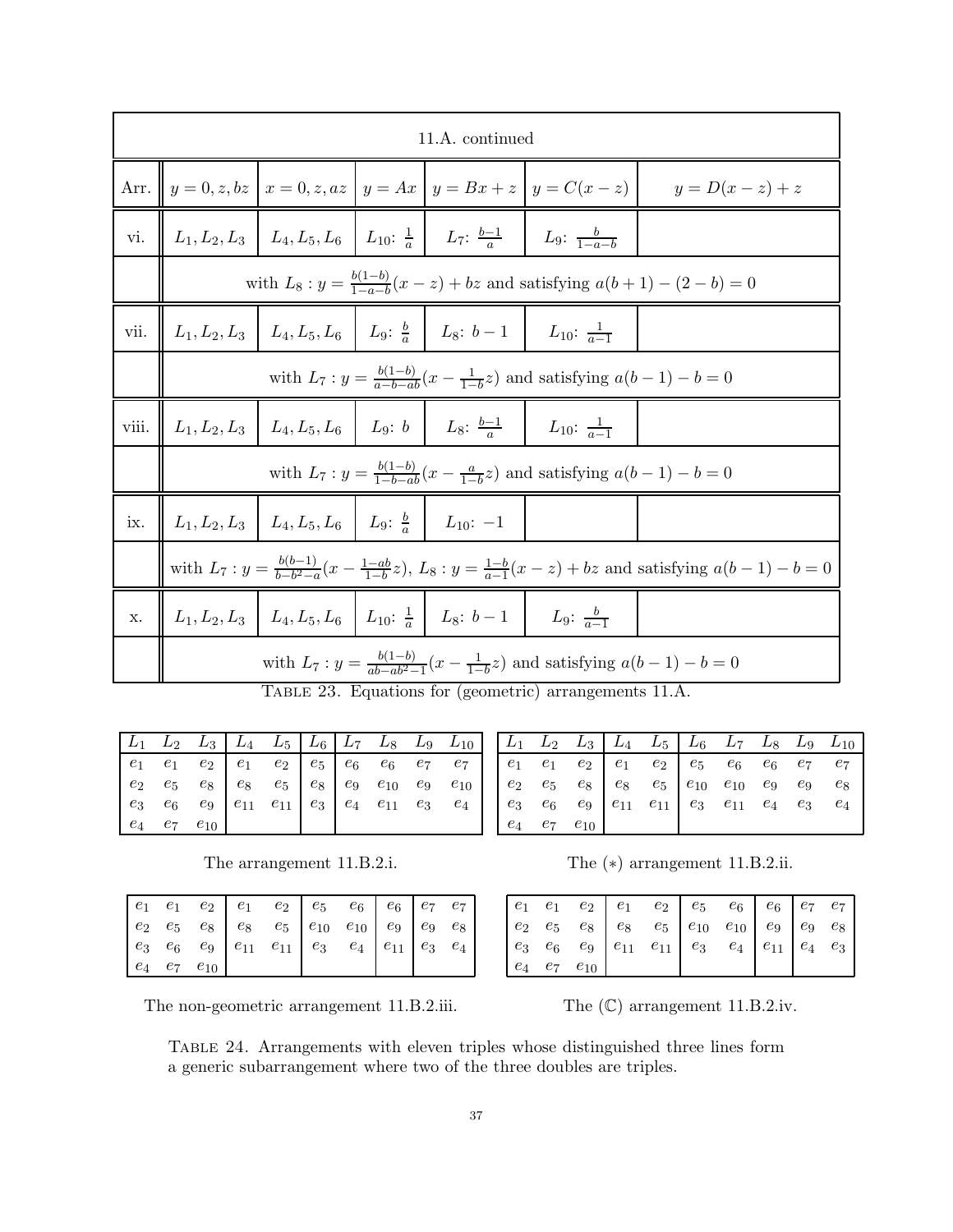|      |                                                                                                                                                             |  |  | 11.B.2.                                                                                                           |  |                                                                                                     |  |  |  |  |  |  |
|------|-------------------------------------------------------------------------------------------------------------------------------------------------------------|--|--|-------------------------------------------------------------------------------------------------------------------|--|-----------------------------------------------------------------------------------------------------|--|--|--|--|--|--|
|      |                                                                                                                                                             |  |  |                                                                                                                   |  | Arr. $\ y=0, z, bz\ x=0, z, az\ y=Ax\ y=Bx+z\ y=C(x-z)\ y=D(x-z)+z$                                 |  |  |  |  |  |  |
| i.   | $L_1, L_2, L_4 \mid L_7, L_9, L_3 \mid L_{10}: 1 \mid L_8: \frac{a-1}{a} \mid L_6: \frac{b}{a-1}$                                                           |  |  |                                                                                                                   |  |                                                                                                     |  |  |  |  |  |  |
|      |                                                                                                                                                             |  |  |                                                                                                                   |  | with $L_{10}: y = \frac{b}{a+b-ab-1}(x - az)$ and satisfying $b(a^2 - a + 1) - (2a^2 - 2a + 1) = 0$ |  |  |  |  |  |  |
| ii.  | $L_1, L_2, L_4$ $L_8, L_9, L_3$ $L_{10}:$ 1 $L_7: \frac{a-1}{a(c-a+1)}$ $L_6: \frac{1}{c-1}$                                                                |  |  |                                                                                                                   |  |                                                                                                     |  |  |  |  |  |  |
|      | with $e_5 = (c, 1)$ and $L_7: y = \frac{1}{c-a}(x - az)$                                                                                                    |  |  |                                                                                                                   |  |                                                                                                     |  |  |  |  |  |  |
|      |                                                                                                                                                             |  |  |                                                                                                                   |  | and satisfying $a - b = 0$ and $a^2 - (c + 2)a + c^2 + 1 = 0$ , irreducible by hand                 |  |  |  |  |  |  |
| iii. |                                                                                                                                                             |  |  | $L_1, L_2, L_4$   $L_6, L_7, L_3$   $L_{10}$ : $\frac{b}{a}$   $L_5$ : $-\frac{1}{a}$   $L_9$ : $\frac{b}{a+b-1}$ |  | $L_8$ : $\frac{1-b}{ab-a+1}$                                                                        |  |  |  |  |  |  |
|      |                                                                                                                                                             |  |  | satisfying $a+1=0$                                                                                                |  |                                                                                                     |  |  |  |  |  |  |
| iv.  | $L_1, L_2, L_4$   $L_6, L_7, L_3$   $L_{10}$ : $\frac{b}{a}$   $L_5$ : $-\frac{1}{a}$  <br>L <sub>9</sub> : $\frac{b}{a-b}$<br>$L_8$ : $\frac{1-b}{ab-a+1}$ |  |  |                                                                                                                   |  |                                                                                                     |  |  |  |  |  |  |
|      |                                                                                                                                                             |  |  | satisfying $a^2 - a + 1 = 0^{\mathbb{C}}$                                                                         |  |                                                                                                     |  |  |  |  |  |  |

<span id="page-37-0"></span>Table 25. Equations for arrangements 11.B.2.

Next suppose that the triples  $e_5$  and  $e_8$  are not colinear with each other; and further suppose that they are not colinear with the same triple on the line  $L_1$ : then we may assume the triple  $e_3$  is with triple  $e_5$  on  $L_6$  and the triple  $e_4$  with trople  $e_8$  on  $L_{10}$ . Up to symmetry of triples  $(e_6, e_7)$  and  $(e_9, e_{10})$  we may assume that triples  $e_{10}, e_{10}, e_9, e_9, e_8$  lie on lines  $L_6, L_7, L_8, L_9, L_{10}$ , respectively. Then the line  $L_7$  cannot contain the triple  $e_3$  and the line  $L_9$  cannot contain the triple  $e_4$ . Up to symmetry of triples  $(e_3, e_4)$  with  $(e_5, e_8)(e_6, e_{10})(e_7, e_9)$ , this gives just two arrangements, as in Table [24:](#page-36-1) the arrangements 11.B.2.ii. and 11.B.2.iii., as determined by whether  $e_{11}$  is on the line  $L_7$  (which is the same as when it is on the line  $L_9$ ) or on the line  $L_8$ , respectively.

Finally suppose that the triples  $e_5$  and  $e_8$  are not colinear with each other but that they are each colinear with the same triple, say  $e_3$ , on the line  $L_1$ . As before we may assume that triples  $e_{10}, e_{10}, e_9, e_9, e_8$  lie on lines  $L_6, L_7, L_8, L_9, L_{10}$ , respectively. Then the triple  $e_4$  must be on lines  $L_7$ and  $L_9$ , leaving the triple  $e_{11}$  on line  $L_8$  as in the arrangement 11.B.2.iv. in Table [24.](#page-36-1)

Suppose finally that all three doubles are triples in A, say the triple  $e_1$  is the intersection  $L_1 \cap L_2$ , the triple  $e_2$  is the intersection  $L_1 \cap L_3$ , and the triple  $e_3$  is the intersection  $L_2 \cap L_3$ ; then these three lines contain an additional six triples. We may assume that the triples  $e_4, e_5$  are on  $L_1$ , the triples  $e_6, e_7$  are on  $L_2$ , and the triples  $e_8, e_9$  are on  $L_3$ . This leaves two additional triples  $e_{10}, e_{11}$ not on these lines. Let  $L_4, L_5, L_6$  be the last lines passing through the triples  $e_1, e_2, e_3$ , respectively.

The proof concludes with the consideration of a further subarrangement of the next three lines  $L_4, L_5, L_6$ : first forming a central subarrangement and then a generic one. In the latter instance,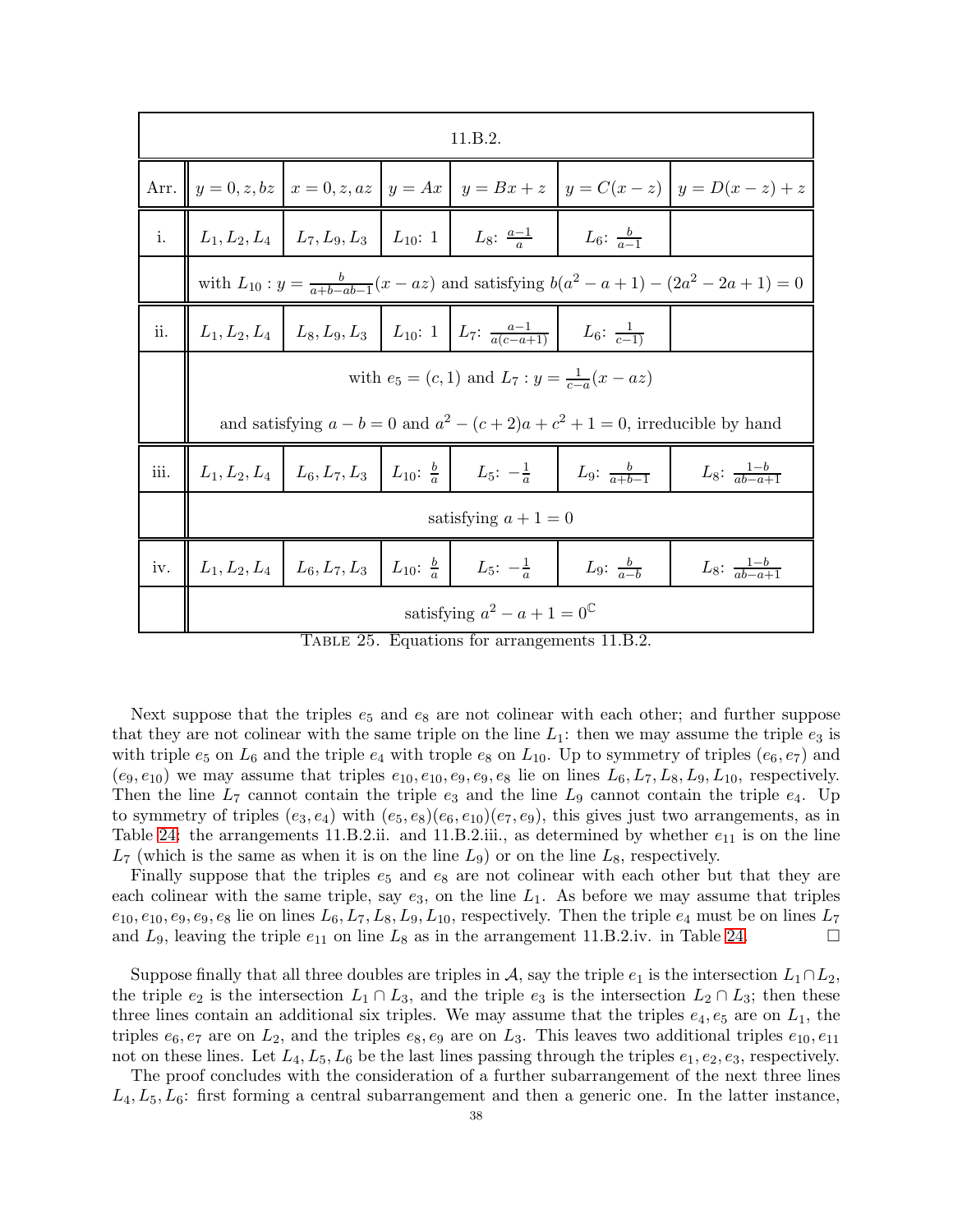this leads to another case-by-case consideration of how many of the three doubles formed by this subarrangement are indeed triples in the original arrangement.

9.2.1. Central subarrangement. First suppose these three lines  $L_4, L_5, L_6$  form a central subarrangement, and let  $e_{10}$  be the name of this triple.

If the last triple  $e_{11}$  is not on these three lines, then up to the symmetry of triples  $(e_4, e_5)(e_6, e_7)(e_8, e_9)$ , we may assume that the triple  $e_8$  must be on the line  $L_4$ , the triple  $e_6$  must be on the line  $L_5$ , and the triple  $e_4$  must be on the line  $L_6$ , with the triples  $e_5, e_7, e_9$  on the line  $L_{10}$ . This gives just one arrangement: the arrangement 11.B.3.a.i. in Table 26.

|                   |  |  |                                                                                                                                                                                                                                                              | $\begin{array}{ c c c c c c c c c } \hline L_1 & L_2 & L_3 & L_4 & L_5 & L_6 & L_7 & L_8 & L_9 & L_{10} \ \hline \end{array}$ |
|-------------------|--|--|--------------------------------------------------------------------------------------------------------------------------------------------------------------------------------------------------------------------------------------------------------------|-------------------------------------------------------------------------------------------------------------------------------|
|                   |  |  | $\begin{array}{ c cccc } \hline e_1 & e_1 & e_2 & e_1 & e_2 & e_3 & e_5 & e_7 & e_9 & e_5 \\ e_2 & e_3 & e_3 & e_8 & e_6 & e_4 & e_6 & e_8 & e_4 & e_7 \\ e_4 & e_6 & e_8 & e_{10} & e_{10} & e_{10} & e_{11} & e_{11} & e_{11} & e_9 \\ \hline \end{array}$ |                                                                                                                               |
|                   |  |  |                                                                                                                                                                                                                                                              |                                                                                                                               |
|                   |  |  |                                                                                                                                                                                                                                                              |                                                                                                                               |
| $e_5$ $e_7$ $e_9$ |  |  |                                                                                                                                                                                                                                                              |                                                                                                                               |

|                   |  |  |  |  | $\begin{vmatrix} L_1 & L_2 & L_3 \end{vmatrix}$ $L_4$ $L_5$ $L_6$ $\begin{vmatrix} L_7 & L_8 & L_9 & L_{10} \end{vmatrix}$ |
|-------------------|--|--|--|--|----------------------------------------------------------------------------------------------------------------------------|
|                   |  |  |  |  |                                                                                                                            |
|                   |  |  |  |  |                                                                                                                            |
|                   |  |  |  |  |                                                                                                                            |
| $e_5$ $e_7$ $e_9$ |  |  |  |  |                                                                                                                            |

The arrangement 11.B.3.a.i.

The arrangement 11.B.3.a.ii.

<span id="page-38-0"></span>The arrangement 11.B.3.a.iii.

TABLE 26. Arrangements with eleven triples whose distinguished three lines form a generic subarrangement where two of the three doubles are triples.

If the last triple  $e_{11}$  is on one of these three lines, say  $L_4$ , then it cannot be on the lines  $L_5$  or  $L_6$ because of the triple  $e_{10}$ , and so we may assume the triple  $e_6$  is on the line  $L_5$  and that the triple  $e_4$  is on the line  $L_6$  by the symmetry of triples  $(e_4, e_5)(e_6, e_7)$ . Then up to symmetry the last four lines  $L_7, L_8, L_9, L_{10}$  contain the triples  $e_8, e_8, e_9, e_9$ , respectively.

If the triples  $e_5$  and  $e_7$  are not colinear, this gives just one arrangement up to symmetry: the arrangement 11.B.3.a.ii. in Table 26. If they are colinear, this gives just one arrangement up to symmetry, as well: the arrangement 11.B.3.a.iii. in Table 26.

9.2.2. Generic subarrangement. Now suppose the three lines  $L_4, L_5, L_6$  form a generic subarrangement, forming three doubles. At most two of these can indeed be triples, as the first three lines already contain nine triples. At least one of these must be a triple because a subarrangement of the last four lines cannot contain two triples by Fact 2.5.

<span id="page-38-1"></span>**Lemma 9.4** (11.B.3.b.2.). For the generic subarrangement of  $L_1, L_2, L_3$  for eleven triples where all three of the doubles are triples, with the generic subarrangement of  $L_4, L_5, L_6$  where two of these doubles are triples, there are seven combinatorial configurations, all of which are geometric and have irreducible moduli spaces. Thus there are no potential Zariski pairs. Configuration tables are given in Table 28 and equations are given in Table 29.

*Proof.* We assume that two of the three doubles formed by the generic subarrangement of  $L_4, L_5, L_6$ are indeed triples, say the triple  $e_{10}$  is the intersection  $L_4 \cap L_5$  and the triple  $e_{11}$  is the triple  $L_4 \cap L_6$ . By the symmetry of the triples  $(e_4, e_5)(e_6, e_7)$ , we may assume that the triple  $e_6$  is on the line  $L_5$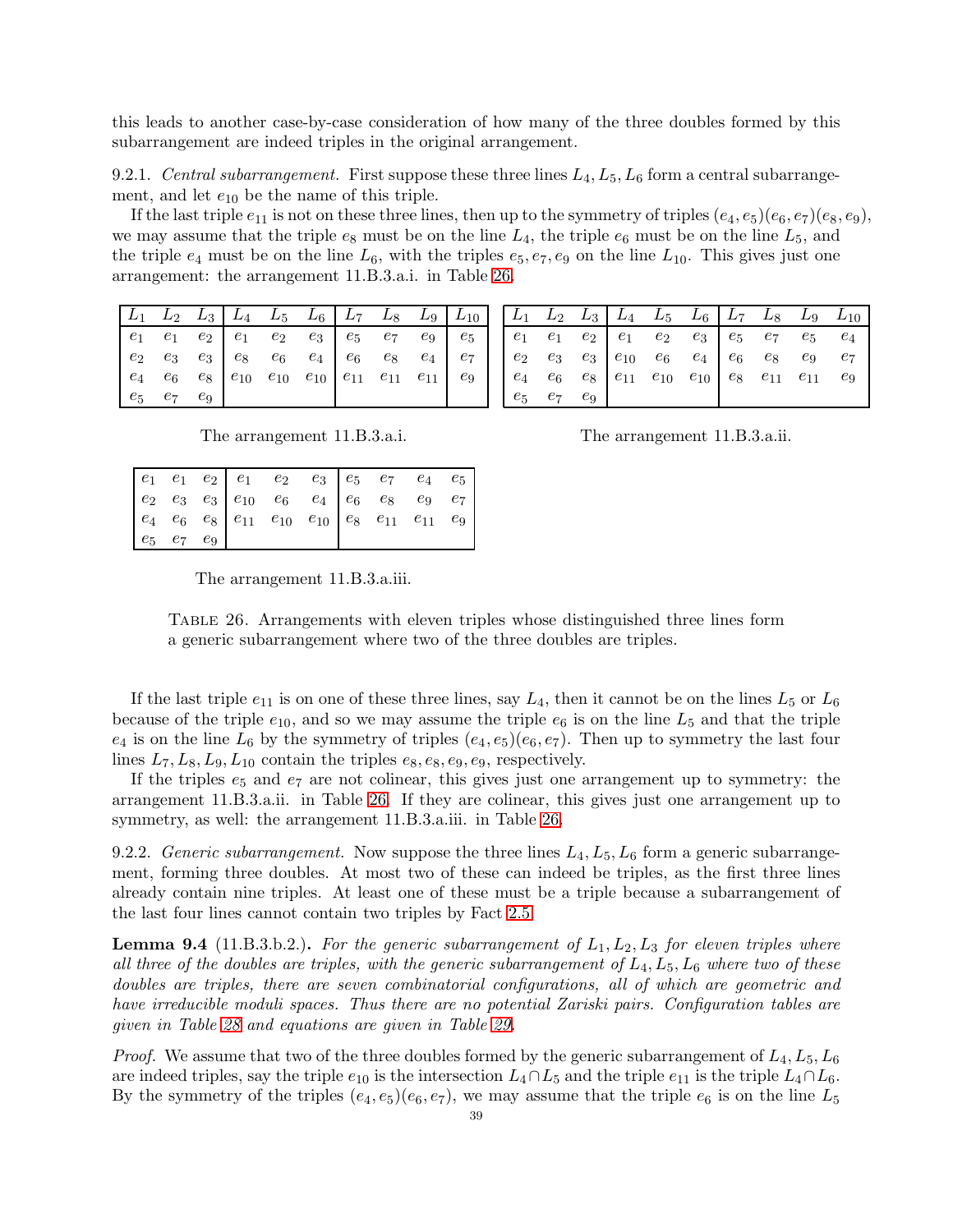|      |                                                                                                                                                |  |  |           |                                                                                                                                                  | Arr. $y = 0, z, bz \mid x = 0, z, az \mid y = Ax \mid y = Bx + z \mid y = C(x - z) \mid y = D(x - z) + z$ |  |  |  |  |  |  |
|------|------------------------------------------------------------------------------------------------------------------------------------------------|--|--|-----------|--------------------------------------------------------------------------------------------------------------------------------------------------|-----------------------------------------------------------------------------------------------------------|--|--|--|--|--|--|
|      |                                                                                                                                                |  |  | 11.B.3.a. |                                                                                                                                                  |                                                                                                           |  |  |  |  |  |  |
|      | i. $\left  L_1, L_2, L_4 \right  L_3, L_{10}, L_9 \left  L_6: -\frac{1}{a} \right  L_5: \frac{b}{a(1-b)} \left  L_7: \frac{b}{a-b-ab} \right $ |  |  |           |                                                                                                                                                  |                                                                                                           |  |  |  |  |  |  |
|      | with $L_8: y = (1-b)x + bz$                                                                                                                    |  |  |           |                                                                                                                                                  |                                                                                                           |  |  |  |  |  |  |
|      | and satisfying $a^2(b^2 - 2b + 1) - ab - (b^2 - b) = 0$ (see Example 3.13)                                                                     |  |  |           |                                                                                                                                                  |                                                                                                           |  |  |  |  |  |  |
| ii.  | $\mid L_1, L_2, L_4 \mid L_3, L_{10}, L_9 \mid L_5: \frac{b}{1-b} \mid L_6: -1$                                                                |  |  |           |                                                                                                                                                  | $L_8$ : $\frac{b-1}{a-1}$                                                                                 |  |  |  |  |  |  |
|      |                                                                                                                                                |  |  |           | with $L_7: y = \frac{b}{1-b-ab}(x-az)$ and satisfying $a(b-1)+b=0$                                                                               |                                                                                                           |  |  |  |  |  |  |
| iii. |                                                                                                                                                |  |  |           | $\parallel L_1, L_2, L_4 \parallel L_3, L_{10}, L_9 \parallel L_7: -\frac{1}{a} \parallel L_4: \frac{b}{a(1-b)} \parallel L_7: \frac{b}{a-b-ab}$ | $L_8$ : $\frac{b-1}{a-1}$                                                                                 |  |  |  |  |  |  |
|      | satisfying $b(a-1) - a^2 = 0$                                                                                                                  |  |  |           |                                                                                                                                                  |                                                                                                           |  |  |  |  |  |  |

<span id="page-39-0"></span>Table 27. Equations for (geometric) arrangements 11.B.3.a..

and that the triple  $e_4$  is on the line  $L_6$ . Then up to the symmetry of triples  $(e_8, e_9)$  we may assume that the last four lines  $L_7, L_8, L_9, L_{10}$  contain the triples  $e_8, e_8, e_9, e_9$ , respectively, as well as the triples  $e_4, e_5, e_5, -$ , respectively.

If the triple  $e_6$  is on the line  $L_7$ , there are two arrangements: the arrangements 11.B.3.b.2.i. and 11.B.3.b.2.ii. in Table [28.](#page-40-0) If the triple  $e_6$  is on the line  $L_8$ , there are two arrangements: the arrangements 11.B.3.b.2.iii. and 11.B.3.b.2.iv. in Table [28.](#page-40-0) If the triple  $e_6$  is on the line  $L_9$ , there are two arrangements: the arrangements 11.B.3.b.2.v. and 11.B.3.b.2.vi. in Table [28.](#page-40-0) If the triple  $e_6$  is on the line  $L_{10}$ , there is just one arrangement: the arrangement 11.B.3.b.2.vii. in Table [28.](#page-40-0)

The equations for these arrangements are given in Table [29.](#page-41-0)  $\Box$ 

Lastly we consider when just one of the three double points of the generic subarrangement of  $L_4, L_5, L_6$  is a triple.

<span id="page-39-1"></span>**Lemma 9.5** (11.B.3.b.1.). For the generic subarrangement of  $L_1, L_2, L_3$  for eleven triples where all three of the doubles are triples, with the generic subarrangement of  $L_4$ ,  $L_5$ ,  $L_6$  where just one of these doubles is a triple, there are thirteen combinatorial configurations, twelve of which are geometric and have irreducible moduli spaces. Thus there are no potential Zariski pairs. Configuration tables are given in Tables [30](#page-42-7) and [31](#page-43-7) and equations are given in Tables [32](#page-44-0) and [33.](#page-45-9)

Proof. We assume that only one of the three doubles formed by the generic subarrangement of  $L_4, L_5, L_6$  is indeed a triple, say the triple  $e_{10}$  is the intersection of the lines  $L_5 \cap L_6$ . The line  $L_4$  must contain three triples: since it already contains the triple  $e_1$ , it cannot contain any of the triples  $e_2, \ldots, e_7$ ; it cannot contain more than one of the triples  $e_8, e_9$  since these are colinear on the line  $L_3$ ; it cannot contain the triple  $e_{10}$  since we have assumed that the lines  $L_4, L_5, L_6$  are generic.

Thus the line  $L_4$  must contain the last triple  $e_{11}$  not already accounted for. Then assuming that  $L_4 \cap L_5$  and  $L_4 \cap L_6$  are not triples and up to symmetries  $(e_4, e_5)$ ,  $(e_6, e_7)$ , and  $(e_8, e_9)$ , this forces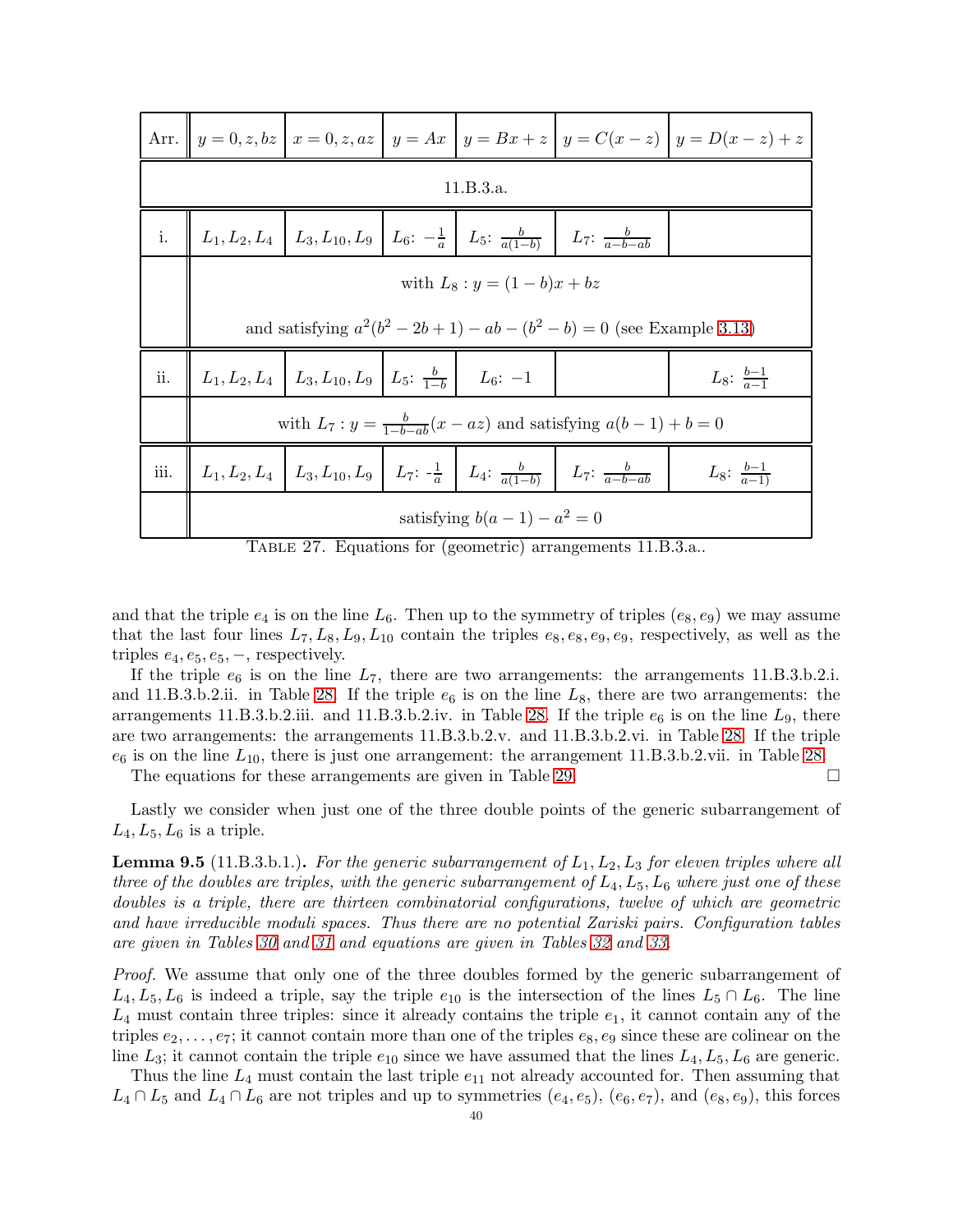|  |                   |  | $\begin{array}{ c cccc } \hline e_1 & e_1 & e_2 & e_1 & e_2 & e_3 & e_4 & e_5 & e_5 & e_7 \ e_2 & e_3 & e_3 & e_{10} & e_6 & e_4 & e_6 & e_7 & e_9 & e_9 \ e_4 & e_6 & e_8 & e_{11} & e_{10} & e_{11} & e_8 & e_8 & e_{10} & e_{11} \ \hline \end{array}$ |  |  |
|--|-------------------|--|-----------------------------------------------------------------------------------------------------------------------------------------------------------------------------------------------------------------------------------------------------------|--|--|
|  |                   |  |                                                                                                                                                                                                                                                           |  |  |
|  |                   |  |                                                                                                                                                                                                                                                           |  |  |
|  | $e_5$ $e_7$ $e_9$ |  |                                                                                                                                                                                                                                                           |  |  |

 $L_4$  $L_5$  $L_6$  $L_9$  $L_{10}$  $\scriptstyle{L_2}$  $L_{\rm 7}$  $L_8$  $e_1$  $e_1$  $\ensuremath{e}_1$  $\mathfrak{e}_2$  $\mathfrak{e}_2$  $\mathfrak{e}_3$  $\mathfrak{e}_4$  $\ensuremath{e_5}$  $e_5$  $e_7$  $\mathfrak{e}_9$  $e_2$  $e_3$  $e_3$  $e_{10}$  $e_6$  $e_4$  $e_6$  $e_7$  $e_9$  $e_4$  $\boldsymbol{e_6}$  $e_8$  $e_{11}$  $e_{10}$  $e_{11}$  $e_8$  $e_8$  $e_{11}$  $e_{10}$  $e_5$  $e_7$  $e_9$ 

The arrangement 11.B.3.b.2.i.

|                   |  |  | $\left   \begin{array}{cccccc} e_1 & e_1 & e_2 & e_1 & e_2 & e_3 \\ e_2 & e_3 & e_3 & e_{10} & e_6 & e_4 \\ e_4 & e_6 & e_8 & e_{11} & e_{10} & e_{11} \end{array} \right   \left   \begin{array}{cccccc} e_1 & e_2 & e_3 & e_4 & e_5 & e_5 & e_7 \\ e_7 & e_6 & e_9 & e_9 & e_9 & e_9 \\ e_8 & e_8 & e_{10} & e_{11} & e_{11} & e_9 \end{array} \right  $ |  |  |
|-------------------|--|--|------------------------------------------------------------------------------------------------------------------------------------------------------------------------------------------------------------------------------------------------------------------------------------------------------------------------------------------------------------|--|--|
|                   |  |  |                                                                                                                                                                                                                                                                                                                                                            |  |  |
|                   |  |  |                                                                                                                                                                                                                                                                                                                                                            |  |  |
| $e_5$ $e_7$ $e_9$ |  |  |                                                                                                                                                                                                                                                                                                                                                            |  |  |

The  $(\mathbb{C})$  arrangement 11.B.3.b.2.iii.

The  $(\mathcal{Z})$  arrangement 11.B.3.b.2.v.

The arrangement 11.B.3.b.2.vii.

<span id="page-40-0"></span>TABLE 28. Arrangements with eleven triples whose distinguished three lines form a generic subarrangement where all three of the doubles are triples and whose next three lines form a generic subarrangement where two of the three doubles are triples.

the triple  $e_8$  to be on the line  $L_4$ , the triple  $e_6$  to be on the line  $L_5$ , and the triple  $e_4$  to be on the line  $L_6$ .

Because the triple  $e_8$  is already colinear with each of the triples  $e_9$  and  $e_{11}$ , and because there are only four remaining lines, the triples  $e_9$  and  $e_{11}$  must be colinear, say on the line  $L_7$ .

Suppose that the triple  $e_5$  (which up to the symmetry of triples  $(e_2, e_3)(e_4, e_6)$  is equivalent to the triple  $e_7$ ) is also on this line  $L_7$ . Then the line that also contains the triple  $e_5$ , say  $L_8$ , must contain the triple  $e_8$ , as well. If the last triple on this line  $L_8$  is the triple  $e_6$ , then the last two lines  $L_9$  and  $L_{10}$  each have  $e_7$  as well as one of  $e_9, e_{11}$  and one of  $e_4, e_{10}$ . This gives two arrangements up to symmetry: the arrangements 11.B.3.b.1.i. and 11.B.3.b.1.ii. in Table 30. If the last triple on this line  $L_8$  is the triple  $e_7$ , then since the triple  $e_{10}$  cannot be again contained on the same line as either triples  $e_4$  or  $e_6$ , it must be with the triple  $e_7$ . This gives two arrangements up to symmetry: the arrangements 11.B.3.b.1.iii. and 11.B.3.b.1.iv. in Table 30.

Finally suppose that the line  $L_7$  does not contain the triples  $e_5$  or  $e_7$ . Then up to symmetry the final three lines  $L_8, L_9, L_{10}$  must contain the triples  $e_5$  and  $e_7$  together,  $e_5$ , and  $e_7$ , respectively. If the last triple on the line  $L_7$  is the triple  $e_4$  (which up to the symmetry above is equivalent to  $e_6$ ),

The arrangement 11.B.3.b.2.ii.

| $e_5$ $e_7$ $e_9$ |  |  |  |  |  |
|-------------------|--|--|--|--|--|

The  $(\mathbb{C})$  arrangement 11.B.3.b.2.iv.

| $e_5$ $e_7$ $e_9$ |  |  |  |  |
|-------------------|--|--|--|--|

The arrangement 11.B.3.b.2.vi.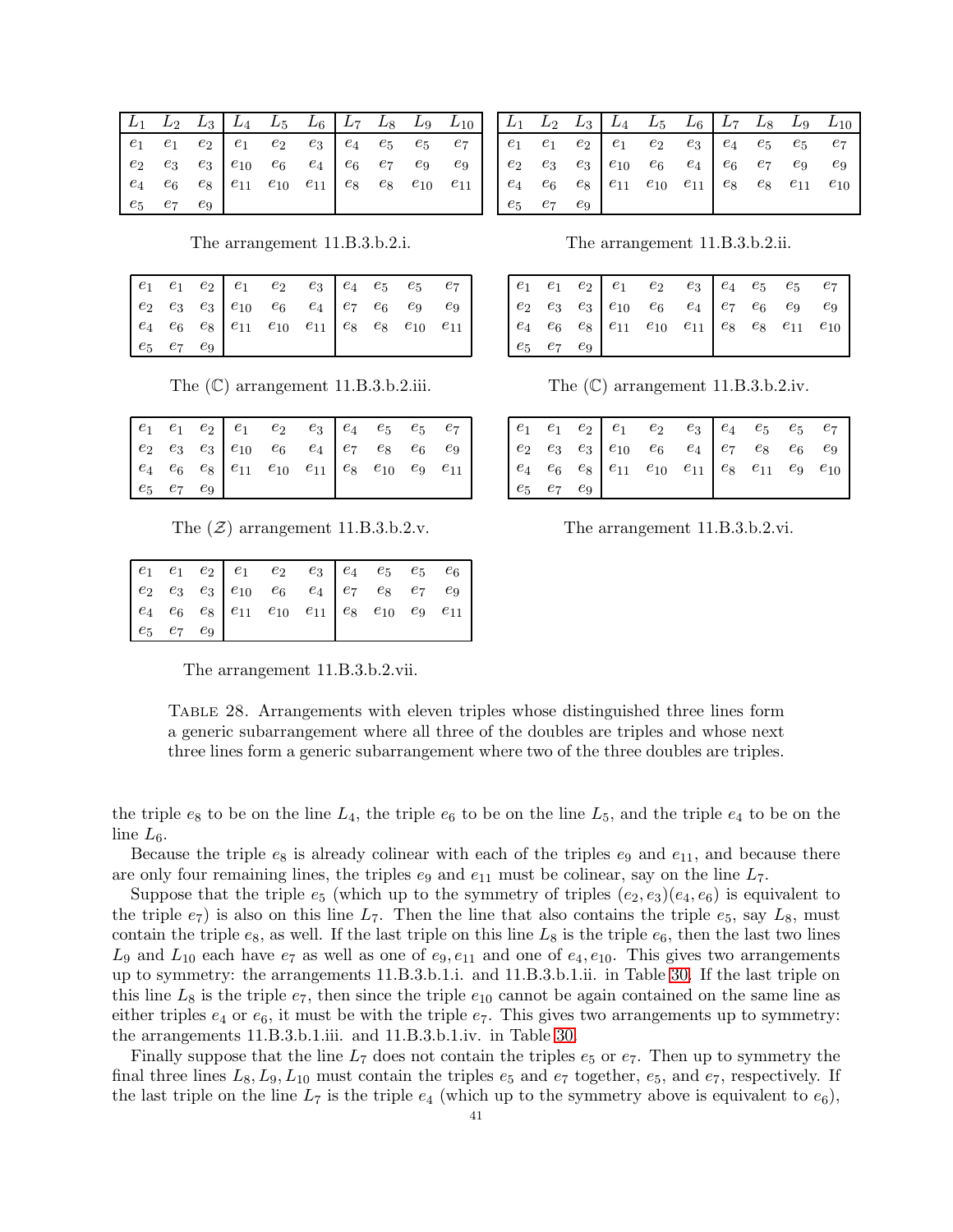|      |                                                                                                    |                                                                       |  | 11.B.3.b.2.                                                                                   |                                                                                |                                                                                                                                    |  |  |  |  |  |
|------|----------------------------------------------------------------------------------------------------|-----------------------------------------------------------------------|--|-----------------------------------------------------------------------------------------------|--------------------------------------------------------------------------------|------------------------------------------------------------------------------------------------------------------------------------|--|--|--|--|--|
| Arr. |                                                                                                    |                                                                       |  |                                                                                               | $y = 0, z, bz \mid x = 0, z, az \mid y = Ax \mid y = Bx + z \mid y = C(x - z)$ | $y=D(x-z)+z$                                                                                                                       |  |  |  |  |  |
| i.   |                                                                                                    | $L_1, L_2, L_4 \mid L_3, L_7, L_8 \mid L_5: 1 \mid L_6: -1$           |  |                                                                                               |                                                                                |                                                                                                                                    |  |  |  |  |  |
|      |                                                                                                    |                                                                       |  |                                                                                               |                                                                                | with $L_9: y = \frac{b}{b-a}(x - az), L_{10}: y = \frac{1-b}{a+b-1}(x - az) + z$ and satisfying $a(2b^2 - 2b - 1) - (b - b^2) = 0$ |  |  |  |  |  |
| ii.  |                                                                                                    | $L_1, L_2, L_4 \mid L_3, L_7, L_8 \mid L_5: 1 \mid L_6: -1$           |  |                                                                                               |                                                                                |                                                                                                                                    |  |  |  |  |  |
|      |                                                                                                    |                                                                       |  |                                                                                               |                                                                                | with $L_9: y = \frac{b}{1-a-b}(x - az), L_{10}: y = \frac{1-b}{a-b}(x - az) + z$ and satisfying $2a - 1 = 0$                       |  |  |  |  |  |
| iii. |                                                                                                    | $L_1, L_2, L_4 \mid L_3, L_7, L_8 \mid L_5: \frac{1}{a} \mid L_6: -1$ |  |                                                                                               |                                                                                | $L_{10}$ : $\frac{1-b}{b}$                                                                                                         |  |  |  |  |  |
|      |                                                                                                    |                                                                       |  |                                                                                               |                                                                                | with $L_9: y = \frac{b}{ab-a}(x - az)$ and satisfying $3b^2 - 3b + 1 = 0^{\mathbb{C}}$                                             |  |  |  |  |  |
| iv.  |                                                                                                    | $L_1, L_2, L_4 \mid L_3, L_7, L_8 \mid L_5: \frac{1}{a} \mid L_6: -1$ |  |                                                                                               |                                                                                | $L_{10}$ : $\frac{b-1}{ab-1}$                                                                                                      |  |  |  |  |  |
|      | with $L_9: y = \frac{b}{1-a-b}(x-az)$ and satisfying $a^2 - a + 1 = 0^{\mathbb{C}}$                |                                                                       |  |                                                                                               |                                                                                |                                                                                                                                    |  |  |  |  |  |
| v.   |                                                                                                    | $L_1, L_2, L_4$   $L_3, L_7, L_8$   $L_5: \frac{b}{a}$   $L_6: -1$    |  |                                                                                               |                                                                                | $L_{10}$ : $\frac{1-b}{b}$                                                                                                         |  |  |  |  |  |
|      |                                                                                                    |                                                                       |  |                                                                                               |                                                                                | with $L_9: y = \frac{b}{a(1-b)}(x-az)$ and satisfying $b^2 - 3b + 1 = 0^{\mathcal{Z}}$                                             |  |  |  |  |  |
| vi.  |                                                                                                    |                                                                       |  | $L_1, L_2, L_4$   $L_7, L_3, L_8$   $L_6: 1$   $L_{10}: \frac{a-1}{c}$   $L_5: \frac{a}{c-1}$ |                                                                                |                                                                                                                                    |  |  |  |  |  |
|      |                                                                                                    |                                                                       |  |                                                                                               | with $e_{10}$ : $(c, b)$ and $L_9$ : $y = \frac{a(1-a)}{c(c-1)}(x - az)$ and   |                                                                                                                                    |  |  |  |  |  |
|      |                                                                                                    |                                                                       |  |                                                                                               |                                                                                | satisfying $a - b = 0$ and $c^2 + (a - 2)c - (a - 1)(a^2 - a + 1) = 0^*$                                                           |  |  |  |  |  |
| vii. | $L_1, L_2, L_4 \mid L_3, L_7, L_8 \mid L_5: \frac{b}{a} \mid$<br>$L_9: \frac{1}{1-a}$<br>$L_6: -1$ |                                                                       |  |                                                                                               |                                                                                |                                                                                                                                    |  |  |  |  |  |
|      | with $L_{10}: y = \frac{a+b-ab}{(a-1)(b-1)}x + \frac{a}{a-1}z$ and                                 |                                                                       |  |                                                                                               |                                                                                |                                                                                                                                    |  |  |  |  |  |
|      |                                                                                                    |                                                                       |  |                                                                                               |                                                                                | satisfying $b^2 - b(a^2 - a + 1) + a^2 = 0$ , irreducible by hand                                                                  |  |  |  |  |  |

<span id="page-41-0"></span>Table 29. Equations for (geometric) arrangements 11.B.3.b.2..

then the triple  $e_6$  must be on  $L_9$  and the triple  $e_{10}$  must be on  $L_{10}$ . This gives six arrangements, following the six permutations of the remaining triples  $e_8, e_9, e_{11}$  on the three lines  $L_8, L_9, L_{10}$ : the arrangements 11.B.3.b.1.v. through 11.B.3.b.1.x. in Tables [30](#page-42-7) and [31.](#page-43-7)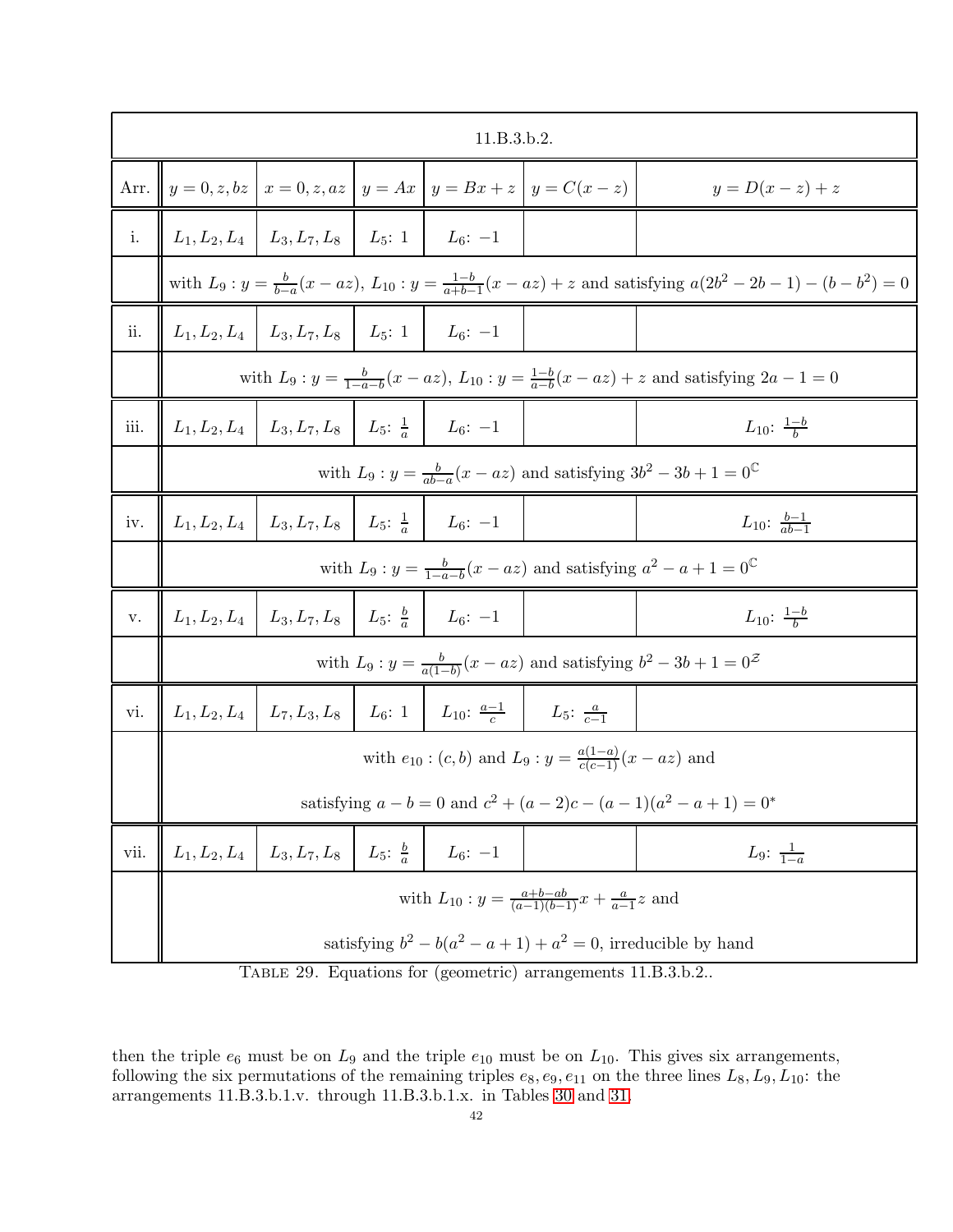The equations for these geometric arrangements are given in Tables [32](#page-44-0) and [33.](#page-45-9)

|  |  | $\begin{array}{ c c c c c c c c c } \hline L_1 & L_2 & L_3 & L_4 & L_5 & L_6 & L_7 & L_8 & L_9 & L_{10} \ \hline \end{array}$ |  |  |
|--|--|-------------------------------------------------------------------------------------------------------------------------------|--|--|
|  |  |                                                                                                                               |  |  |
|  |  |                                                                                                                               |  |  |
|  |  |                                                                                                                               |  |  |
|  |  |                                                                                                                               |  |  |

|  |                   |  | $\begin{array}{c ccccc c} e_1 & e_1 & e_2 & e_1 & e_2 & e_3 & e_5 & e_5 & e_7 & e_4 \ e_2 & e_3 & e_3 & e_8 & e_6 & e_4 & e_9 & e_7 & e_9 & e_6 \ e_4 & e_6 & e_8 & e_{11} & e_{10} & e_{10} & e_{11} & e_8 & e_{10} & e_{11} \end{array}$ |  |  |
|--|-------------------|--|--------------------------------------------------------------------------------------------------------------------------------------------------------------------------------------------------------------------------------------------|--|--|
|  |                   |  |                                                                                                                                                                                                                                            |  |  |
|  |                   |  |                                                                                                                                                                                                                                            |  |  |
|  | $e_5$ $e_7$ $e_9$ |  |                                                                                                                                                                                                                                            |  |  |

The  $(*)$  arrangement 11.B.3.b.1.iii. The arrangement 11.B.3.b.1.iv.

|  |                   |  | $\begin{array}{c ccccc c} e_1 & e_1 & e_2 & e_1 & e_2 & e_3 & e_4 & e_5 & e_5 & e_7 \ e_2 & e_3 & e_3 & e_8 & e_6 & e_4 & e_9 & e_7 & e_6 & e_{10} \ e_4 & e_6 & e_8 & e_{11} & e_{10} & e_{10} & e_{11} & e_8 & e_9 & e_{11} \end{array}$ |  |  |
|--|-------------------|--|--------------------------------------------------------------------------------------------------------------------------------------------------------------------------------------------------------------------------------------------|--|--|
|  |                   |  |                                                                                                                                                                                                                                            |  |  |
|  |                   |  |                                                                                                                                                                                                                                            |  |  |
|  | $e_5$ $e_7$ $e_9$ |  |                                                                                                                                                                                                                                            |  |  |

<span id="page-42-7"></span>The arrangement 11.B.3.b.1.v. The arrangement 11.B.3.b.1.vi.

|       |       |       |  |  |  | $\begin{array}{ c c c c c c c c } \hline L_1 & L_2 & L_3 & L_4 & L_5 & L_6 & L_7 & L_8 & L_9 & L_{10} \hline \end{array}$ |
|-------|-------|-------|--|--|--|---------------------------------------------------------------------------------------------------------------------------|
|       |       |       |  |  |  |                                                                                                                           |
|       |       |       |  |  |  | $e_7$                                                                                                                     |
|       |       |       |  |  |  |                                                                                                                           |
| $e_5$ | $e_7$ | $e_9$ |  |  |  |                                                                                                                           |

The arrangement 11.B.3.b.1.i. The arrangement 11.B.3.b.1.ii.

|  | $e_5$ $e_7$ $e_9$ |  |  |  |  |
|--|-------------------|--|--|--|--|

Table 30. Arrangements with eleven triples whose distinguished three lines form a generic subarrangement where all three of the doubles are triples and whose next three lines form a generic subarrangement where one of the three doubles is a triple.

This completes the proof for ten lines with eleven triples.  $\Box$ 

#### <span id="page-42-0"></span>**REFERENCES**

<span id="page-42-6"></span><span id="page-42-5"></span><span id="page-42-4"></span><span id="page-42-3"></span><span id="page-42-2"></span><span id="page-42-1"></span>

| [AB94]      | Enrique Artal-Bartolo, Sur les couples de Zariski, J. Algebraic Geom. 3 (1994), no. 2, 223–247.           |
|-------------|-----------------------------------------------------------------------------------------------------------|
|             | [ABCRCAMB06] Enrique Artal Bartolo, Jorge Carmona Ruber, José Ignacio Cogolludo Agustín, and Miguel Ángel |
|             | Marco Buzunáriz, <i>Invariants of combinatorial line arrangements and Rybnikov's example</i> , Singu-     |
|             | larity theory and its applications, Adv. Stud. Pure Math., vol. 43, Math. Soc. Japan, Tokyo, 2006,        |
|             | pp. 1-34. MR 2313406 (2008g:32042)                                                                        |
| [ATY13]     | Meirav Amram, Mina Teicher, and Fei Ye, <i>Moduli spaces of arrangements of 10 projective lines</i>       |
|             | with quadruple points, Advances in Applied Mathematics (2013), (accepted), arXiv:1206.2486.               |
| $[BLVS+99]$ | Anders Björner, Michel Las Vergnas, Bernd Sturmfels, Neil White, and Günter M. Ziegler, Ori-              |
|             | ented matroids, second ed., Encyclopedia of Mathematics and its Applications, vol. 46, Cambridge          |
|             | University Press, Cambridge, 1999.                                                                        |
| [CS97]      | Daniel C. Cohen and Alexander I. Suciu, The braid monodromy of plane algebraic curves and                 |
|             | hyperplane arrangements, Comment. Math. Helv. $72$ (1997), no. 2, 285–315.                                |
| [False]     | Michael Falk, On the algebra associated with a geometric lattice, Adv. Math. 80 (1990), no. 2,            |
|             | $152 - 163.$                                                                                              |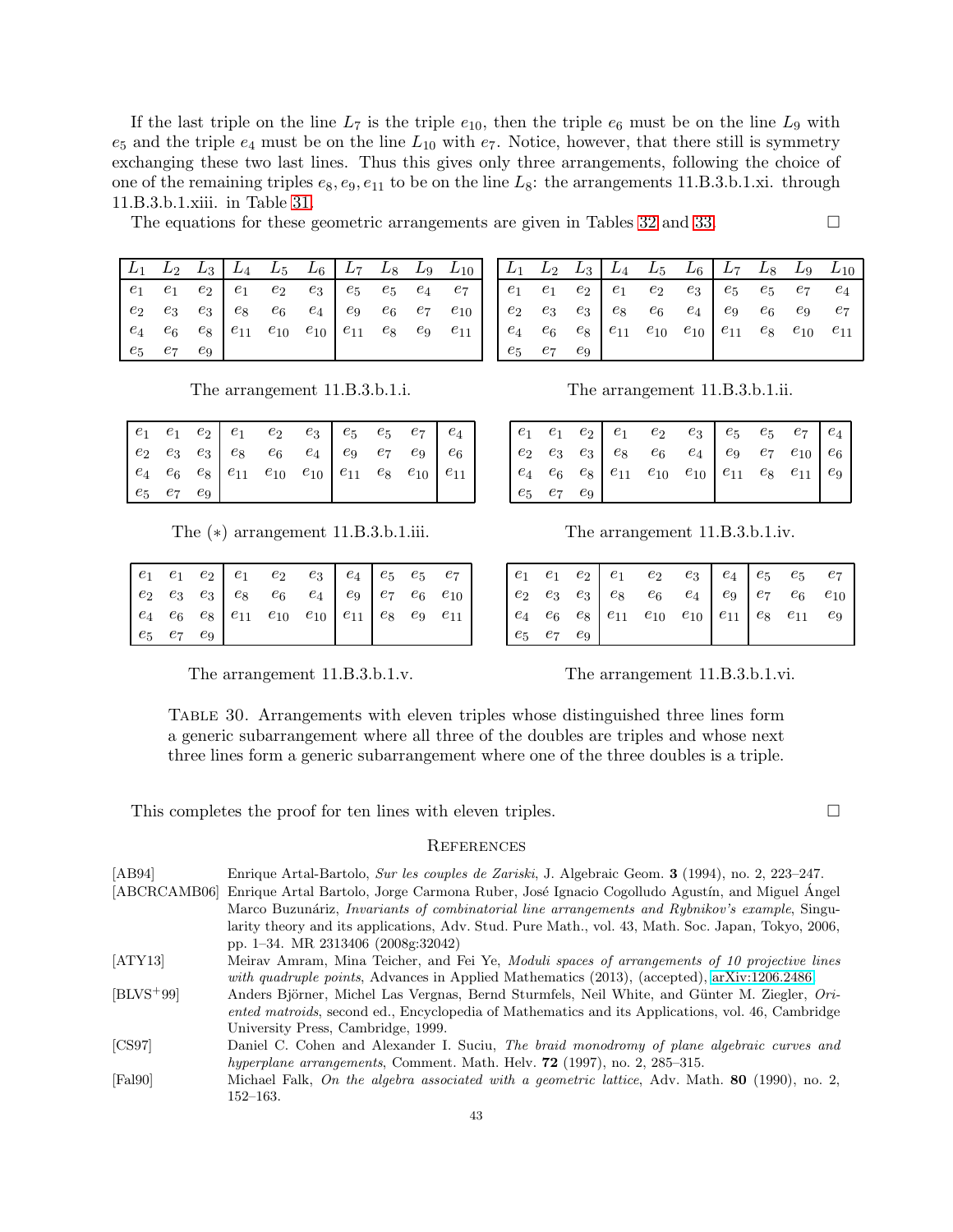|                   |  |  |  |  | $\begin{array}{ c c c c c c c c } \hline L_1 & L_2 & L_3 & L_4 & L_5 & L_6 & L_7 & L_8 & L_9 & L_{10} \ \hline \end{array}$                                                                                                                                  |
|-------------------|--|--|--|--|--------------------------------------------------------------------------------------------------------------------------------------------------------------------------------------------------------------------------------------------------------------|
|                   |  |  |  |  | $\begin{array}{ c cccc } \hline e_1 & e_1 & e_2 & e_1 & e_2 & e_3 & e_4 & e_5 & e_5 & e_7 \\ e_2 & e_3 & e_3 & e_8 & e_6 & e_4 & e_9 & e_7 & e_6 & e_{10} \\ e_4 & e_6 & e_8 & e_{11} & e_{10} & e_{10} & e_{11} & e_9 & e_8 & e_{11} \\ \hline \end{array}$ |
|                   |  |  |  |  |                                                                                                                                                                                                                                                              |
|                   |  |  |  |  |                                                                                                                                                                                                                                                              |
| $e_5$ $e_7$ $e_9$ |  |  |  |  |                                                                                                                                                                                                                                                              |

 $L_{2}$  $L_5$  $L_6$  $L_{10}$  $L_3$  $L_4$ L7 Lg  $L_9$  $L_{1}$  $\boldsymbol{e}_1$  $e_2$  $e_1$  $e_7$  $\ensuremath{e}_1$  $\mathfrak{e}_2$  $\mathfrak{e}_3$  $\mathfrak{e}_4$  $\ensuremath{e_5}$  $\ensuremath{e_5}$  $e_3$  $e_2$  $e_3$  $e_8$  $e_6$  $e_4$  $e_9$  $e_7$  $e_{10}$  $e_6$  $e_4$  $\boldsymbol{e}_6$  $e_8$  $e_{11}$  $e_{10}$  $e_{10}$  $e_{11}$  $e_9$  $e_{11}$  $e_8$  $e_7$  $e_5$  $e_9$ 

The non-geometric arrangement 11.B.3.b.1.vii.

| $e_5$ $e_7$ $e_9$ |  |  |  |  |  |
|-------------------|--|--|--|--|--|

The arrangement 11.B.3.b.1.ix.

|                   |  | $\begin{array}{ c cccc } \hline e_1 & e_1 & e_2 & e_1 & e_2 & e_3 & e_3 & e_4 & e_5 & e_6 & e_4 \ e_4 & e_6 & e_8 & e_{11} & e_{10} & e_{10} & e_{11} & e_8 & e_9 & e_{11} \ \hline \end{array}$ |  |  |
|-------------------|--|--------------------------------------------------------------------------------------------------------------------------------------------------------------------------------------------------|--|--|
|                   |  |                                                                                                                                                                                                  |  |  |
|                   |  |                                                                                                                                                                                                  |  |  |
| $e_5$ $e_7$ $e_9$ |  |                                                                                                                                                                                                  |  |  |

The arrangement 11.B.3.b.1.xi.

|                   |  | $\begin{array}{cccc cccc} e_1 & e_1 & e_2 & e_1 & e_2 & e_3 & e_3 & e_5 & e_7 \\ e_2 & e_3 & e_3 & e_8 & e_6 & e_4 & e_{10} & e_7 & e_6 & e_4 \\ e_4 & e_6 & e_8 & e_{11} & e_{10} & e_{10} & e_{11} & e_{11} & e_8 & e_9 \end{array}$ |  |  |  |
|-------------------|--|----------------------------------------------------------------------------------------------------------------------------------------------------------------------------------------------------------------------------------------|--|--|--|
| $e_5$ $e_7$ $e_9$ |  |                                                                                                                                                                                                                                        |  |  |  |

The arrangement 11.B.3.b.1.xiii.

<span id="page-43-7"></span>TABLE 31. Arrangements with eleven triples whose distinguished three lines form a generic subarrangement where all three of the doubles are triples and whose next three lines form a generic subarrangement where one of the three doubles is a triple (continued).

<span id="page-43-2"></span> $[Fan97]$ Kwai-Man Fan, Direct product of free groups as the fundamental group of the complement of a *union of lines*, Michigan Math. J. 44 (1997), no. 2, 283-291.

- <span id="page-43-6"></span> $[Gro97]$ Harald Gropp, *Configurations and graphs. II*, Discrete Math. 164 (1997), no. 1-3, 155-163, The Second Krakow Conference on Graph Theory (Zgorzelisko, 1994).
- <span id="page-43-3"></span> $[Gri09]$ Branko Grünbaum, *Configurations of points and lines*, Graduate Studies in Mathematics, vol. 103, American Mathematical Society, Providence, RI, 2009.

<span id="page-43-1"></span> $[GTV03]$ David Garber, Mina Teicher, and Uzi Vishne,  $\pi_1$ -classification of real arrangements with up to eight lines, Topology  $42$  (2003), no. 1, 265–289.

<span id="page-43-5"></span> $[HCV52]$ D. Hilbert and S. Cohn-Vossen, Geometry and the imagination, Chelsea Publishing Company, New York, N. Y., 1952, Translated by P. Neményi: Anschauliche Geometrie. Springer, Berlin, 1932.

- <span id="page-43-4"></span>Friedrich Hirzebruch, Singularities of algebraic surfaces and characteristic numbers, The Lefschetz  $[His 86]$ centennial conference, Part I (Mexico City, 1984), Contemp. Math., vol. 58, Amer. Math. Soc., Providence, RI, 1986, pp. 141–155. MR 860410 (87;14057)
- <span id="page-43-0"></span> $[JY94]$ Tan Jiang and Stephen S.-T. Yau, Diffeomorphic types of the complements of arrangements of hyperplanes, Compositio Math. 92 (1994), no. 2, 133-155. MR 1283226 (95e:32042)

The arrangement 11.B.3.b.1.viii.

The  $(*)$  arrangement 11.B.3.b.1.x.

|                   |  | $\begin{vmatrix} e_4 & e_6 & e_8 \end{vmatrix}$ $e_{11}$ $e_{10}$ $e_{10}$ $\begin{vmatrix} e_{11} & e_9 \end{vmatrix}$ $e_8$ $e_{11}$ |  |  |  |
|-------------------|--|----------------------------------------------------------------------------------------------------------------------------------------|--|--|--|
| $e_5$ $e_7$ $e_9$ |  |                                                                                                                                        |  |  |  |

The arrangement 11.B.3.b.1.xii.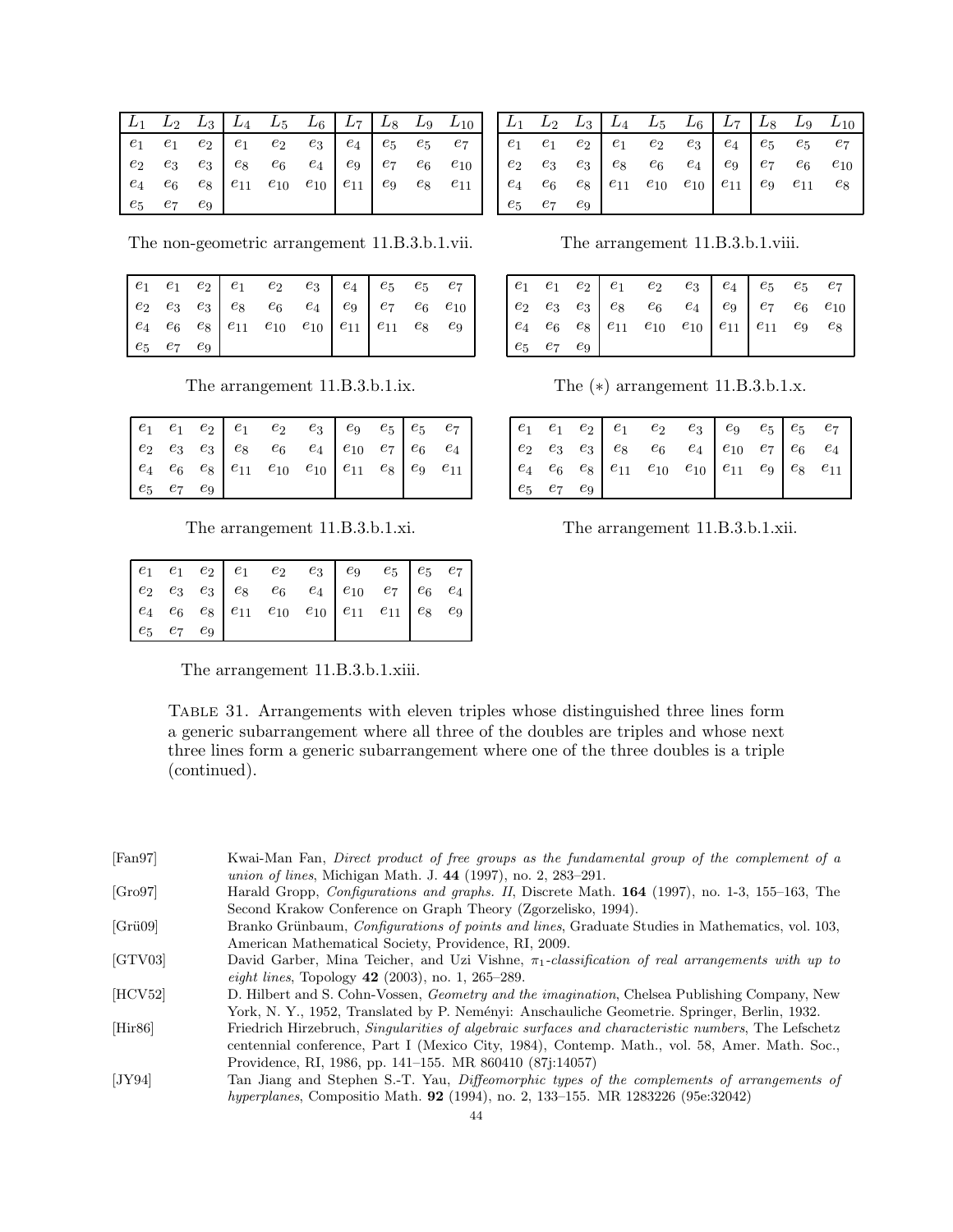|       | 11.B.3.b.1.                                                                                  |                                                                          |          |                                                                                                       |                                                                                                         |                                                                                        |  |  |
|-------|----------------------------------------------------------------------------------------------|--------------------------------------------------------------------------|----------|-------------------------------------------------------------------------------------------------------|---------------------------------------------------------------------------------------------------------|----------------------------------------------------------------------------------------|--|--|
| Arr.  |                                                                                              |                                                                          |          |                                                                                                       |                                                                                                         | $ y = 0, z, bz   x = 0, z, az   y = Ax   y = Bx + z   y = C(x - z)   y = D(x - z) + z$ |  |  |
| i.    |                                                                                              | $L_2, L_1, L_4 \mid L_9, L_3, L_7 \mid L_{10}: \frac{b}{a} \mid L_6: -1$ |          |                                                                                                       |                                                                                                         | $L_5: \frac{b-1}{b(1-a)}$                                                              |  |  |
|       |                                                                                              |                                                                          |          |                                                                                                       | with $L_8: y = \frac{b-1}{1-a}(x-z) + bz$ and satisfying $b - (1 + a - a^2) = 0$                        |                                                                                        |  |  |
| ii.   |                                                                                              | $L_2, L_1, L_4 \mid L_9, L_3, L_7 \mid L_{10}: \frac{b}{a}$              |          |                                                                                                       | $L_6: \frac{b}{a-b}$                                                                                    | $L_5: \frac{a}{a-b}$                                                                   |  |  |
|       | with $L_8: y = \frac{b-1}{1-a}(x - az) + z$ and satisfying $a^2b - a - b^2 + b = 0^*$        |                                                                          |          |                                                                                                       |                                                                                                         |                                                                                        |  |  |
| iii.  |                                                                                              | $L_1, L_3, L_5 \mid L_8, L_2, L_9 \mid L_7: \frac{1}{a} \mid L_4: -1$    |          |                                                                                                       |                                                                                                         | $L_6$ : $\frac{b-1}{a-1}$                                                              |  |  |
|       | with $L_{10}: y = \frac{b(b-1)}{a-1}(x-z) + bz$ and satisfying $a - a^2b + b^2 - 1 = 0^*$    |                                                                          |          |                                                                                                       |                                                                                                         |                                                                                        |  |  |
| iv.   | $L_{2}, L_{1}, L_{4}$                                                                        | $L_{10}, L_3, L_7$ $L_5$ : 1                                             |          | $L_6: -1$                                                                                             |                                                                                                         |                                                                                        |  |  |
|       | with $L_8: y = \frac{b-1}{1-a}(x - az) + z$ and $L_9: y = \frac{b(b-1)}{1-a}(x - az) + bz$   |                                                                          |          |                                                                                                       |                                                                                                         |                                                                                        |  |  |
|       |                                                                                              |                                                                          |          | and satisfying $a(2b^2 - 1) - (b^2 + b - 1) = 0$                                                      |                                                                                                         |                                                                                        |  |  |
| v.    |                                                                                              |                                                                          |          | $L_2, L_1, L_4 \mid L_9, L_3, L_7 \mid L_5: 1 \mid L_8: b-1 \mid L_6: \frac{1}{a-1}$                  |                                                                                                         |                                                                                        |  |  |
|       |                                                                                              |                                                                          |          |                                                                                                       | with $L_{10}: y = \frac{b(1-b)}{a-ab-1}(x-\frac{1}{1-b}z)$ and satisfying $a(2b-1) - (b^2 + b - 1) = 0$ |                                                                                        |  |  |
| Vl.   |                                                                                              |                                                                          |          | $L_4, L_1, L_2 \mid L_7, L_3, L_{10} \mid L_9: \frac{b}{a+b-1} \mid L_6: b-1 \mid L_8: \frac{b}{a-1}$ |                                                                                                         | $L_5$ : $\frac{a(b-1)}{a-1}$                                                           |  |  |
|       | satisfying $b(a) + (a^2 - 3a + 1) = 0$                                                       |                                                                          |          |                                                                                                       |                                                                                                         |                                                                                        |  |  |
| vii.  |                                                                                              | $L_2, L_1, L_4 \mid L_6, L_5, L_{10} \mid$                               | $L_3: 1$ |                                                                                                       | $L_7: \frac{b-1}{a}$ $L_9: \frac{b}{b-1}$                                                               |                                                                                        |  |  |
|       | with $L_8: y = \frac{1}{b-a}(x - az)$ and satisfying $b - 1 = 0$ , a contradiction           |                                                                          |          |                                                                                                       |                                                                                                         |                                                                                        |  |  |
| viii. |                                                                                              | $L_2, L_1, L_4 \mid L_6, L_5, L_{10}$                                    | $L_3:1$  |                                                                                                       | <i>L</i> <sub>9</sub> : $\frac{c}{a(c-1)}$                                                              |                                                                                        |  |  |
|       | with $e_9$ : $(c, c)$ , and $L_7: y = \frac{c-1}{c}x + 1$ , $L_8: y = \frac{c}{c-a}(x - az)$ |                                                                          |          |                                                                                                       |                                                                                                         |                                                                                        |  |  |
|       |                                                                                              |                                                                          |          | TABLE 32 Equations for arrangements 11 R 3 b 1                                                        | and satisfying $a - b = 0$ and $a^2c^2 - 2a^2c + a^2 - ac^2 + 2c^2 - c = 0^*$                           |                                                                                        |  |  |

<span id="page-44-0"></span>Table 32. Equations for arrangements 11.B.3.b.1..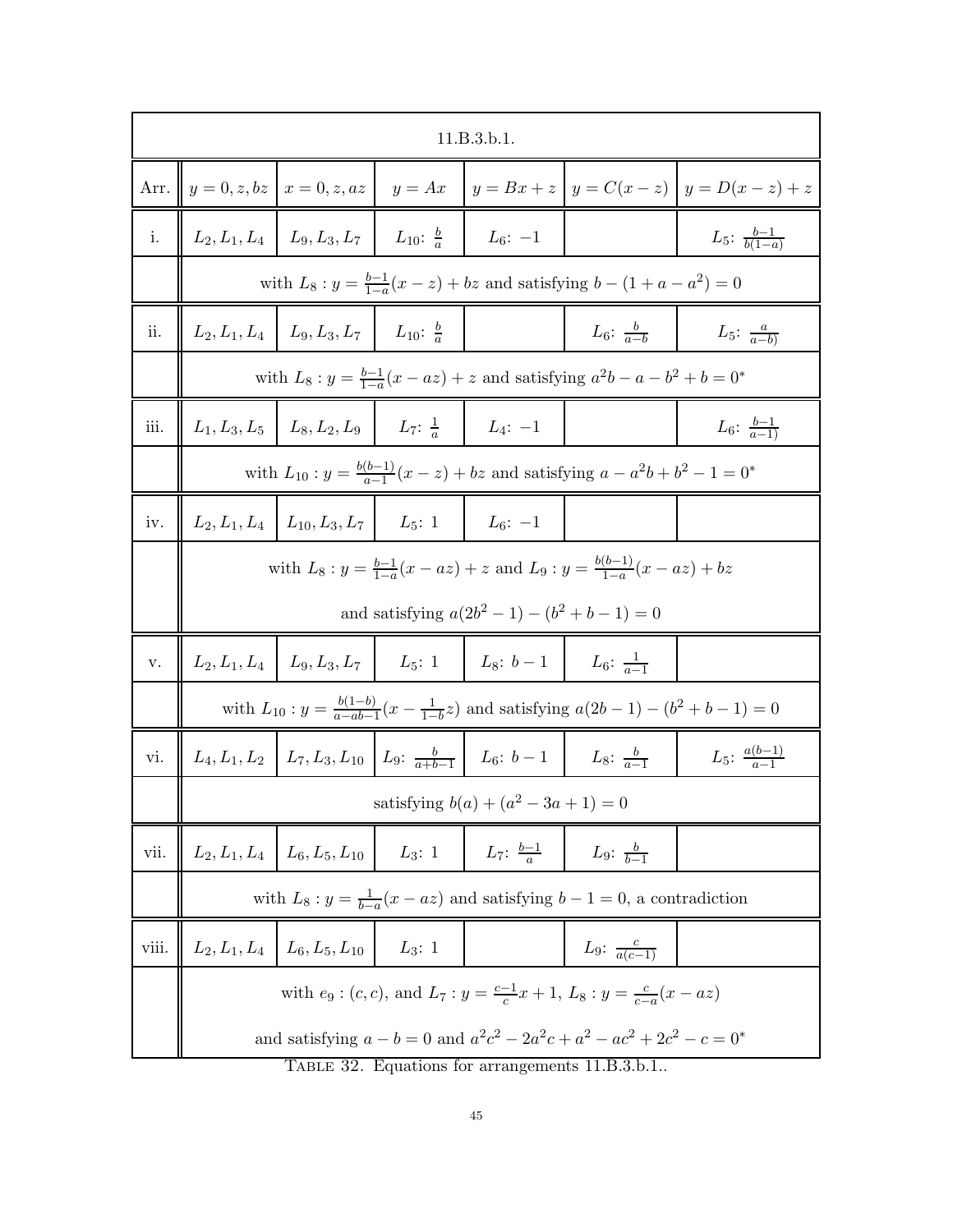|       | $11.B.3.b.1.$ continued                                                                                 |                                                                                                           |  |                                                                                                      |                      |                           |  |  |
|-------|---------------------------------------------------------------------------------------------------------|-----------------------------------------------------------------------------------------------------------|--|------------------------------------------------------------------------------------------------------|----------------------|---------------------------|--|--|
|       |                                                                                                         | Arr. $y = 0, z, bz \mid x = 0, z, az \mid y = Ax \mid y = Bx + z \mid y = C(x - z) \mid y = D(x - z) + z$ |  |                                                                                                      |                      |                           |  |  |
| ix.   |                                                                                                         |                                                                                                           |  | $\mid L_1, L_4, L_2 \mid L_3, L_7, L_{10} \mid L_5: \frac{b(1-a)}{a} \mid L_9: \frac{b-1}{a-b} \mid$ | $L_6$ : $-b$         | $L_8$ : $\frac{b-1}{a-1}$ |  |  |
|       | satisfying $b(a - 1) - (a^2) = 0$                                                                       |                                                                                                           |  |                                                                                                      |                      |                           |  |  |
| X.    | $L_7: \frac{c-1}{c}$  <br>$L_9: \frac{c}{c-1}$<br>$L_2, L_1, L_4 \mid L_6, L_5, L_{10} \mid$<br>$L_3:1$ |                                                                                                           |  |                                                                                                      |                      |                           |  |  |
|       | with $e_9$ : $(c, c)$ , and $L_8$ : $y = \frac{c}{2c-1-ac}(x - az)$                                     |                                                                                                           |  |                                                                                                      |                      |                           |  |  |
|       | and satisfying $a - b = 0$ and $c^2 + a^2c + 2ac^2 - a^2c^2 - 4ac + a = 0^*$                            |                                                                                                           |  |                                                                                                      |                      |                           |  |  |
| xi.   |                                                                                                         |                                                                                                           |  | $L_2, L_1, L_4 \mid L_9, L_3, L_7 \mid L_5: 1 \mid L_8: b-1 \mid$                                    | $L_6: \frac{a}{a-1}$ |                           |  |  |
|       | with $L_{10}: y = \frac{b(1-b)}{a - ab - 1}(x - az) + bz$ and satisfying $b(1 - 2a) + (a^2 - a) = 0$    |                                                                                                           |  |                                                                                                      |                      |                           |  |  |
| xii.  |                                                                                                         |                                                                                                           |  | $L_2, L_1, L_4 \mid L_8, L_3, L_7 \mid L_{10}: \frac{b}{a} \mid L_9: b-1 \mid L_6: \frac{b}{a-b}$    |                      | $L_5: \frac{b-1}{b}$      |  |  |
|       | satisfying $b(1-2a) + (a^2 - a) = 0$                                                                    |                                                                                                           |  |                                                                                                      |                      |                           |  |  |
| xiii. |                                                                                                         | $L_2, L_1, L_4 \mid L_{10}, L_3, L_7 \mid L_8: \frac{b}{a} \mid L_6: -1$                                  |  |                                                                                                      |                      | $L_5: \frac{a}{1-a}$      |  |  |
|       | with $L_9: y = \frac{b(1-b)}{a-b}(x-z) + bz$ and satisfying $b(1-2a) + (a^2 + a - 1) = 0$               |                                                                                                           |  |                                                                                                      |                      |                           |  |  |

<span id="page-45-9"></span>Table 33. Equations for arrangements 11.B.3.b.1..

<span id="page-45-8"></span><span id="page-45-7"></span><span id="page-45-6"></span><span id="page-45-5"></span><span id="page-45-4"></span><span id="page-45-3"></span><span id="page-45-2"></span><span id="page-45-1"></span><span id="page-45-0"></span>

| [JY98]                        | $\frac{1}{\sqrt{2}}$ , Intersection lattices and topological structures of complements of arrangements in $\mathbb{CP}^2$ , |
|-------------------------------|-----------------------------------------------------------------------------------------------------------------------------|
|                               | Ann. Scuola Norm. Sup. Pisa Cl. Sci. (4) 26 (1998), no. 2, 357-381.                                                         |
| [Kan81]                       | S. Kantor, Ueber die configurationen (3,3) mit den Indices 8,9 und ihren Zusammenhang mit den                               |
|                               | Curven dritter Ordnung, Wien. Ber. (1881), 915–932.                                                                         |
| [Lev29]                       | F. Levi, <i>Geometrische Konfigurationen</i> , Hirzel, Leipzig, 1929.                                                       |
| $\left[ \text{Mar87} \right]$ | V. Martinetti, Sulle configurazioni piane $\mu_3$ , Annali di Matematica Pura ed Applicata 2 (1887),                        |
|                               | no. $15, 1-26.$                                                                                                             |
| [MNW09]                       | Dillon Mayhew, Mike Newman, and Geoff Whittle, On excluded minors for real-representability,                                |
|                               | J. Combin. Theory Ser. B 99 (2009), no. 4, 685–689.                                                                         |
| [NY12]                        | Shaheen Nazir and Masahiko Yoshinaga, On the connectivity of the realization spaces of line ar-                             |
|                               | rangements, Ann. Scuola Norm. Sup. Pisa $XI$ (2012), no. 4, 921–937.                                                        |
| [OS80]                        | Peter Orlik and Louis Solomon, <i>Combinatorics and topology of complements of hyperplanes</i> , Invent.                    |
|                               | Math. 56 (1980), no. 2, 167-189.                                                                                            |
| [OT92]                        | Peter Orlik and Hiroaki Terao, Arrangements of hyperplanes, Grundlehren der Mathematischen                                  |
|                               | Wissenschaften [Fundamental Principles of Mathematical Sciences], vol. 300, Springer-Verlag,                                |
|                               | Berlin, 1992.                                                                                                               |
| [Ox192]                       | James G. Oxley, <i>Matroid theory</i> , Oxford Science Publications, The Clarendon Press Oxford Uni-                        |
|                               | versity Press, New York, 1992.                                                                                              |